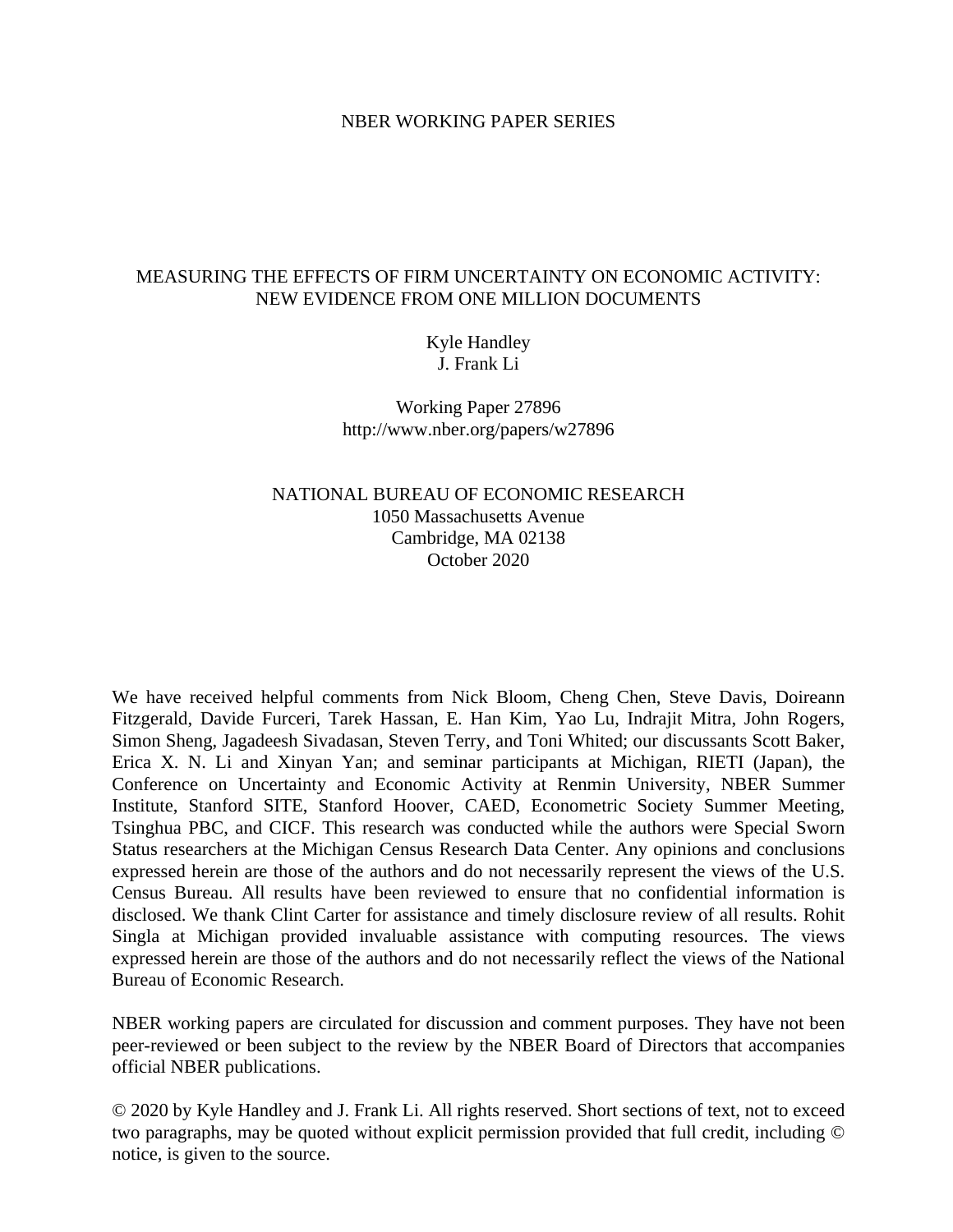Measuring the Effects of Firm Uncertainty on Economic Activity: New Evidence from One Million Documents Kyle Handley and J. Frank Li NBER Working Paper No. 27896 October 2020 JEL No. D81,E22,E32

## **ABSTRACT**

We construct a new measure of firm-level uncertainty from analyzing the text of mandatory reports filed with the U.S. Securities and Exchange Commission. Using firm and establishment level panel data on investment margins and employment dynamics, we find our uncertainty measure has large effects on investment even after controlling for industry and time-varying shocks. Periods of high firm uncertainty (1) reduce investment rates by 0.5% and attenuate the response to positive sales shocks by about half and (2) reduce employment growth rates by 1.4% and the response to positive sales shocks by 30%. Firms are less responsive to demand shocks at the firm level and across establishments within the firm. Consistent with "wait and see" dynamics, uncertainty affects new investment activity, e.g. plant births and acquisition, more than disinvestment margins.

Kyle Handley Ross School of Business University of Michigan 701 Tappan Street Ann Arbor, MI 48109 and NBER handleyk@umich.edu

J. Frank Li Stanford University 210 Panama Street Stanford, CA 94305 jfli@stanford.edu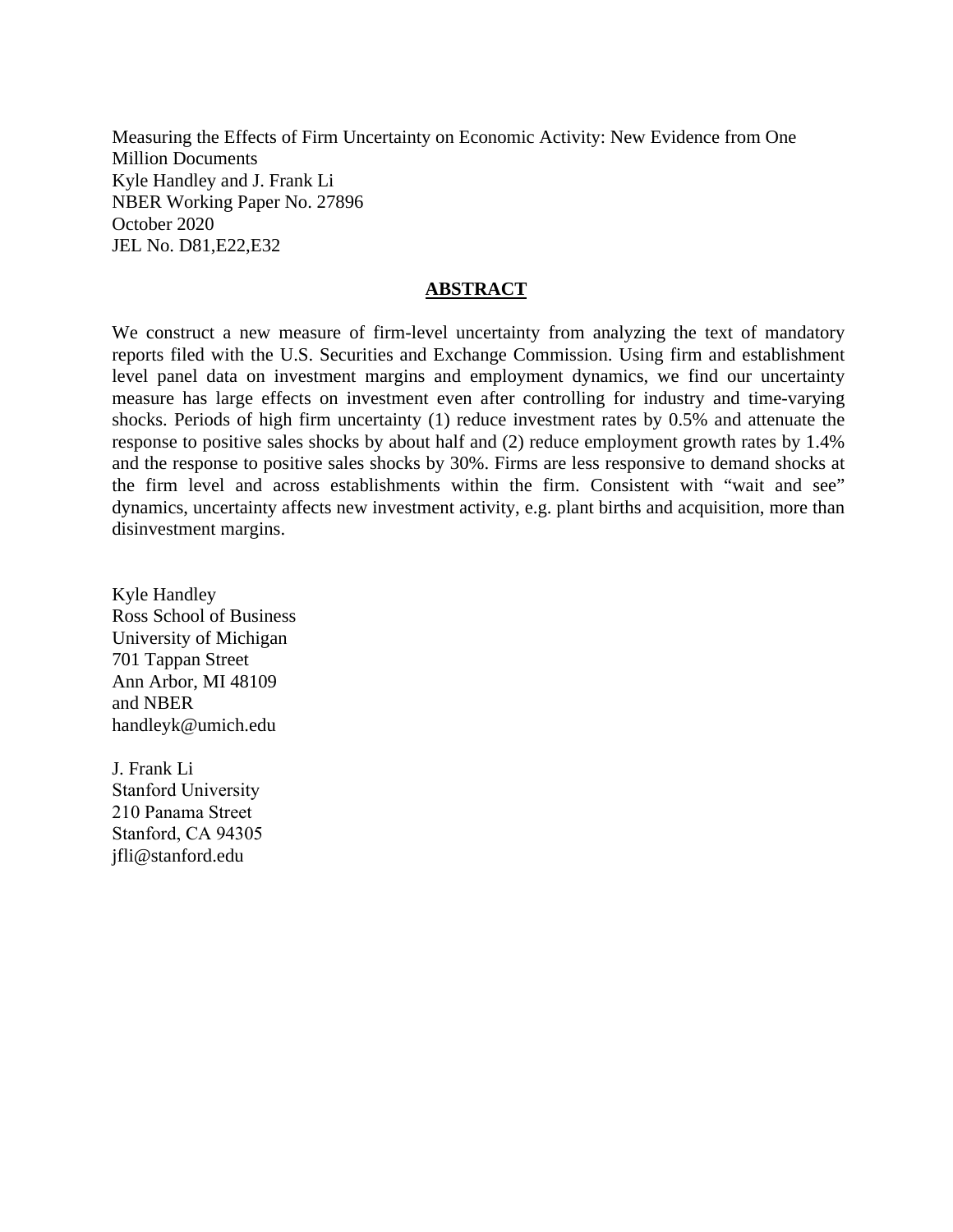## **1 Introduction**

Uncertainty can be defined in theory to carefully and specifically encompass aggregate, industry, or firm-level shocks. But measuring uncertainty, especially at the firm-level, is difficult in practice, both for firms and the economists who study them. Our approach to quantifying firm uncertainty rests on a simple hypothesis: if firms say they are uncertain, then we can take their word for it literally. To test this, we measure how frequently firms use variations of the word "uncertainty" in mandatory reports filed with the U.S. Securities and Exchange Commission (SEC). We summarize about one million documents from 1994-2016 and build a new panel database of firm-level, time-varying uncertainty measures. With these measures in hand, we then ask three important questions: (1) should we take firm declarations of "uncertainty" at face value; (2) how important are fluctuations in firm-level uncertainty for investment activities; and (3) does the firm-level variation in uncertainty explain micro fluctuations independently of aggregate and industry uncertainty measures?

A growing body of recent work investigates the effects of uncertainty on economic activity. The dynamics of uncertainty and investment have been theoretically understood for some time (cf. Bernanke, 1983; Dixit, 1989; Abel and Eberly, 1994). In the presence some form of partially irreversible costs, firms will delay projects and be less responsive to shocks when uncertainty about future business conditions is high. Some research links reduced investment to realized or forecasted stock return volatility using firm-level data (Leahy and Whited, 1996; Bloom et al., 2007). Responses to uncertainty can extend beyond capital investments to affect hiring decisions when labor adjustment or search and matching costs are high (Bloom, 2009; Schaal, 2017). It can also affect aggregate export dynamics (Novy and Taylor, Forth.) or firm decisions to enter and invest in new export markets (Handley, 2014; Handley and Limão, 2017).

Understanding and measuring uncertainty at the firm-level is important. Recent theory and evidence suggest that idiosyncratic shocks to particular firms play an important role in observed aggregate fluctuations (Gabaix, 2011), but evidence on uncertainty shocks is limited and mixed. Bachmann and Bayer (2013; 2014) suggest that small shocks to firm productivity are important to explaining pro-cyclical productivity dispersion using German firm-level data, but are not a driver of major business cycles. In contrast, Bloom et al. (2018) find evidence that micro uncertainty rises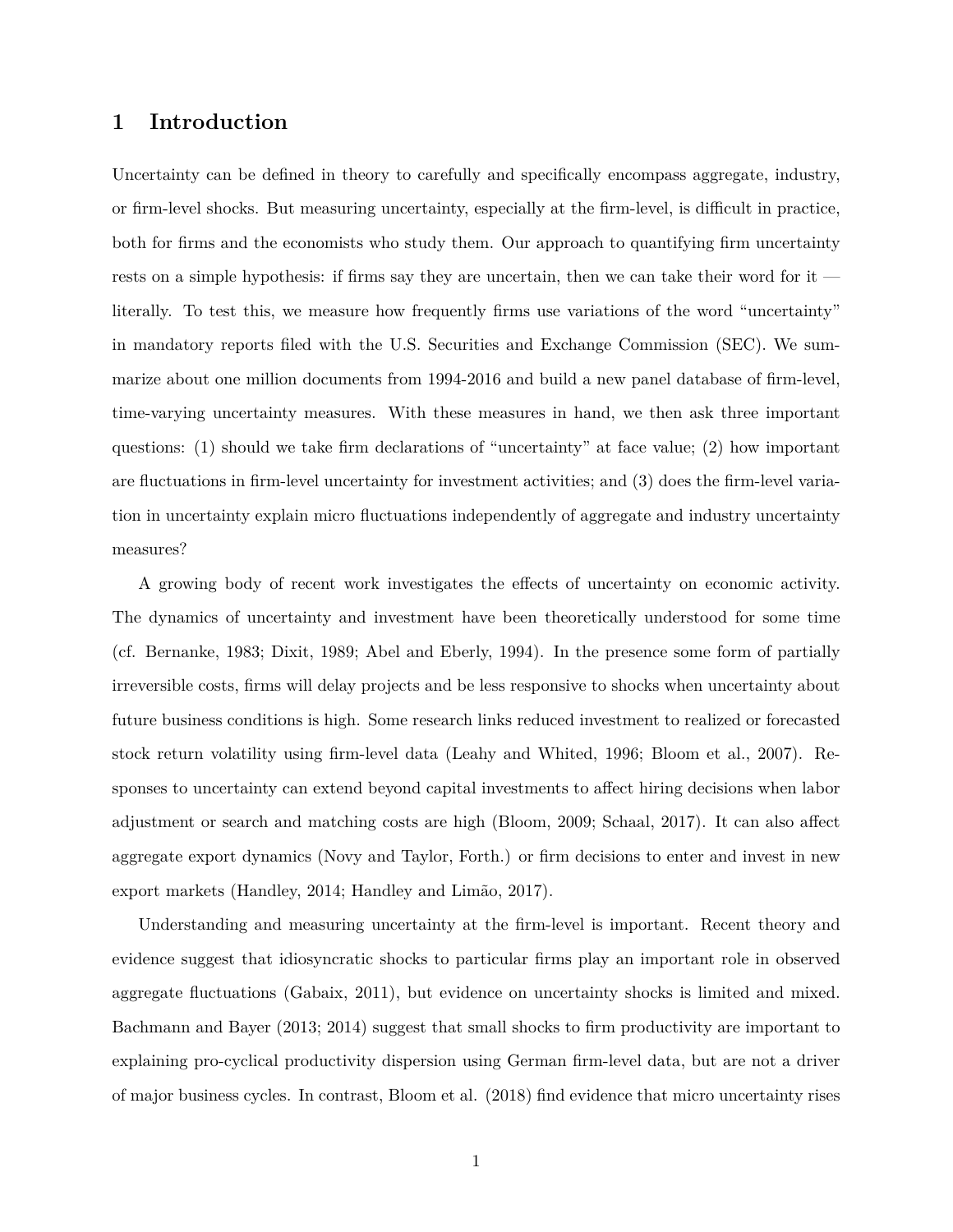in recessions and that uncertainty shocks lead to reductions in GDP, productivity and reallocation in a heterogeneous firms DSGE model. To better understand these dynamics, we build firm-level measures of uncertainty from textual analysis of company reports that we can use to explore both firm and industry investment dynamics. Thus, we can explore firm-specific fluctuations in uncertainty in a long panel against performance outcomes that include investment, employment growth, and establishment dynamics using data from both COMPUSTAT and the U.S. Census firm and establishment microdata.

Constructing quantitative measures of uncertainty, even at the aggregate level, is fraught with difficulty. This complication was recognized by Keynes (1937), who noted that firms must carry on with investment and employment decisions despite the difficulty in quantifying their uncertain knowledge of the future.<sup>[1](#page--1-0)</sup> More recently, Jurado et al.  $(2015)$  show that many common proxies for uncertainty may reflect a mixture of first moment shocks and other sources of variation unrelated to fundamental uncertainty. For example, aggregate proxies such as the CBOE Volatility Index (VIX) measure the volatility of the S&P 500 index implied by equity call options on its underlying components. But the prices of these options and their implied volatility can move substantially even if the underlying fundamentals of the business enterprise are unchanged. Nevertheless, these derived uncertainty proxies operate like uncertainty measures in some empirical work. Barrero et al. (2017) and Stein and Stone (2013) find that increases in implied volatility derived from equity options reduces hiring and investment. Unfortunately, traded equity options for large number of public firms simply don't exist, including components of the S&P 500 Index.

Other measures at the firm level are qualitative and derived from surveys of firms or professional forecasters. What these measures lack in quantitative precision is offset, at least partially, by the fact that they are sourced from managers, insiders, and professionals with a detailed knowledge of specific companies or industry sectors. For example, the Federal Reserve Board's Greenbook and other proprietary professional forecasts contain significant narrative components. Sharpe et al. (2017) show the tonality of Fed Board forecasts has predictive power for GDP growth and

<sup>1</sup>Writing about uncertainty over the prospect of war, copper prices, and product obsolescence, Keynes (1937) remarked: "About these matters there is no scientific basis on which to form any calculable probability whatever. We simply do not know. Nevertheless, the necessity for action and for decision compels us as practical men to do our best to overlook this awkward fact and to behave exactly as we should if we had behind us a good Benthamite calculation of a series of prospective advantages and disadvantages, each multiplied by its appropriate probability, waiting to be summed." (p. 214)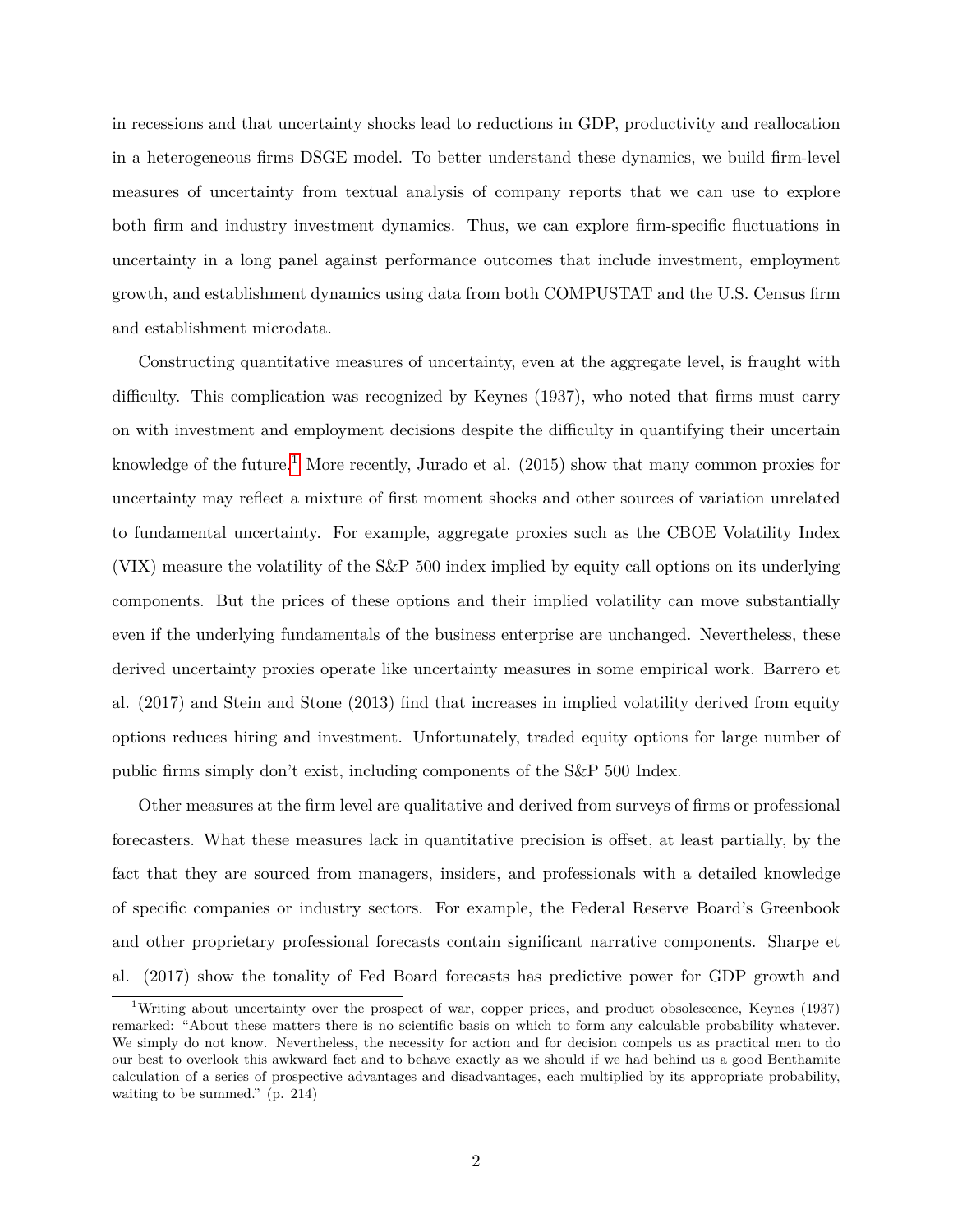inflation. Moreover, financial market participants and consumers must value this information given that they continue to pay for the analysis. Similarly, surveys of managers should capture the uncertainty about future business conditions by the decision-making economic agents within the firm. Bachmann et al. (2013) find in German and U.S. data that disagreement in forecasts precede reductions in output driven by "wait-and-see" dynamics that are short-lived in Germany and more persistent in the United States.[2](#page--1-0) Guiso and Parigi (1999) use survey data on Italian firms and find that uncertainty about future demand reduces investment. More recently, Bloom et al. (2017) describe evidence from the Management and Organization Practices Survey (MOPS) on the business expectation of managers in the manufacturing sector. They find managers responses to questions about future sales and production expectations are logically consistent and strongly correlated with realized first and second moments in the data.

Our approach measures business uncertainty by analyzing the documents filed with the U.S. Securities and Exchange Commission (SEC). All publicly traded companies are required to file form 10-K annually and form 10-Q quarterly. These forms report the firm's activities and financial information to investors, shareholders and the public.<sup>[3](#page--1-0)</sup> For each document we measure the frequency of the word "uncertainty" and its variations relative to the total number of words to construct a firm-specific **C**ompany **R**eported **U**ncertainty Inde**X**, or **CRUX**. There are several advantages to this measure relative to previous work. First, the basic index methodology is consistent with aggregate text-based measures, e.g. the Baker et al. (2016) economic policy uncertainty index, but applied at the firm-level. Second, it relates to work using survey data to extract firms' subjective probability distributions. Our source data is not a survey with specific questions, but we build the measure from what is effectively a mandatory census of all publicly traded companies that includes a mixtures of free-form written responses and financial information. Third, our methodology can easily be extended to longer time series and used in subsequent research as new document filings are added to the EDGAR database.

We verify our measure and estimate importance of firm-level uncertainty by linking the firmlevel CRUX to microdata on investment and employment from two sources: (1) publicly available

<sup>&</sup>lt;sup>2</sup>Morikawa (2016) also uses forecast survey data and finds a negative relationship between uncertainty and investment.

<sup>&</sup>lt;sup>3</sup>The SEC phased-in electronic filing from 1994-1996 and makes the forms available through EDGAR, the Electronic Data Gathering, Analysis, and Retrieval system. We describe nature of the forms and our methods in the data section.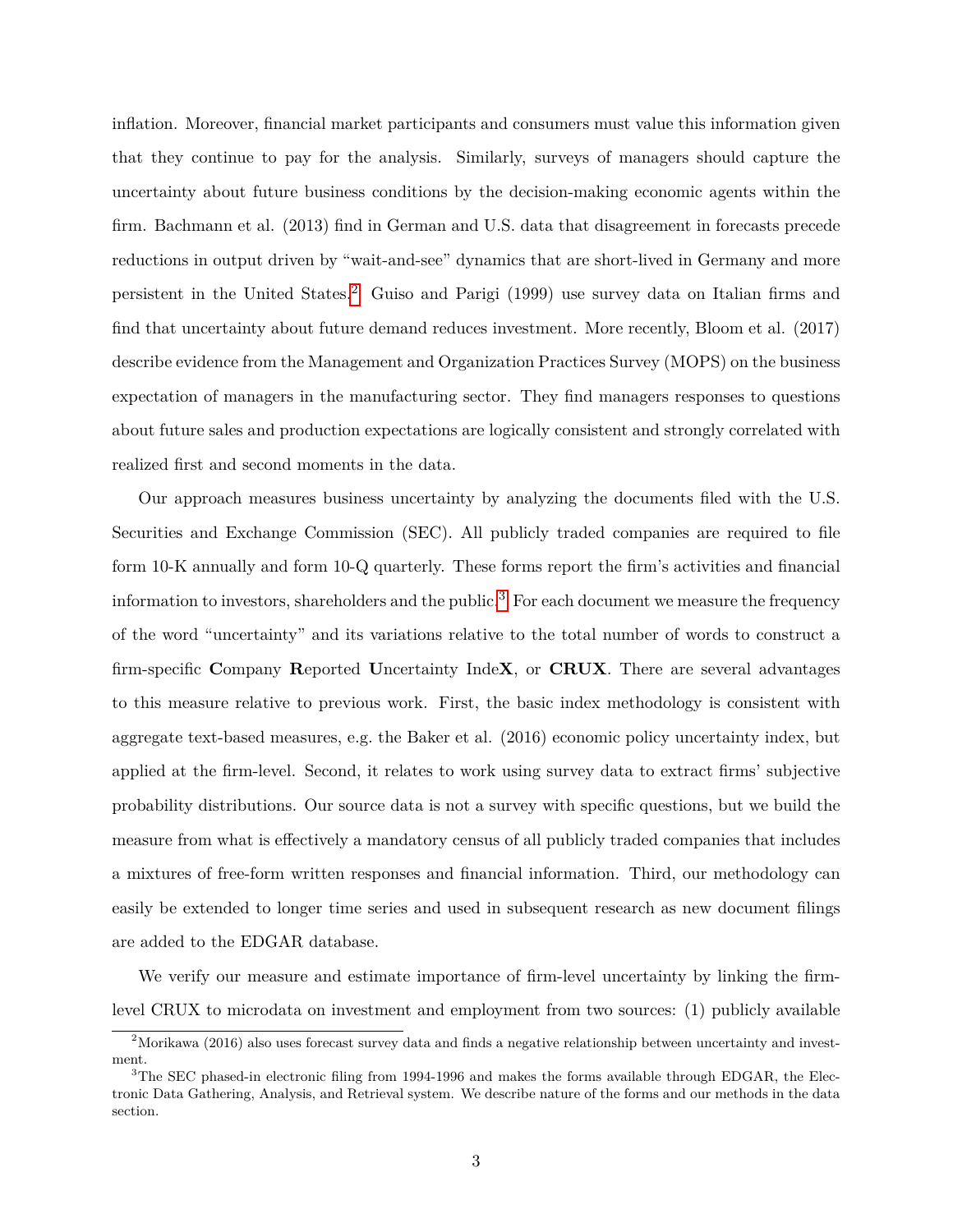investment and employment data in COMPUSTAT and (2) the confidential U.S. Census microdata on firm *and* establishment dynamics we construct from the the Longitudinal Business Database (LBD) and detailed investment data from the Annual Survey of Manufactures (ASM) and the Census of Manufactures (CM). This rich microdata, especially U.S. firm and establishment datasets, allow us to control for a variety of confounding shocks. Moreover, our measure is not computed from volatility or dispersion in firm-level outcomes (e.g. employment, productivity, sales, etc.) that may be endogenous to firm decisions.

We find compelling evidence that firm-level uncertainty reduces investment, broadly defined, and makes firms less responsive to demand shocks. As a first pass, we demonstrate this in Figure [1,](#page-33-0) where we plot a non-parametric bin scatter of investment relative to our CRUX measures that is clearly negative. Of course, our index may capture a mixture of first and second moment shocks. For example, suppose firms cite uncertainty when times are bad as an excuse for poor performance. We find first moment shocks don't drive our results and numerous checks suggests we are capturing variation in second moment shocks. First, even after controlling for time invariant firm effects and industry-by-year unobservables, our measure has substantial residual variation for identification. So we can then estimate first-order investment delay effects from uncertainty even after including a battery of first moment controls for firm and industry shocks. Second, and perhaps more importantly, we can also test for second-order caution effects: the attenuated response of investment to demand shocks when uncertainty is high. In Figure [2,](#page-34-0) we show precisely this result in a bin scatter of the investment response to a sales shock for high and low levels of our uncertainty measure. Third, we leverage the establishment level variation within firms to control for unobserved firm-level first moment shocks through a complete set of firm-year fixed effects. Thus we can identify caution effects of uncertainty through the firm's reallocation of investment activity across establishments. Within firm reallocation in response to uncertainty is non-trivial in the data and has a strong theoretical basis in the investment under uncertainty literature (cf. Bloom, 2009; Bloom et al., 2007).

A final concern is that the Form 10-K and other associated company reports do not contain accurate and reliable information disclosures. There is a broader empirical literature on textual analysis, to which we contribute, that suggests this is not the case. First, compliance is mandatory and there are penalties for making false or misleading statements. Second, a number of studies using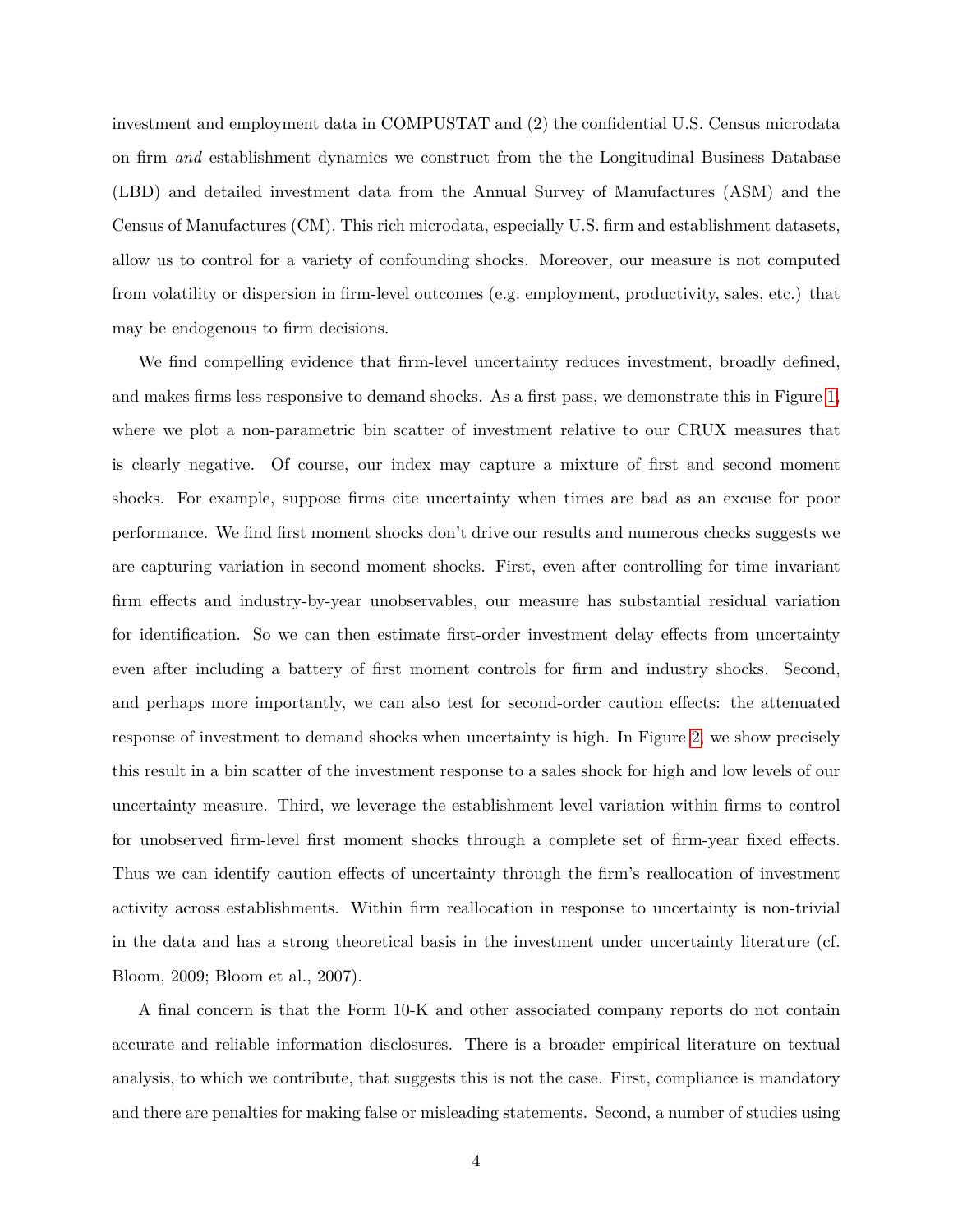contextual information for SEC filings surveyed in Loughren and MacDonald (2016) and Li (2010) find that language, tone, sentiment and specific words are predictive of firm behavior, identify important firm characteristics, or explain other economic and financial outcomes. For example, Hoberg and Phillips (2016) construct new measures of product characteristics and industry network linkages; Bodnaruk et al. (2015) use 10-K text to measure financial constraints; Buehlmaier and Whited (2018) show textual measures of financial constraints help explain equity returns; Avramov et al. (2016) show contextual measures of downside risk affect numerous corporate policies; and Li et al. (2013) develop measures of market competition consistent with existing measures that contain additional new information. Third, it's possible that managers make persistent forecast errors and under- or over-estimate volatility as shown by Ben-David et al. (2013). But even if we concede that firm statements about uncertainty are revealed *ex post* to be misguided or driven by cognitive biases (see Kahneman, 2003) they still reflect thinking that can affect managerial decisions and firm outcomes in important ways. Our task is to understand and empirically quantify that channel.

We contribute to a broader literature that uses text-based measures of uncertainty and economic behavior. The seminal work on textual uncertainty measures is the Baker et al. (2016) index of economic policy uncertainty constructed counts of words in major news outlets normalized by the total number of news articles within a given time period. Their measure is correlated with major episodes of policy uncertainty and associated with lower investment rates, hiring, and downturns in GDP and investment. Hassan et al. (2019) use a pattern-based sequence-classification method to distinguish political vs accounting discussions to generate measures of firm-level political uncertainty derived from quarterly earnings conference calls. Hansen et al. (2018) use topic modeling to study the effect of transparency on open market committee meeting discussions between experienced and less experienced members.[4](#page--1-0)

The rest of the this paper is organized as follows. In Section 2, we describe our underlying data source of SEC mandatory filings and the construction of the uncertainty index. Section 3 describes our estimation strategy and results. Section 4 concludes.

<sup>4</sup>Similarly, Shepotylo and Stuckatz (2018) measure trade policy uncertainty in Ukraine and the firm-level response of FDI and export market entry and exit relative to the likelihood of trade agreement with the European Union.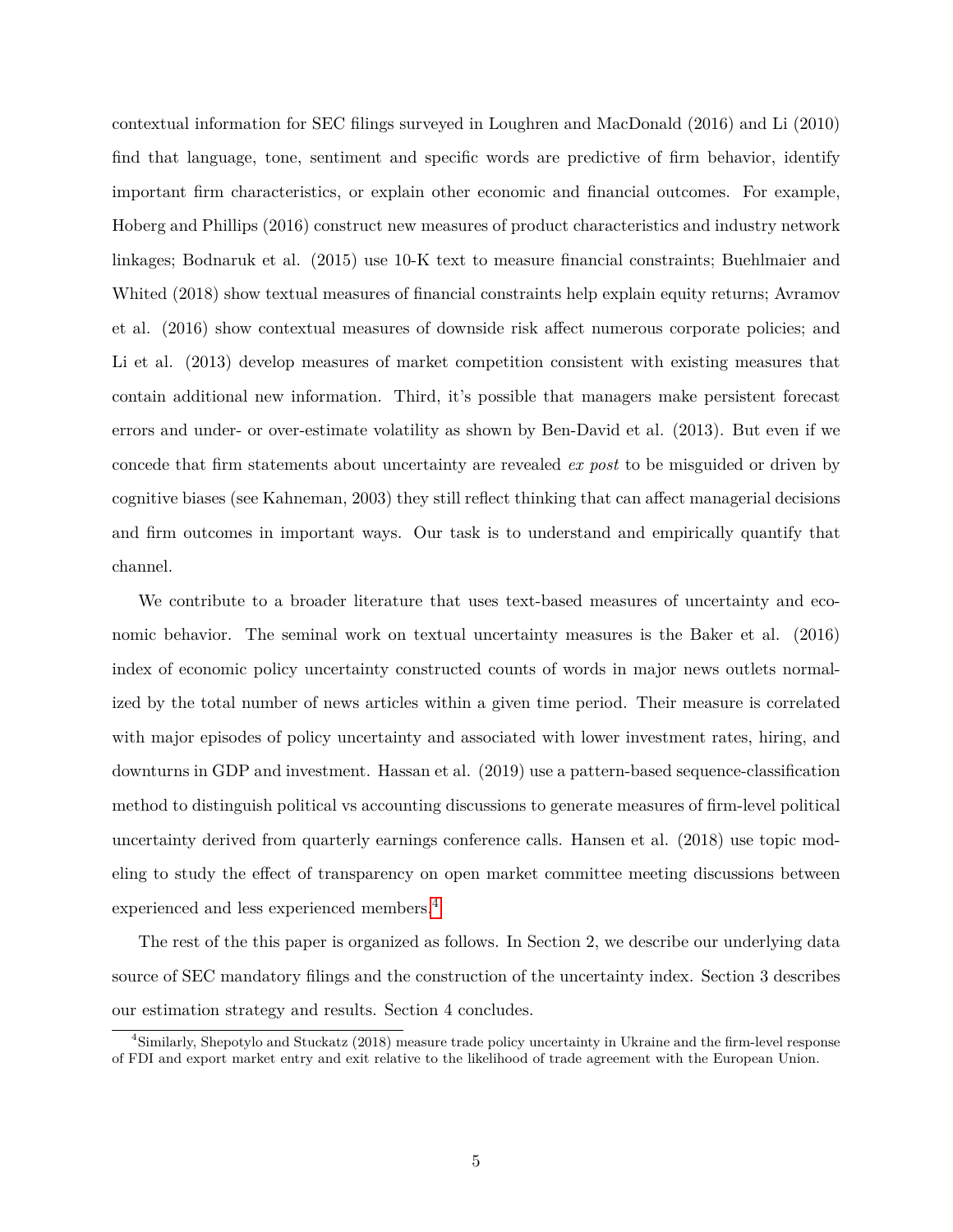# **2 Measurement and Data**

We first describe how we process the text and discuss some contextual examples. We then discuss both our firm-level public data sample, i.e. COMPUSTAT, and our confidential microdata sample with establishment level investment and employment dynamics.

## **2.1 Measuring Uncertainty in Context**

To measure uncertainty, we use the text of SEC reports from the EDGAR Database. All public domestic firms are required to make reports to U.S. Securities and Exchange Commission (SEC) on a regular basis. For example, the firms must submit annual reports (Form 10-K), quarterly reports (Form 10-Q) and current reports (Form 8-K) which must comply with certain disclosure requirements.

We parse and match SEC EDGAR reports against a dictionary of English words from all 10- K, 10-Q reports and their amendments each year. Our entire textual sample includes 1,000,313 documents — all 10-Q and 10-K forms, their variations, and amendments — filed by 41,418 firms from 1994 to 2016. Each filing can be exactly identified by three factors: a Central Index Key (CIK), filing date, and filing type (10-K, 10-Q or amendments). The CIK identifier is used to match with data from COMPUSTAT. When two companies merge or a company changes their name, the CIK of the surviving/new entity can be associated with the new name by updating the company profile in the EDGAR database.

We count the total number of uncertain words in each document from the list  $\{uncertain,$ uncertainty, uncertainties, uncertainly. We then aggregate by firm CIK identifiers (indexed by i) and filing period (year and quarter, indexed by t) over all the forms to obtain total Total uncertain words. We normalize this count by the total number of meaningful words to compute the Company Reported Uncertainty Index (CRUX) by firm and filing period

$$
CRUX_{it} = \frac{\text{Total uncertain words}_{it}}{\text{Total number of meaningful words}_{it}} \times 100.
$$

The denominator, total number of meaningful words, counts all the words that are present in the filing, but excludes all the stop words, e.g. 'a', 'an', 'the', etc. from the total count.[5](#page--1-0) We scale the

<sup>&</sup>lt;sup>5</sup>We provide a list of these words in the appendix.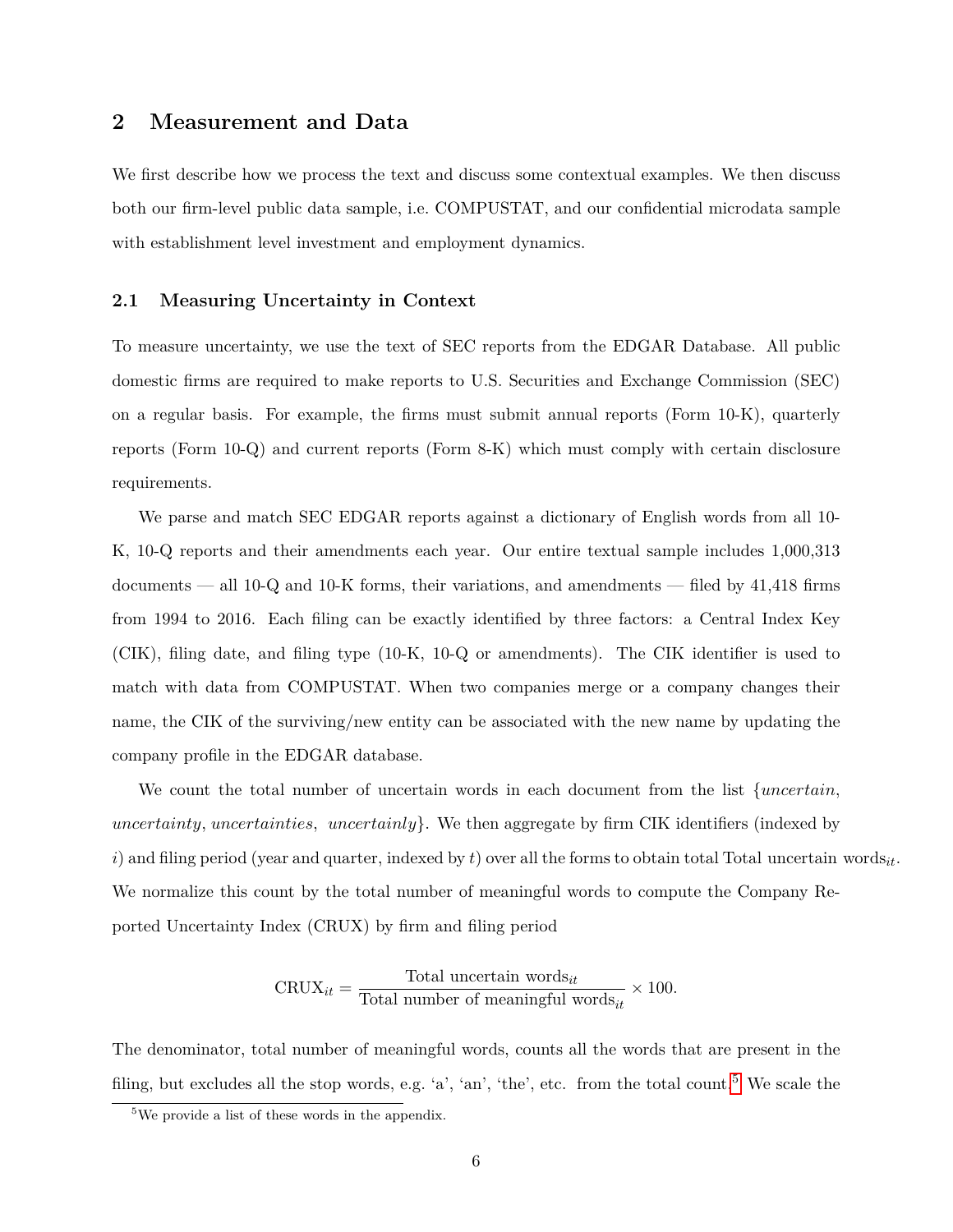measure up by 100 so that it measures percentage point frequency.

For the one million parsed SEC EDGAR documents, several statistics are notable (see Appendix Table [A2](#page-52-0) for details). First, the average document contains 4.4 words that are forms of the word "uncertainty." The median count is 3 and there is a high variability across documents ranging from zero to 133 with a standard deviation of 5.7. In part, this is due to commingling quarterly 10-Q and annual 10-K reports along with mixing larger firms that have complex business structures and smaller firms that may have only a few product lines. Because of the variation across form type, filing frequency, and firm types we aggregate total uncertain words and total meaningful words by year. The stop word adjustment drops the average word count in a document from over 19,000 to just over 11,000 words. Our results are robust to normalization by all words in a document, but slightly less precise.

## <span id="page-8-0"></span>**2.2 Examples in Context**

The reason we focus exclusively on "uncertain" words is that we intend to measure subjective expressions of uncertainty. Other words may be of interest for different applications, but do not have the same connotation. For example, words such as "risk" may just indicate lines of business, i.e. "risk management firm" and insurance companies, or describe objective and measurable risks that a firm has taken.<sup>[6](#page--1-0)</sup> Moreover, firms may generally have a positive outlook about future sales or profits, an expectation about the future, but still express uncertainty around that outlook.

The evidence that we are measuring some degree of uncertainty ultimately lies in the empirical results we discuss in Section 3. But to help understand the source of our measure for some wellknown companies, we provide the following three contextual examples:

## *Apple Computer*: global and regional shocks

"The Company's operations and performance depend significantly on global and regional economic conditions. *Uncertainty* about global and regional economic conditions poses a risk as consumers and businesses postpone spending in response to tighter credit, higher unemployment, financial market volatility, government austerity programs, negative financial news, declines in income or asset values and/or other factors." (Apple, 2013 10-K, Risk Factors)

<sup>&</sup>lt;sup>6</sup>We show in robustness checks that a measure based on "risk"-related words does not have a robust impact on investment.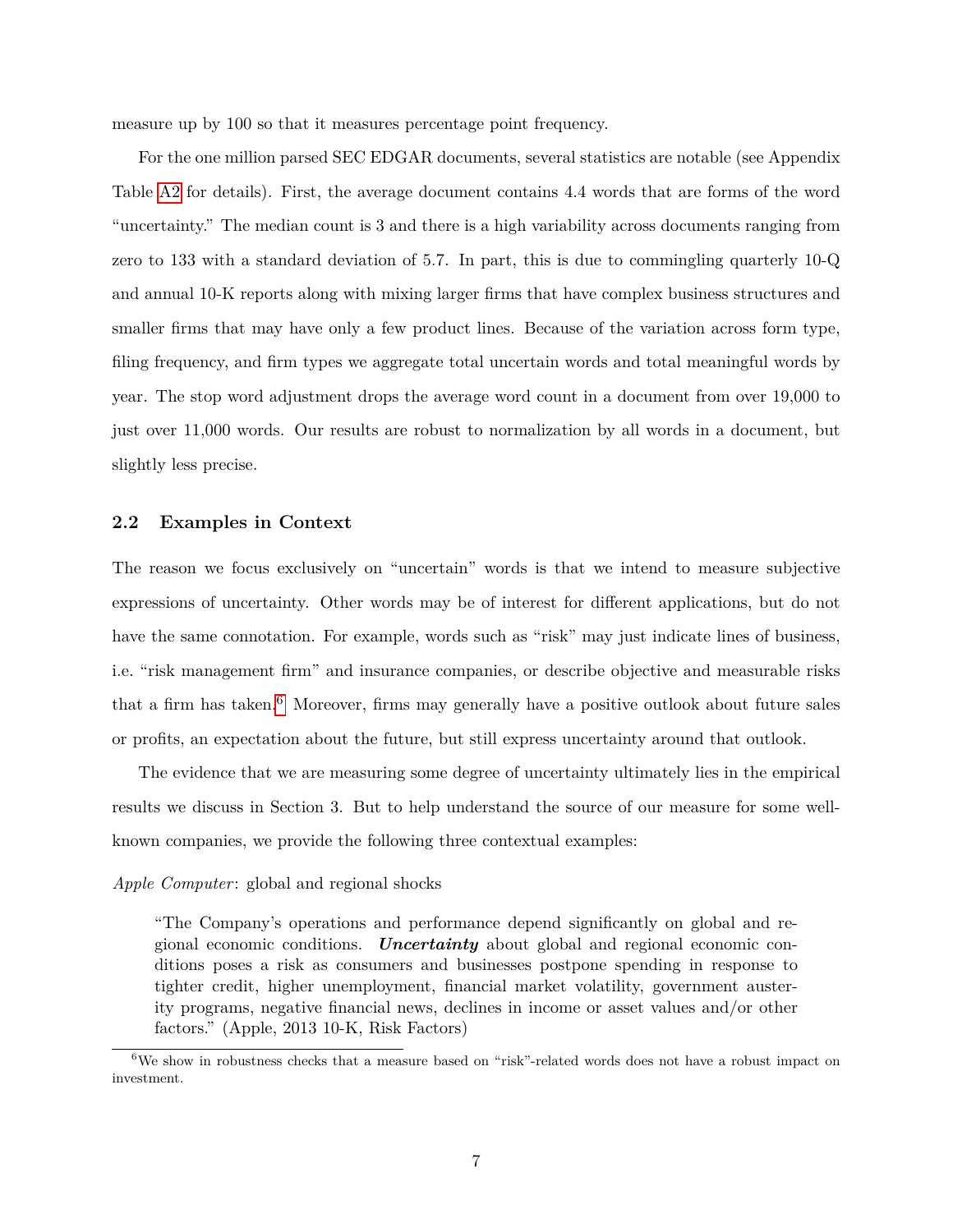Apple describes a number of traditional sources of uncertainty that are both regional and global. Some of these may be aggregate or industry shocks that could affect all firms. Nevertheless, they may be more important to Apple because it operates in multiple jurisdictions and sells products all over the world. For example, the volatility in the Dollar to Renminbi exchange rate may indirectly affect nearly all U.S. firms. But it's more likely that firms reference that uncertainty if it is important to their business lines. So even if these reported global uncertainties are simply Apple's report of aggregate shocks, they are being mentioned because they have some specific relevance to Apple's outlook on the future.

*General Motors*: unspecified generic uncertainty and risk

"We face a number of significant risks and *uncertainties* in connection with our operations. Our business, results of operations and financial condition could be materially adversely affected by the factors described below." (GM, 2010 10-K, Risk Factors)

In other reports, the description is more similar to General Motors. Uncertainty specific to its operations is mentioned, but not attributed to specific source. Our index measure will count this mention of uncertainty. If it doesn't contain meaningful information, then our ultimate empirical results should find little effect.

## *Wal-Mart*: litigation uncertainty

"However, because of the *uncertainty* of the outcome of the appeal from the District Courts certification decision, because of the *uncertainty* of the balance of the proceedings contemplated by the District Court, and because the Company's liability, if any, arising from the litigation, including the size of any damages award if plaintiffs are successful in the litigation or any negotiated settlement, could vary widely, the Company cannot reasonably estimate the possible loss or range of loss which may arise from the litigation." (Walmart, 2006 first 10-Q, Financial Information)

We highlight the Walmart disclosure as it concerns litigation uncertainties about potential financial liabilities that are difficult to objectively quantify. These discussions take place in the financial information section of a quarterly 10-Q. Such discussion would be missed if we focused only on annual 10-K filings and the Risk Factors section of the report.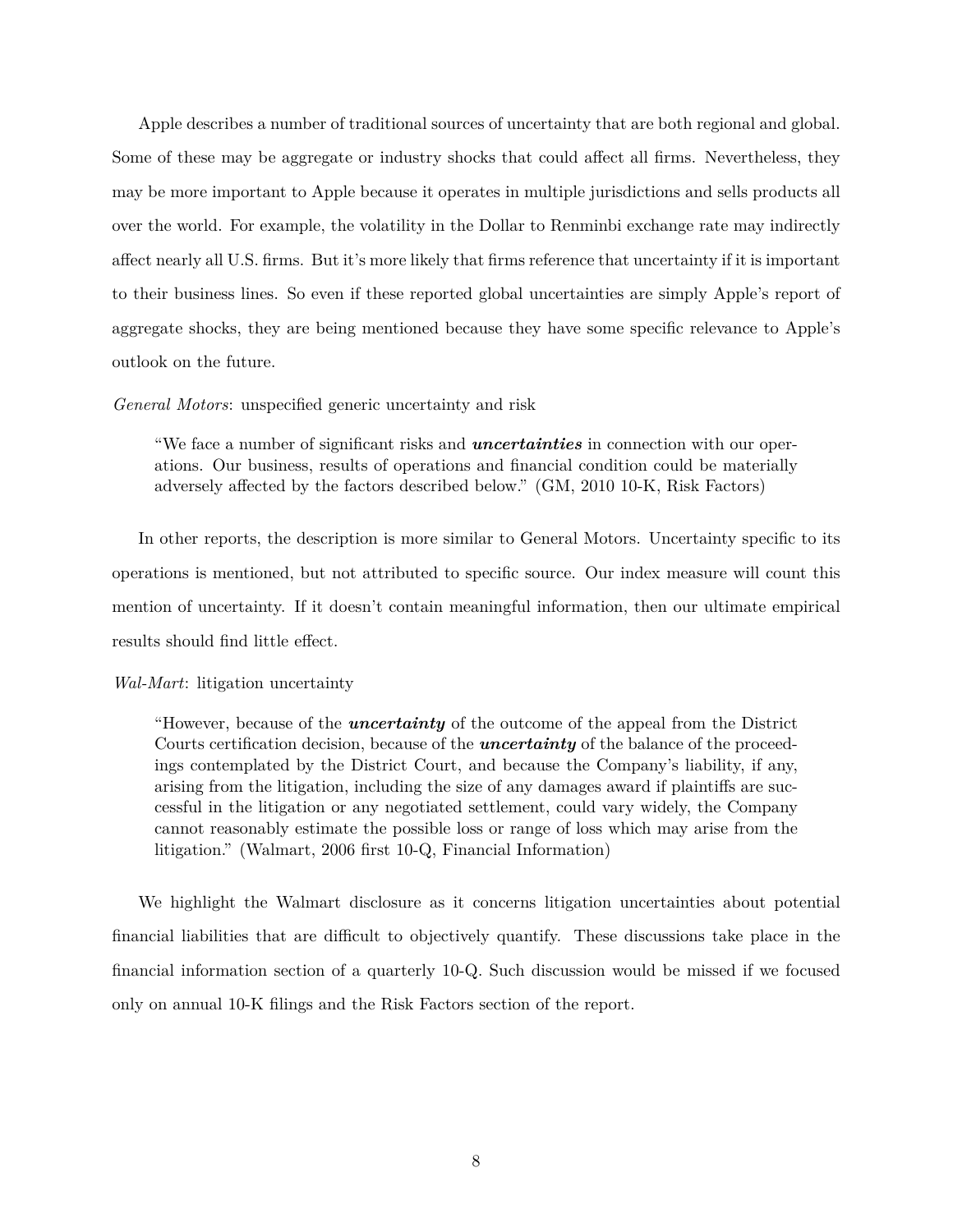# **3 Firm-level Estimation and Quantification**

We employ three different data sources at the firm-level to estimate panel regressions of the effect of uncertainty on investment and employment growth. First, we use total corporate investment from COMPUSTAT to estimate the broader effects of firm uncertainty on investment across all sectors of the economy. Second, we turn to detailed establishment level investment data for the manufacturing sector from the Census Bureau's Annual Survey of Manufactures and Census of Manufactures. The latter investment data are closely aligned with canonical models of investment under uncertainty. Third, we measure the establishment dynamics within the firm using the LBD.

## <span id="page-10-1"></span>**3.1 Identification and Estimation Approach**

We discuss our our identification strategy in two steps. First, we describe the requirements to identify effects of firm-specific exposure to uncertainty and show they hold in our data. Second, we discuss our estimation equation and how we handle threats to identification.

#### **3.1.1 CRUX Variation**

To fix ideas, we let  $CRUX_{it} = f(\mu_{it}, \sigma_{it}) + \varepsilon_{it}$ . This makes explicit that our measure is a function of firm-specific uncertainty  $\sigma_{it}$ , possible first moment shocks  $\mu_{it}$ , and measurement error  $\varepsilon_{it}$ . We then take a first order Taylor approximation around firm-level mean deviations in  $\bar{\mu}_i$  and  $\bar{\sigma}_i$  to write

<span id="page-10-0"></span>
$$
CRUX_{it} = f(\bar{\mu}_i, \bar{\sigma}_i) + f_{\mu}(\bar{\mu}_i, \bar{\sigma}_i)(\mu_{it} - \bar{\mu}_i) + f_{\sigma}(\bar{\mu}_i, \bar{\sigma}_i)(\sigma_{it} - \bar{\sigma}_i) + e_{it}
$$
(1)

where  $e_{it}$  is a composite of higher-order approximation and measurement error. We assume that  $f_{\sigma}(\cdot)$  is positive so that CRUX<sub>it</sub> captures a relative ranking of more or less uncertain states across firms. The approximation also makes clear that identification requires within firm, time variation in uncertainty, i.e.  $\text{Var}(\sigma_{it} - \bar{\sigma}_i) > 0$ . Otherwise, differences across firms may be driven entirely by time-invariant uncertainty (and first moment) differences in a firm's business environment.

Given these requirements, one might worry that corporate reports only reflect aggregate fluctuations and differences in firm-invariant characteristics in most years. To address this, we regress CRUX on a large set of fixed effects for aggregate time, industry, and firm components and report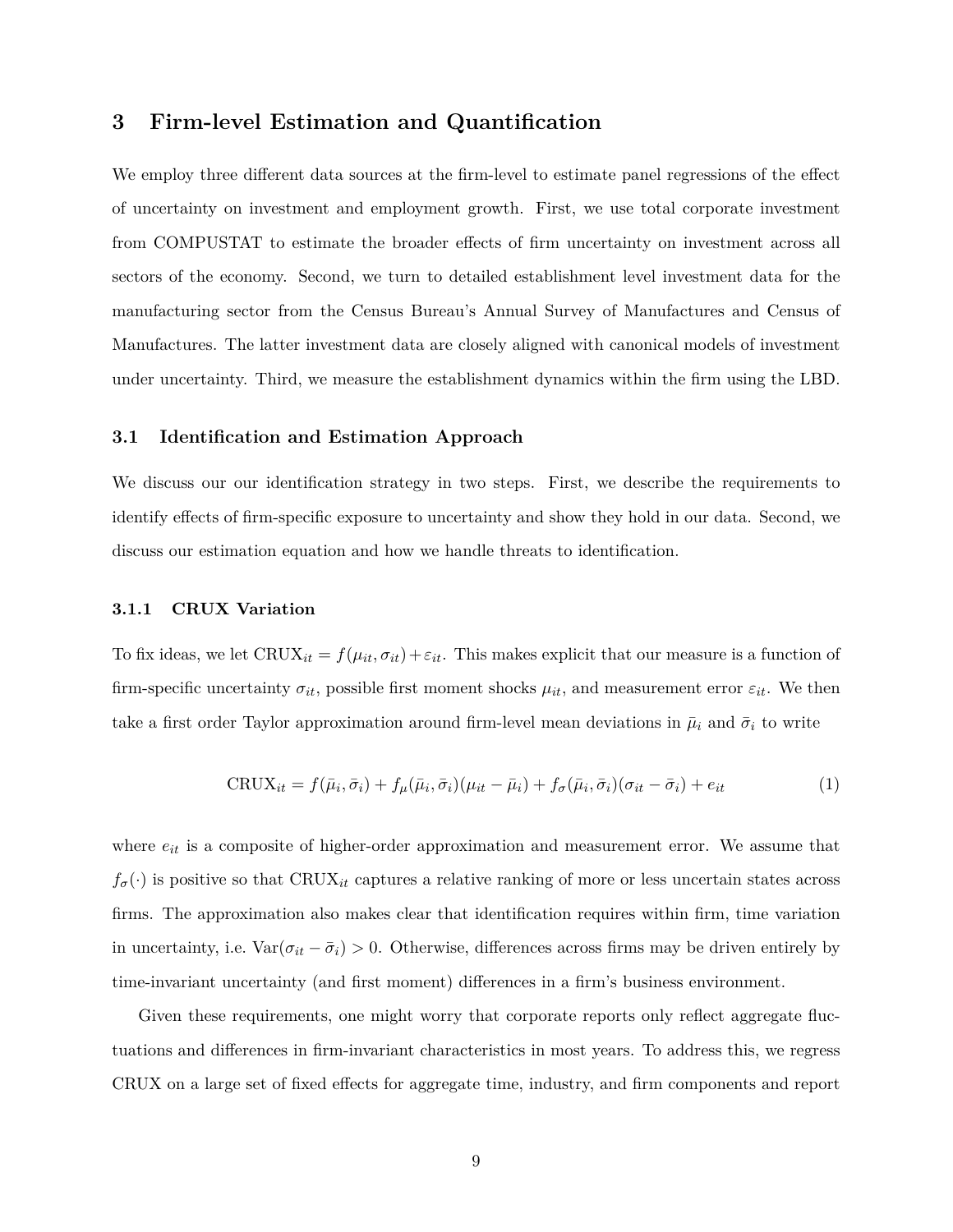our results in Table [1.](#page-36-0)[7](#page--1-0) Column (1) reports the R-squared when CRUX is regressed one-by-one on a set of fixed effects for year, industry, industry-year, and firm fixed effects in each row. The largest components are a firm effect, 49% of variation, and time effect, 21% of variation. Industry effects contribute a small amount unless they are interacted with time effects, i.e. industry-year shocks. In Column (2) we additively regress CRUX on time fixed effects, industry fixed effects, industry-year fixed effects, and then firm fixed effects. The remaining residual variation in the CRUX measure is 37% after controlling for firm and industry-year fixed effects. So clearly the CRUX measure captures aggregate fluctuations and firm characteristics, but still retains significant amount of residual variation at firm-year level. The latter variation is used for identification in all our baseline firm and establishment level regressions.

## **3.1.2 Estimation Equation**

Next we turn to our baseline empirical model to estimate the effect of uncertainty on investment and employment. We have panel data for firms (using the LBD and COMPUSTAT) and establishments (ASM/CM) over time.

We use several different dependent variables  $\Delta y_{it}$  that are direct investment measures or related outcomes. Our baseline estimating equation is

$$
\Delta y_{it} = \lambda \text{CRUX}_{it} + \eta \text{CRUX}_{it} \cdot \Delta \log(sales)_{it-1} + \beta^{sales} \Delta \log(sales)_{it-1} + \beta \cdot \mathbf{X}_{it-1} + \alpha_i + \alpha_t + \epsilon_{it}.
$$
\n(2)

For investment, the dependent variable is investment rates (corporate, equipment, structures) computed as the log change in the capital stock. We also compute growth rates of establishment and employment within the firm that are decomposed into contributions from births, deaths, continuers, etc. We include firm fixed effects  $\alpha_i$  and time fixed effects  $\alpha_t$  to identify idiosyncratic uncertainty, as discussed above, and any other unobservable firm characteristics and aggregate shocks that might influence  $\Delta y_{it}$ .

Our primary interest is on the two RHS terms that contain the CRUX measure. First, we include  $CRUX_{it}$ , the contextual measure of uncertainty from SEC reports described above.<sup>[8](#page--1-0)</sup> The

 $7$ These results use the matched SEC EDGAR - COMPUSTAT sample we describe below.

<sup>&</sup>lt;sup>8</sup>We take CRUX<sub>it</sub> instead of CRUX<sub>it</sub><sub>-1</sub> because our measure is based on date of filing, which reports mixture of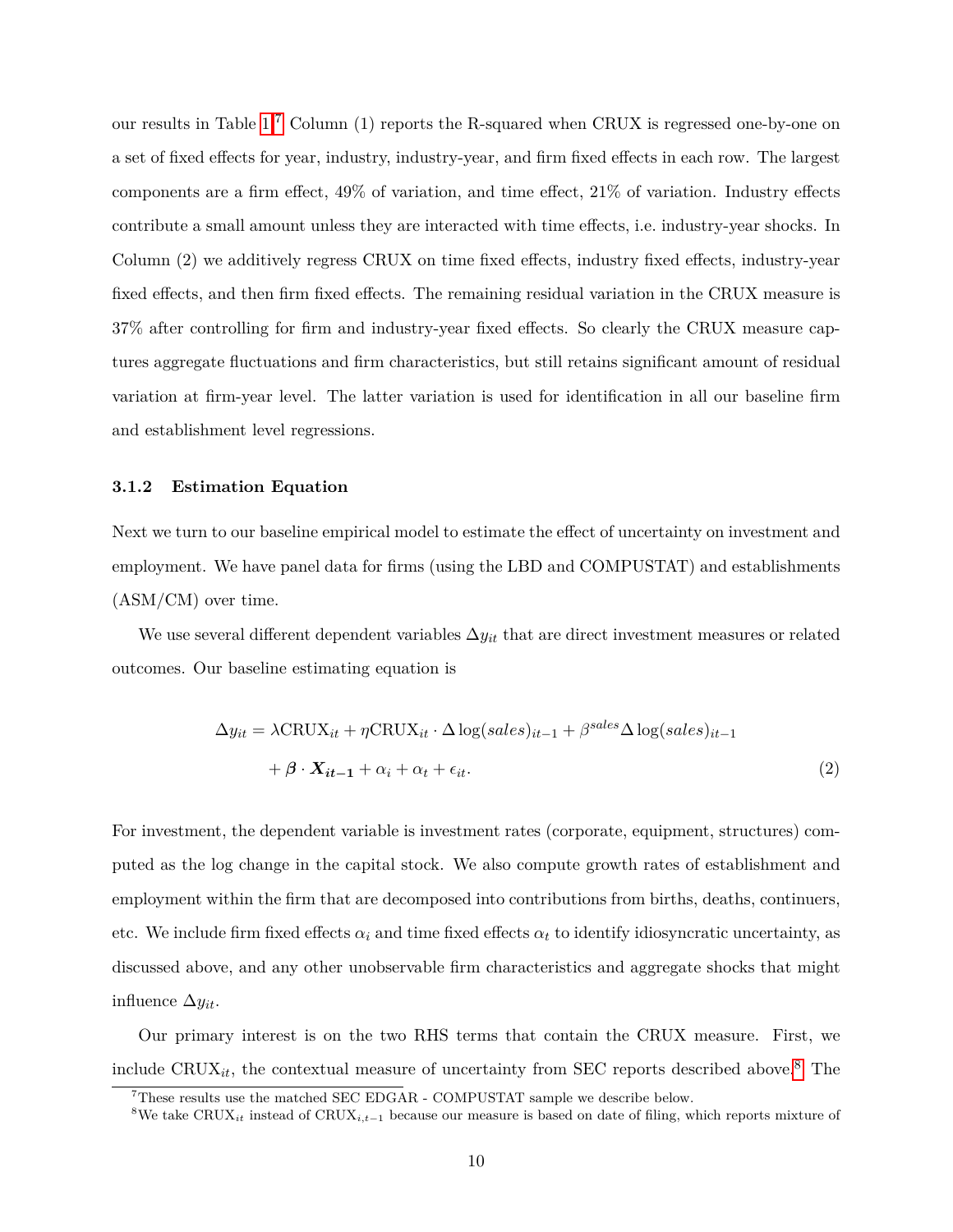coefficient on  $\lambda$  measures first order effect of uncertainty on the outcome. In the presence of any non-convex adjustment costs or irreversible sunk costs of decisions, we expect to find a "delay" effect whereby new investment, capital improvements, establishment births, or job creation are reduced when uncertainty is high. So we predict that  $\lambda < 0$ . We also include the interaction term  $CRUX_{it} \cdot \Delta \log(sales)_{it-1}$  to estimate a second order "caution" effect in response to shocks. Specifically, it measures how firms respond to demand shocks under uncertainty. Caution effects will attenuate investment or growth response when uncertainty is high. Job growth and investment typically increase in response to sales shocks so that  $\beta^{sales} > 0$ . So we predict attenuation from the caution effect such that  $\eta < 0$ .

## **3.1.3 Identification**

The main threat to identification of caution and delay effects is that  $CRUX_{it}$  may also capture first moment shocks, rather than uncertainty. Here, we again refer to equation [\(1\)](#page-10-0), where the dependence on first moments is explicit. The first two solutions are econometric and the third is more subtle. Let the first moment parameter be decomposed into firm, time, and firm-time components as  $\mu_{it} = \bar{\mu}_i + \bar{\mu}_t + \tilde{\mu}_{it}.$ 

First, our dependent variable and sales growth are already differenced. We also include firm fixed effects  $(\alpha_i)$  that absorb persistent firm shocks to  $\mu_i$ , firm idiosyncratic growth trends, and the propensity by specific firms to use "uncertainty"-type words more frequently. We also include year fixed effects  $(\alpha_t)$  and ultimately industry-year effects that absorb industry and aggregate demand shocks in  $\mu_t$ .

Second, we include in the the vector  $X_{it-1}$  a set of first moment controls that proxy for  $\tilde{\mu}_{it}$ : average Tobin's Q ( $log(q_{it-1})$ ) to a proxy of firms' investment opportunities, lagged log sales growth  $(\Delta \log(sales)_{it-1})$ to control for firm level demand shocks, and squared log sales growth to capture nonlinear effects.

Third, finding cautionary effects is an important piece of evidence in favor of the CRUX as a firm-level uncertainty measure. Suppose firms use "uncertainty" as a catch all term, or even an excuse, to describe bad demand or cost shocks when  $\mu_t < 0$  or  $\tilde{\mu}_{it} < 0$ . Likewise, the same firm may not mention uncertainty at all after a positive sales shock, e.g. implicitly or explicitly claiming firm information in the previous year or quarter and forward looking statements about the future.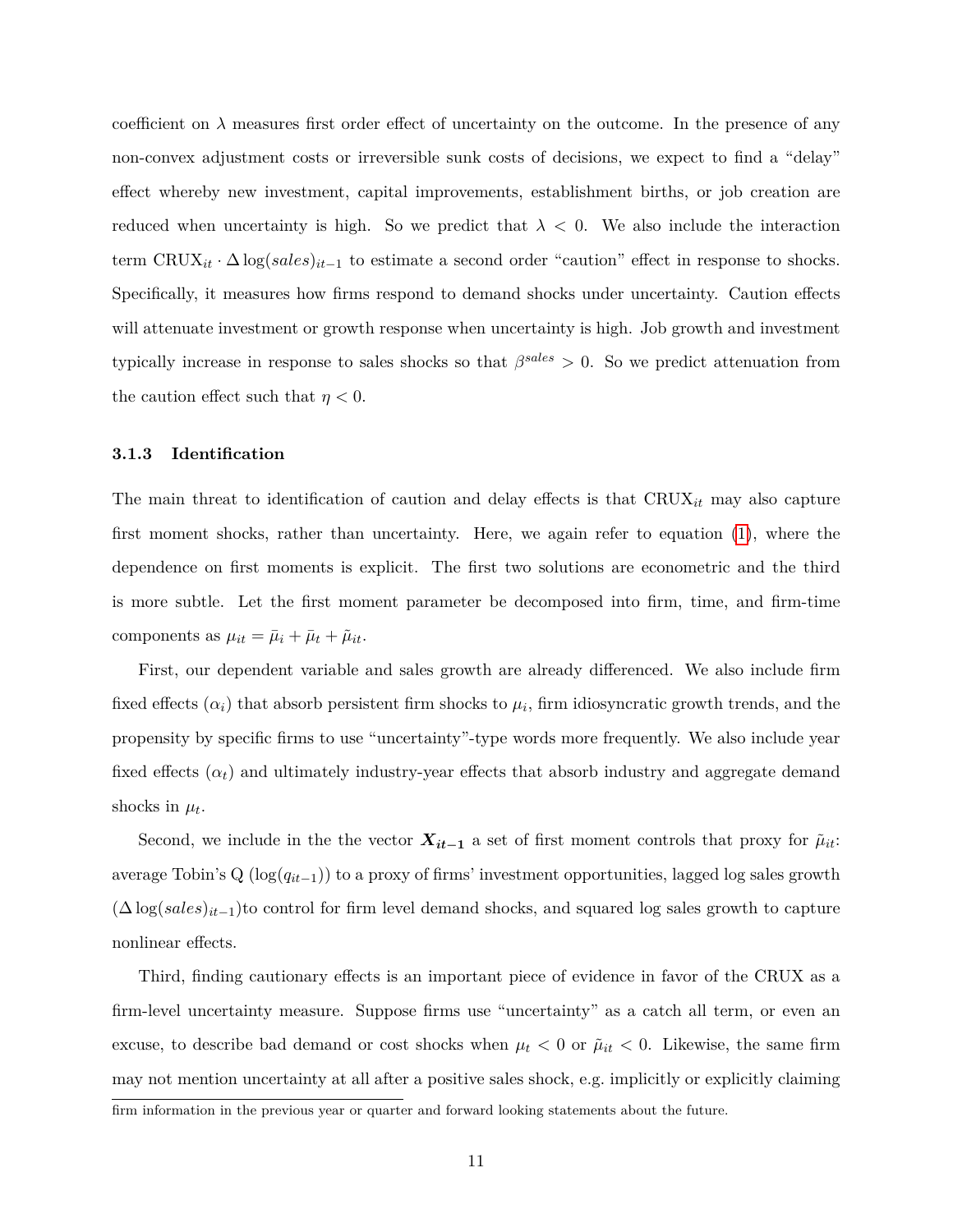that "we knew it all along." That would negatively bias our estimate toward  $\lambda < 0$ . But the same would not hold for the predicted, negative cautionary effect of  $\eta < 0$ . To see this, suppose a firm gets a negative sales shock,  $\Delta \log(sales)_{it-1} < 0$ , and responds by declaring that the world is a very uncertain place, i.e. driving up  $CRUX_{it}$ . If we suppose CRUX contains only first moment shocks, then it is an inverse proxy measure of demand or sales; we would spuriously estimate  $\lambda < 0$ . But this also means that the sales growth and CRUX interaction term would be the product of a negative sales shock and the inverse demand proxy that is large and positive. If we maintain our predictions that  $\lambda < 0$  and  $\beta^{sales} > 0$  in this environment, we predict  $\eta > 0$ , i.e. investment declines more when negative sales shocks are large. The latter should only occur if the  $CRUX_{it}$  variation is driven, in whole or in part, by first moment shocks. In our results below, we clearly reject  $\eta > 0$ and this suggests that on average the CRUX measure is capturing some element of firm-specific uncertainty.

A related concern is that uncertainty is endogenously generated by low employment or investment growth. Because our panel data allows us to control for many of these shocks through fixed effects and we include a number of first moment controls, this issue is not likely to be severe in our application. Moreover, if the feedback from outcomes to uncertainty were strong, then we should expect CRUX to be negatively correlated with all investment and decision margins within the firm. When we decompose establishment and employment growth margins (birth, death, continuers, acquisition, and divestiture) we only find an effect on new investment margins and those that are likely to have higher costs of adjustment. That latter is consistent with the theory of investment under uncertainty and we discuss this further in section [3.5.](#page-20-0)

Given the set of fixed effects we employ and the examples noted in section [2.2,](#page-8-0) it's important to be careful interpreting the resulting estimates. To see this, note that our linear approximation of CRUX in [\(1\)](#page-10-0) applies to each firm *i*. The coefficient on uncertainty exposure  $f_{\sigma}(\bar{\mu}_i, \bar{\sigma}_i)$  is firm specific. This can matter in the estimation if we want to know whether the effect of uncertainty on an outcome is a firm-specific reaction to its exposure to aggregate uncertainty or a response to its own firm-specific uncertainty. We operationalize this by letting  $\sigma_{it} = \sigma_t^A + \tilde{\sigma}_{it}$ . We can consider  $\sigma_t^A$  aggregate uncertainty and  $\tilde{\sigma}_{it} = \tilde{\sigma}_{it} - \sigma_t^A$  are firm-level deviations.

In our baseline, we estimate the average partial effect of CRUX on an outcome. The estimated  $\hat{\gamma}$ is the average of firm level heterogeneous responses given by  $\gamma_i \times \text{CRUX}_{it}$  and therefore  $\gamma = E(\gamma_i)$ .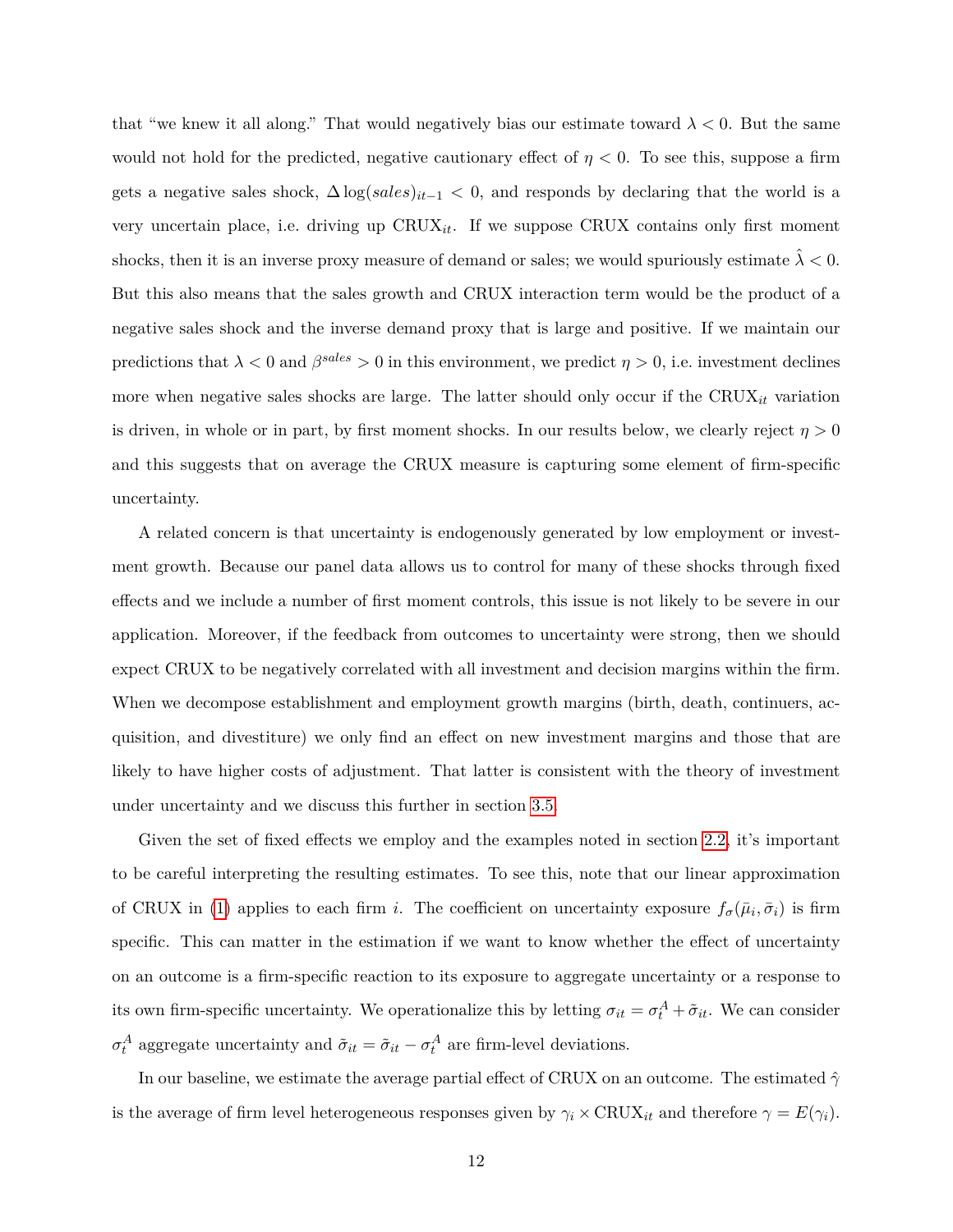But firms may respond heterogeneously to aggregate and firm specific shocks:  $\gamma_i^A \sigma_t^A + \tilde{\gamma}_i \tilde{\sigma}_{it} =$  $(\gamma_i^A - \tilde{\gamma}_i)\sigma_t^A + \tilde{\gamma}_i\sigma_{it}$ . If  $\tilde{\gamma}_i \approx 0$  and  $E(\gamma_i^A) < 0$ , then we would still estimate a negative effect of uncertainty because of heterogeneity in how firms respond to aggregate uncertainty. Alternatively, if  $\gamma_i^A = \gamma^A$ , then it is absorbed by time or industry-time fixed effects out. In that case  $\gamma = E(\tilde{\gamma}_i)$ is identified from the firm response to its own uncertainty. Using our rich firm-level data we can rule out our results are driven purely by heterogeneity in response to aggregate or industry-specific uncertainty. After discussion our baseline results, we return to measurement and estimation of common shock responses in section [3.6.](#page-23-0)

## **3.2 Firm and Establishment Level Data**

Our firm or establishment level outcomes are drawn from the COMPUSTAT database and confidential microdata from the U.S. Census.

## **3.2.1 COMPUSTAT**

We use the COMPUSTAT database to obtain firm information on balance sheets, cash flow and sales. We match the CRUX measure with COMPUSTAT through the firm identifier, CIK, and year from fiscal years ending from 1994 to 2016. After removing missing dependent and independent variables, we have over 93,000 observations on over 10,000 firms.

We measure the investment rate by taking the log difference of firm level capital stock between two consecutive years, i.e.  $\log(K_{it})-\log(K_{it-1})$ . Capital stocks are computed through the perpetualinventory method. [9](#page--1-0)

We capture firms' demand shocks by lagged sales log growth and firms' investment opportunities by lagged Tobin's Q. Specifically, we compute  $\Delta \log(\text{sales}_{it-1}) = \log(\text{sales}_{it-1}) - \log(\text{sales}_{it-2})$ . We obtain sales directly from COMPUSTAT and find no significant difference is the following results when we use reported revenues instead. We also calculate squared sales log growth as demand

$$
K_{it} = \pi_t((1 - r)K_{it-1} + I_{it-1}),
$$

<sup>&</sup>lt;sup>9</sup>Specifically,

where  $\pi_t$  is the producer price index ratio between year t and  $t-1$ ,  $I_{it-1}$  is the capital investment (capx) and the initial capital stock of each firm  $K_{i0}$  is measured by total property, plant and equipment (*ppent*). The producer price index by commodity for finished goods (capital equipment) is aggregated from seasonally adjusted monthly data. If the value of capital investment is missing for a single year, it is interpolated with the mean of the preceding and following values. We test several alternative measures in the robustness section.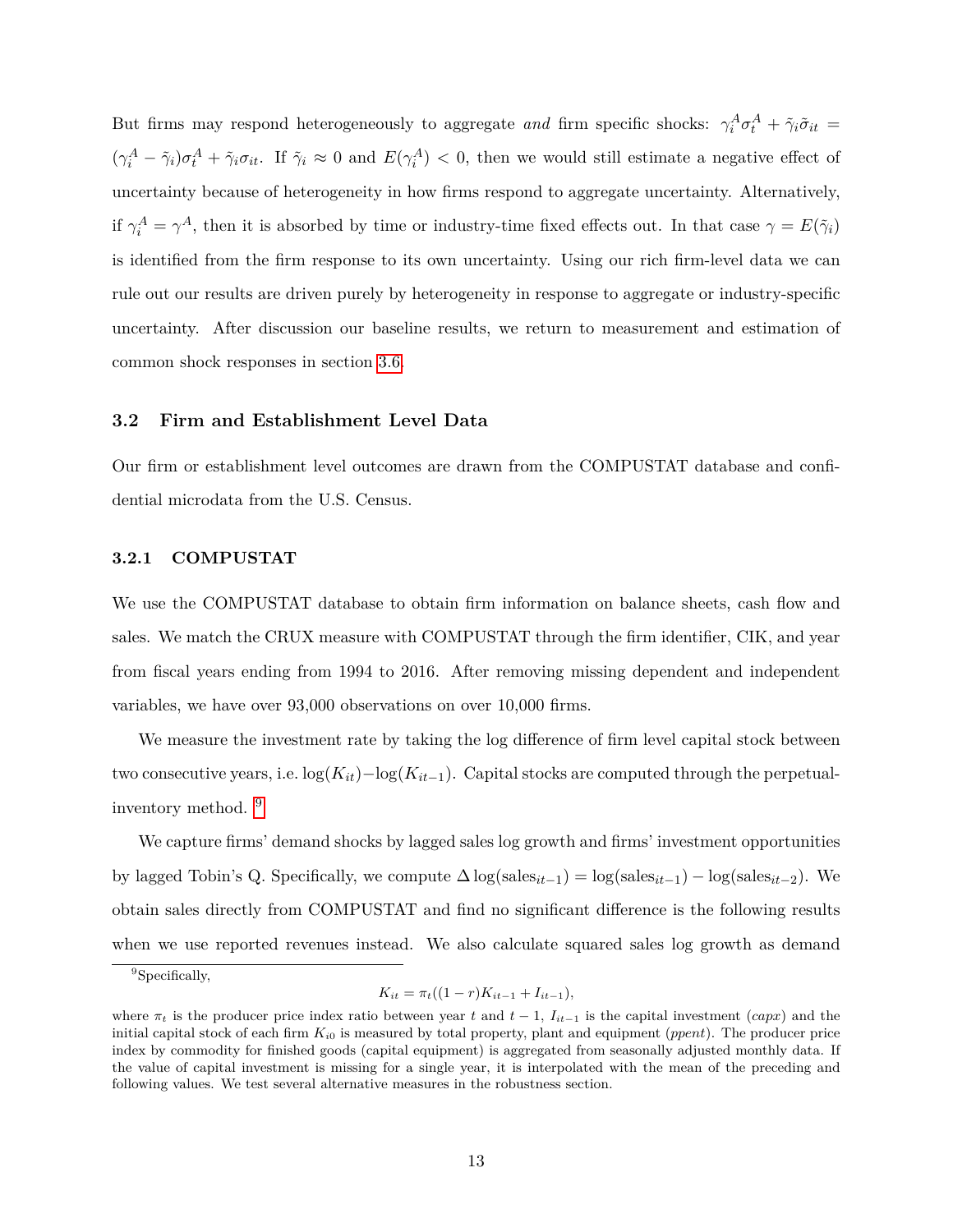shock might have convex effects on firms' investment or hiring decisions. Our measure of lagged log Tobin's Q is

Tobin's 
$$
Q = \frac{\text{Market Capitalization} + \text{Market Value of Liability}}{\text{Total Asset Value}}
$$

\nOutput

\nDescription:

We compute market capitalization as common shares outstanding (*csho*)  $\times$  price closed at fiscal year  $(prec_f)$ . Market value of liability is assumed to be approximately equal to the book value of liability and calculated by total asset  $(at)$  – total common/ordinary equity (ceq).

## **3.2.2 US Census Microdata**

To study the effects of uncertainty on firms' investment and employment margins in further detail, we rely on Longitudinal Business Database (LBD), Annual Survey of Manufacturing (ASM), and Census of Manufactures (CM) collected by the U.S. Census Bureau.

We rely on the LBD to track employment, firm-identifiers, and establishment dynamics within firms. The LBD is derived from the Census Business Register (BR), covers the entire non-farm private sector, and is compiled from administrative records augmented by survey sources. Firms are defined based on operational control, and all establishments majority owned by a parent firm are included in the parent's activity measures.

Firms identifiers in the LBD are linked to COMPUSTAT and the EDGAR based CRUX measure using the Census COMPUSTAT-BR bridge. This allows us to link financial data and our CRUX measure to the firm and establishment level data in the LBD. Specifically, the bridge provides annual link between a COMPUSTAT CUSIP and firm identifier in LBD. We then link CRUX measure to LBD data through CIK-CUSIP-LBD identifiers for 1994-2014.[10](#page--1-0)

The main variables in the LBD that we use are employment and six-digit industry codes in the North American Industrial Classification (NAICS). We assign consistent NAICS industry codes to establishments using the concordance in Fort and Klimek (2018). For multi-unit firms, we compute employment shares across 3 digit NAICS codes with the firm and assign firm NAICS based on the largest 3 digit industry. The LBD reports total employment in the payroll period containing the week of March 12th. We are interested in how reported uncertainty in CRUX effects employment

 $10$ The COMPUSTAT-BR bridge in our approved project ends in 2011, but we track the matched firms in 2011 through 2014.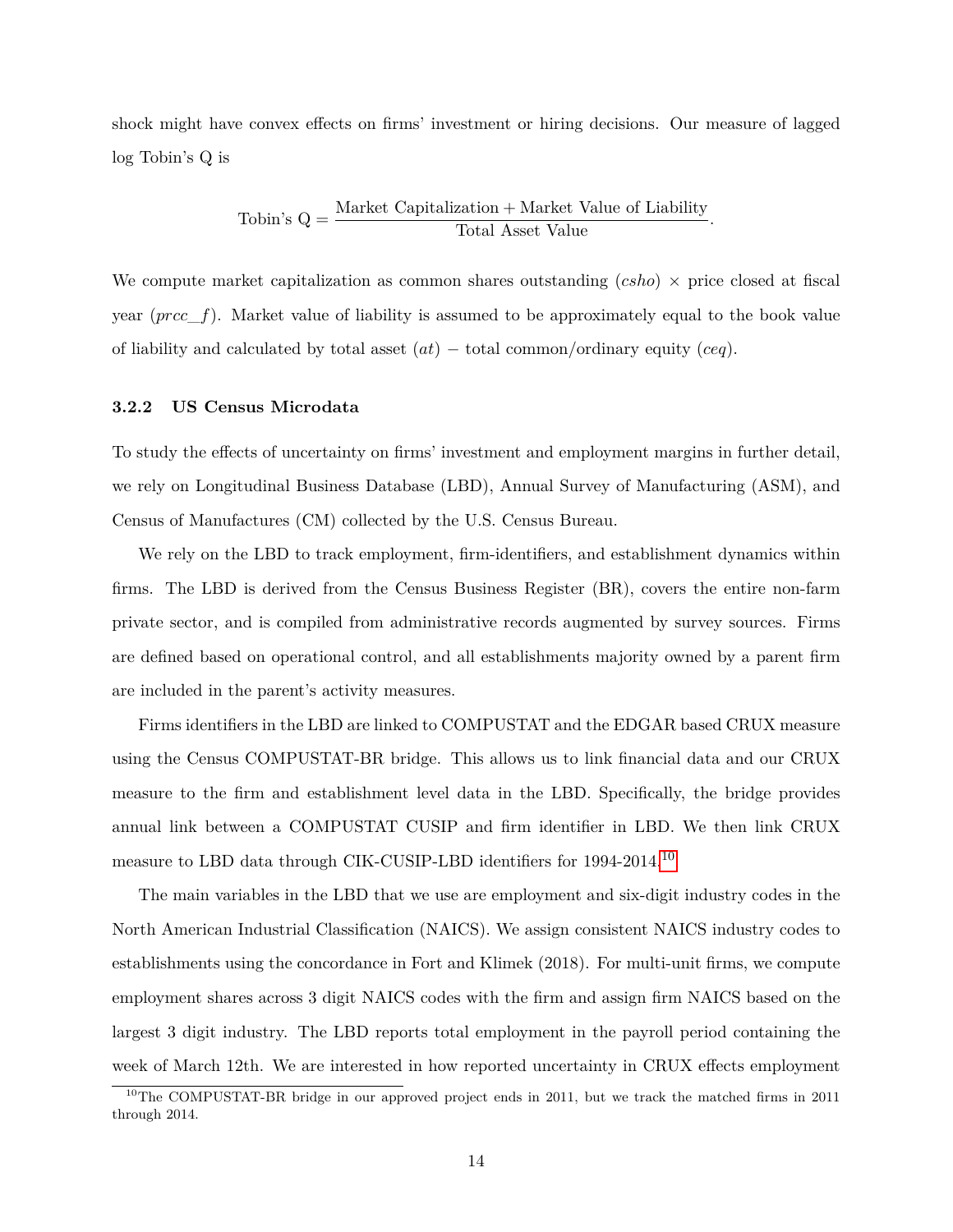dynamics, hiring, and reorganization so matching the CRUX measure to this timing is important. Because annual growth in employment between year  $t-1$  and  $t$  is March to March, we match this timing using a CRUX measure from the second quarter of year  $t-1$  to the first quarter of year t.

The firm identifiers in the LBD enable us to compute firm and establishment growth rate measures and to track their entry, exit and ownership changes. Because we have establishmentlevel detail linked to a firm-level uncertainty measure, we can explore within-firm restructuring activity in response to uncertainty. We decompose firm expansions and contractions across several margins. In Appendix Table [A1](#page-51-0) decompose growth in the number of establishments and net job creation into contributions from establishment births, acquisitions, and continuer expansions and death, divestiture, and continuer contractions.

To obtain high quality data on investment and capital, we use the Annual Survey of Manufactures (ASM) and the Census of Manufactures (CM). We then link our firm level measure directly to establishment measures of total investment broken out into structures and equipment. These databases also provide information on total value of shipments (a sales measure) and manufacturing industry codes (6-digit NAICS). We use these measures to construct log changes in capital stock (investment) and total shipments at the establishment level.<sup>[11](#page--1-0)</sup>

## **3.3 Firm Level Corporate Investment Results - COMPUSTAT**

Before turning to U.S. Census microdata, we focus on corporate investment measured using COM-PUSTAT. We show a robust negative effect on investment from delay and caution effects to our text-based measure of uncertainty.

Our first pass at the firm-level investment data is simple non-parametric evidence of the negative relationship between the investment rate and CRUX. In Figure [1](#page-33-0) we plot the bin scatter of corporate investment on CRUX using the optimal bin selection method in Cattaneo et al. (2019). The relationship is clearly negative and approximately (log) linear. We obtain similar results when partialling out controls for sales growth and Tobin's Q, which we explore parametrically below.

We also find evidence of "caution" effects in our second piece of non-parametric evidence. We run a bin scatter of the investment response to standardized sales growth for high and low uncertainty

<sup>&</sup>lt;sup>11</sup>We use a Census Bureau provided measure of capital stock computed using the perpetual inventory method. Details on methodology are in Appendix A of Foster et al. (2016).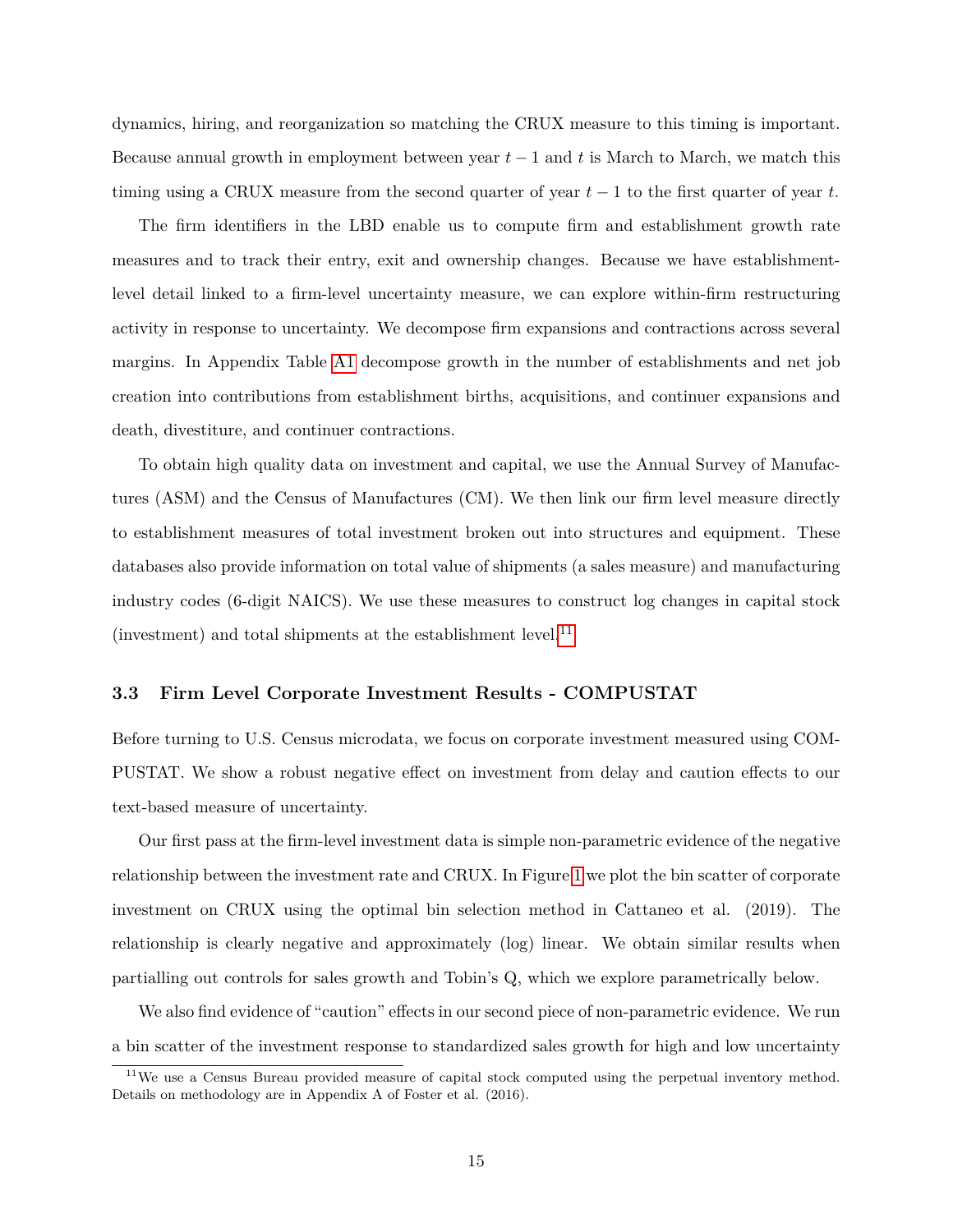subsamples in Figure [1.](#page-33-0) We predicted that uncertainty would attenuate the response to sales in Section [3.1.](#page-10-1) Not only do we see a differential in the non-parametric evidence, the confidence intervals for high and low subsamples do not overlap for shocks that are more than one standard deviation above the mean.

Next, we back up the non-parametric results with regression evidence that confirms the negative impact of our uncertainty measure on the corporate investment rate. Table [2](#page-36-1) has summary statistics for the regression sample. In Table [3,](#page-37-0) column (1) we report the simple regression of firms' log investment rate on CRUX with firm and year fixed effects and find a negative and significant coefficient. This is the delay effect we predicted. The estimated effect is robust to including NAICS 3 digit industry-year effects in column (2). Column (3) adds log sales growth (demeaned within sample) and the interaction term between CRUX and log sales growth. We demean sales growth so that we can interpret the coefficient on CRUX, when we also include the interaction term, as the marginal effect at mean sales growth. We find a positive coefficient on sales growth, as expected, and a negative coefficient on the interaction term. The latter reflects the second-order caution effect we predicted.

We then add other controls for first-moment shocks that are standard in the investment literature. To control for non-linearities in the adjustment of investment to sales, we add the squared log sales growth rate in column (4) and the other coefficients only change slightly. We can also confirm corporate investment has a convex response to sales growth shocks. In column (5) we introduce log Tobin's Q to our regression to capture the potential investment opportunities. In column (6) we run the regression with all control variables and our results are robust.

To quantify the effects, we focus on column (3) and compute the effect of a one standard deviation shocks for delay and caution effects. A one standard deviation increase in CRUX will result in a 1 log point ( $= -0.300 \times 0.033 \times 100$ ) decrease in the corporate investment rate. The coefficient of the interaction term reflects the second order cautionary effect. Firms with high uncertainty would reduce investment rate even when they face high demand growth (sales growth). This caution effect is also reasonably large. A one standard deviation shock to sales would increase investment by about 4.6 log points  $(= 0.078 \times 0.595 \times 100)$ . But if CRUX was one standard deviation above its mean, e.g.  $0.076 = 0.043 + 0.033$ , the investment response would be attenuated by 2.2 log points ( $= -0.494 \times 0.076 \times 0.595 \times 100$ ), which is nearly half.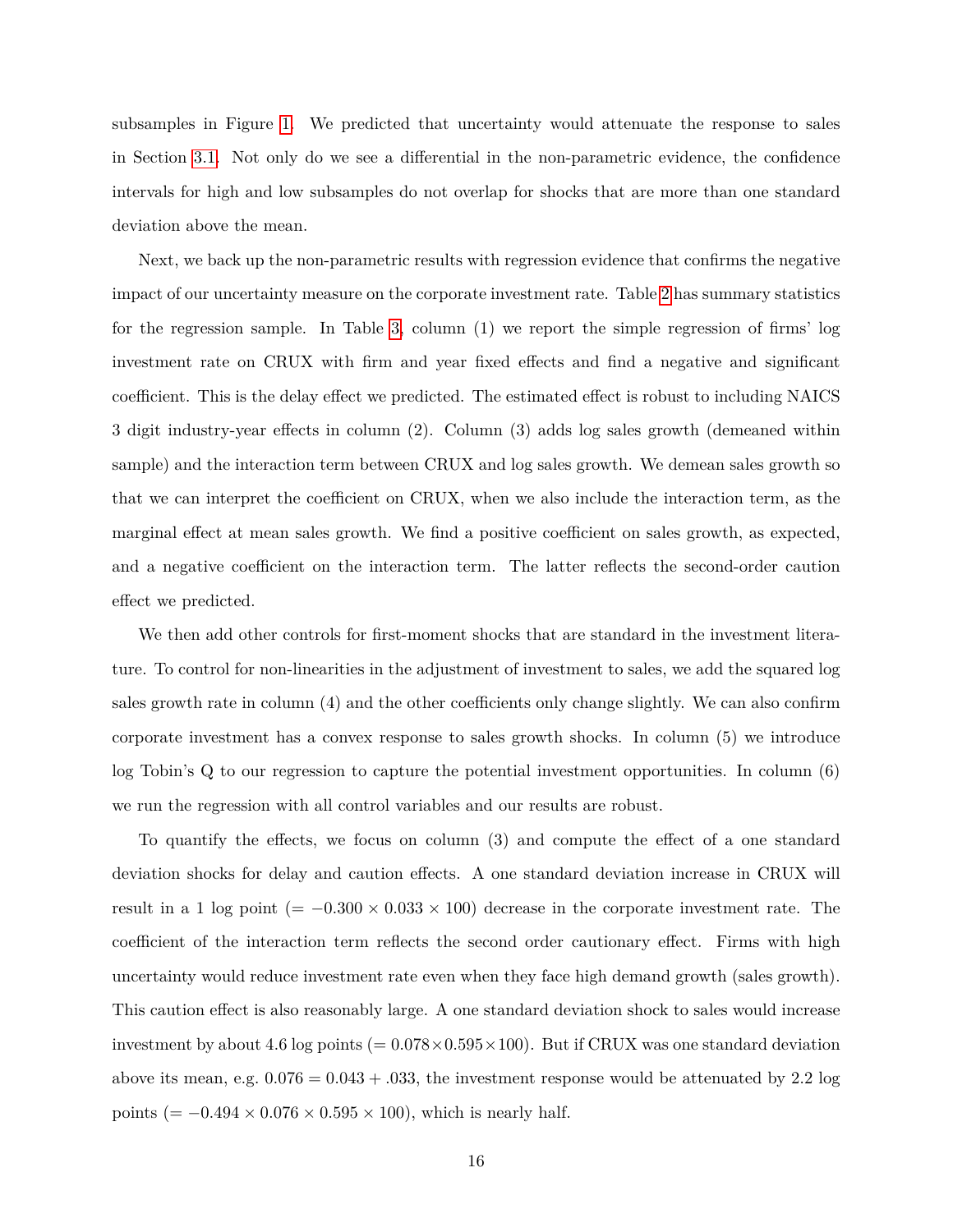## **3.4 Establishment Level Manufacturing Investment**

Next we turn to our detailed data on establishment level manufacturing investment. We show that CRUX has a negative effect on uncertainty and quantify the impact.

The summary statistics for the ASM/CM sample appear in Table [4.](#page-38-0) We have roughly the same mean of 0*.*0409 for the CRUX measure as in the corporate investment sample. There are more observations relative to the COMPUSTAT sample because these are establishment level data, but fewer firms overall because all non-manufacturing firms are dropped.[12](#page--1-0)

Starting in Table [5](#page-39-0) with the rate of total investment, the sum of equipment and structures, we find a strong first order delay effect in columns 1-3 even after we control for sales growth (measured as the change in total value of establishment shipments) and industry-year fixed effects. In column (4) we add a demeaned interaction of sales growth with CRUX. The coefficient on sales growth alone is positive, but it's interaction with CRUX is negative and significant, as we predicted if caution effects were present. We add controls for firm-level Tobin's Q and the square of sales growth in columns (5) and (6). These variables are significant, but don't affect coefficients on the CRUX measure even when we include all of them together in column (7).

In Section [3.1](#page-10-1) we noted caution effects were important evidence that CRUX was not simply of proxy for first moment shocks. We have already shown the caution effect is robust to inclusion of a battery of controls and fixed effects for unobservable firm and industry shocks. We go one step further in columns (8) and (9) by taking advantage of the *establishment level* variation in investment rates by adding a firmid-year fixed effect. This controls for all firm specific shocks to supply, demand, and the firm component of any unobserved first *and* second moment shocks, such as a firm's changing tone towards corporate reports and introduction of new mandatory sections to 10-K filings (e.g. the phase-in of Item 1A Risk Factors after 2006). Both the CRUX measure and any firm-specific controls like Tobin's Q are not identified. But because we have establishment level sales growth measures we can identify the investment effect of sales growth and its interaction with the firm-level CRUX measure.

In column (8), we see that the caution effect coefficient remains negative and significant and the coefficient on sales growth is positive. The magnitudes of identified coefficients are nearly

 $12$ Exact breakdowns across the samples cannot be provided due disclosure requirements. We provide propensity score weighted regressions in the robustness checks.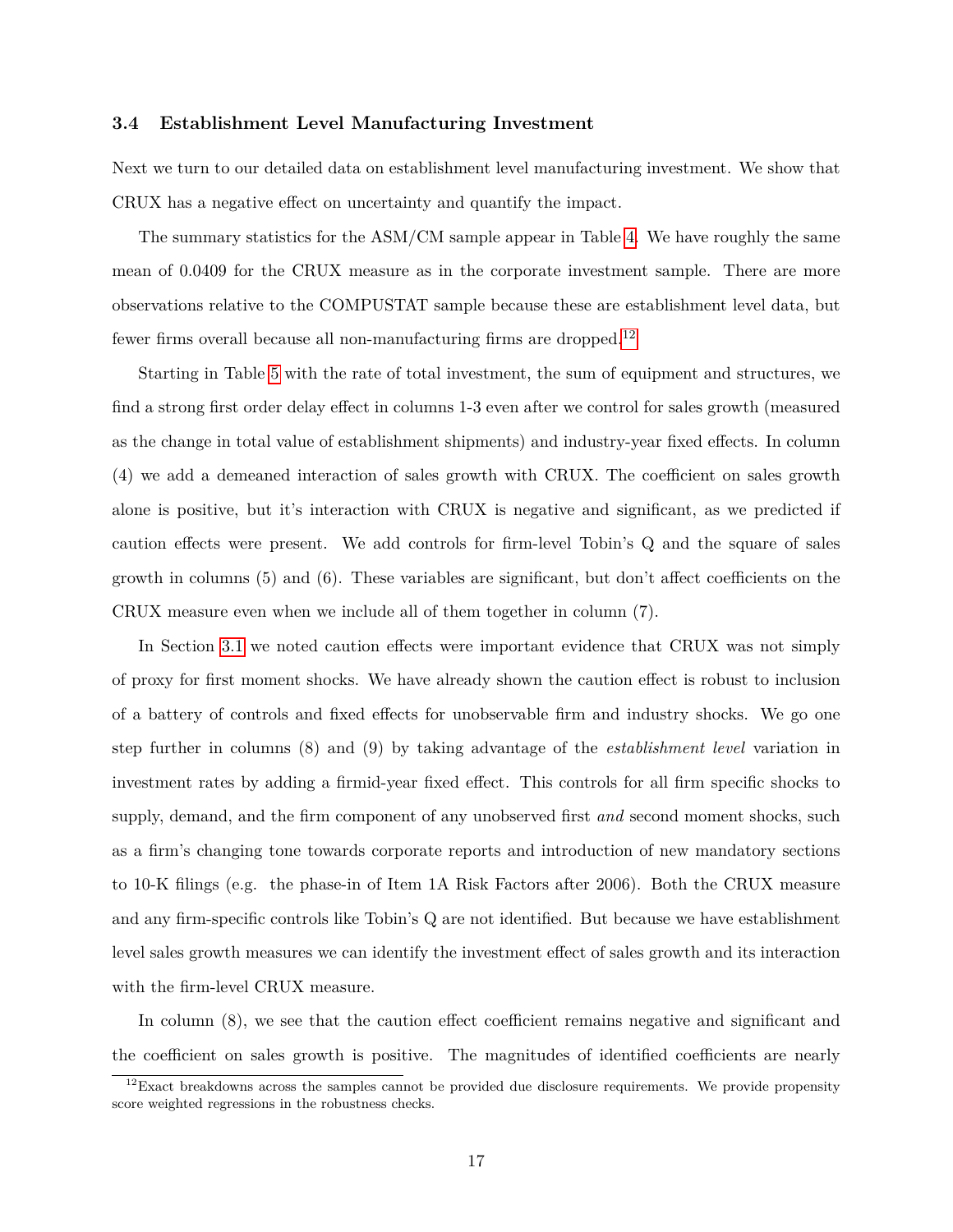unchanged in the saturated regression and robust to including the square of sales growth in column (9). These results strongly suggest that CRUX captures meaningful variation in uncertainty for the average firm. Moreover, the stability of our caution effect coefficients to the inclusion of firmid-year effects suggests that we have already adequately controlled for potential endogenous feedback of firm performance to CRUX in the less saturated baseline specification.

We repeat these specifications in Table [6,](#page-40-0) breaking out equipment and structures investment separately to better understand the mechanism through which uncertainty impacts investment. The delay effect is primarily driven by equipment investment as seen in the left hand panel. There is a negative effect on structures, but it is not significant. The latter may be due to the slower moving nature of investment in structures. For example, commitments to remodel a plant or repair a roof may respond more to long-run, persistent uncertainty. Whereas machine replacement or re-tooling can be more easily delayed. Nevertheless, the caution effects are negative and significant for both types of investment and robust in columns (3) and (6) to the inclusion of firm-year fixed effects.[13](#page--1-0)

To visualize the effects of uncertainty, we take the coefficients from Table [5,](#page-39-0) column (6) and plot establishment investment rate response to log sales growth under uncertainty the top panel of Figure [3.](#page-35-0) Each curve plots the investment response at the 5th, 25th, 50th, 75th and 95th percentile of our CRUX measure.<sup>[14](#page--1-0)</sup> As uncertainty increases, the response curve shifts downward—a delay effect—and the slope of the curve flattens out—a caution effect. When CRUX is one SD above its mean (0.07), the investment rate is reduced by about 0.5 log points (=  $-0.068 \times 0.07 \times 100$ ). At more than half the average rate in sample (0*.*818), this is economically significant. The bottom panel of Figure [3](#page-35-0) decomposes the effects of high uncertainty (one standard deviation above mean) into delay and caution effects. The delay effect is independent of sales growth and represented by a level shift in investment rates. The magnitude of the caution effect is increasing with respect to sales growth, which we show as a further rotation of the marginal effect in the figure. If CRUX is zero, a one SD shock to total shipment growth increases investment by 1.8 log points  $(= 0.044 \times 0.4 \times 100)$ . But if uncertainty is also high, that effect is attenuated by almost 0.9 log points ( $= -0.314 \times 0.07 \times$ 

<sup>13</sup>A full set of results showing this breakout across all controls is available on request.

 $14$ These percentiles are from EDGAR-COMPUSTAT matched sample including only manufacturing firms (2-digit NAICS code ranging from 31 to 33). We do not use Census-based sample percentiles in order to avoid Census disclosure restrictions.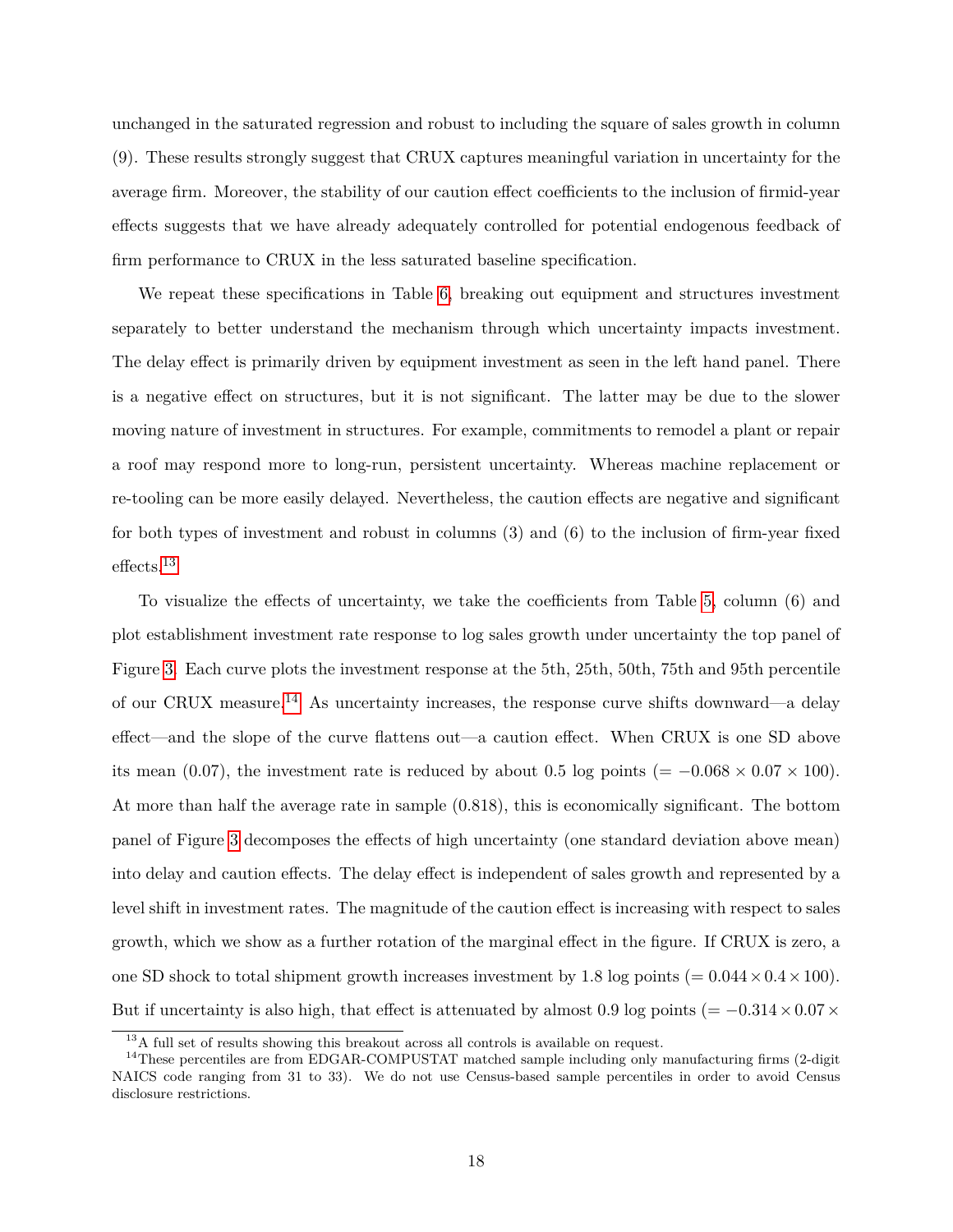$0.4 \times 100$ ). This reduces the response to the sales shock by around half and accounts for more than 64% of the total reduction in the investment rate under uncertainty.

Last, we put the effect on investment into sharper contrast by estimating an investment spike regression. It is well known that investment is lumpy. New investment can be small to zero at many establishment and might only cover depreciation in many years (cf. Cooper and Haltiwanger, 2006). To capture lumpiness, we create a binary indicator for investment spikes that equals 1 if the arithmetic investment rate is higher than 20% ( $\frac{I_{it}}{K_{it}}$  $\frac{I_{it}}{K_{it-1}} \ge 20\%$ ). We estimate a linear probability model with the indicator as the dependent variable and the same set of RHS variables and controls as our continuous baseline regressions. The results in Table [7](#page-41-0) show strong evidence of both delay and caution effects that are robust to our full set of baseline controls in column (2) and firmid-year effects in column (3). Taking a CRUX shock that is 1 SD above the mean again, we find the probability of an investment spike declines by almost 1 percent (about 20% below the sample mean spike rate of 5 percent). Moreover, the caution effect also reduces the probability of an investment spike following a sales shock from 1.6 percent under no uncertainty to 0.8 percent when CRUX is high.

In sum, when firms use uncertainty related words in public disclosures their investment behavior is fully consistent with models of investment under uncertainty. The evidence suggests a robust and economically significant link between high uncertainty measured by CRUX and the firm and establishment level investment response. A battery of further robustness tests appears in section [3.7,](#page-26-0) but next we investigate the impact on jobs and industry spillovers.

## <span id="page-20-0"></span>**3.5 Uncertainty mechanism for other within firm adjustment margins**

Having validated our uncertainty measure with well-defined capital investment measures, we now broaden our scope other margins that should respond similarly to uncertainty.

Data aggregated to the firm-level, such as COMPUSTAT, do not permit measurement or estimation of within firm margins of adjustment such as plant openings and and closing. Likewise, specific hiring and firing decisions are difficult to estimate without detailed data on labor adjustment costs, search and matching frictions, and regulations. Our approach exploits establishment dynamics within firms and across job creation and destruction margins. The LBD data allow us to track growth at continuing establishments as well as births, deaths, acquisitions, divestitures.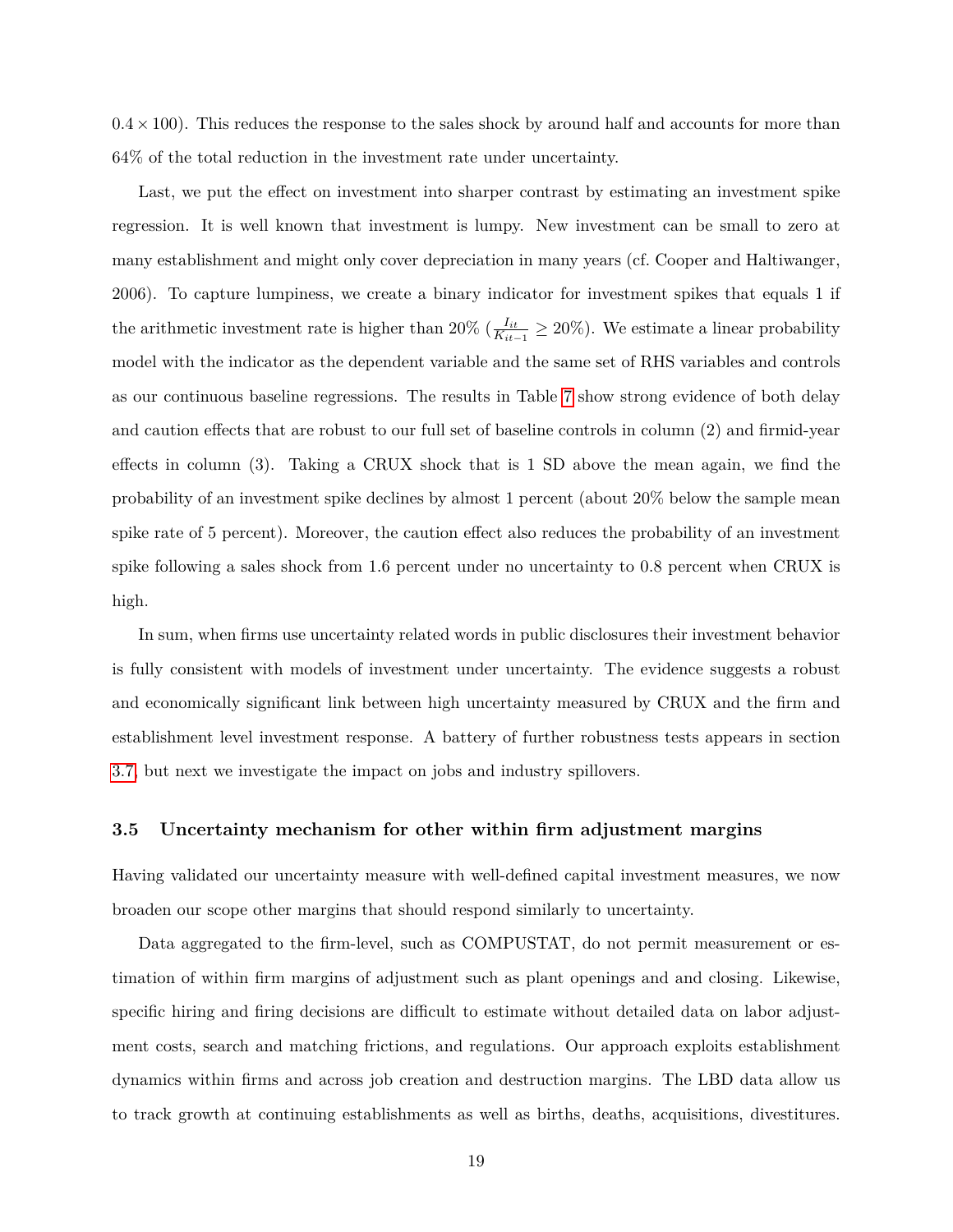Observing the birth or acquisition of new establishments within the firm, for example, is a form of investment activity. Likewise, death (closure) or divestiture of establishments is a form of disinvestment. We will estimate how these margins respond to changes in CRUX. Summary statistics for the regressions below appear in Appendix Table [A1.](#page-51-0)

Initially, we estimate the response of the extensive margin growth in the number of operating establishments to uncertainty. In Table [8,](#page-42-0) we use the same set of controls from our baseline results on investment. Firms' establishment and employment growth rates are calculated as DHS or midpoint growth rates:  $\Delta y_{it} = (y_{it} - y_{it-1})/(0.5 \times (y_{it} + y_{it-1}))$ , where  $y_{it}$  is the number of establishments or total employment.<sup>[15](#page--1-0)</sup> This sample includes all industries, not just manufacturing, and these are within firm dynamics so we control for firm fixed effects and industry-year fixed effects. In the first column we find a negative, imprecisely estimated effect of CRUX on growth in the number of establishments. We find a positive effect of sales growth that is attenuated, significantly, when uncertainty is high. This negative caution effect prevails when controlling for Tobin's Q and squared sales growth in the remaining columns. More importantly, we continue to find delay and caution effects when adding the interaction of CRUX with lagged sales growth. The caution effect is robust to inclusion of Tobin's Q and squared sales growth in the remaining columns.

We then decompose growth into births, deaths, acquisition and divestiture margins that demonstrate "wait and see" dynamics consistent with our measure capturing firm uncertainty. If our CRUX measure was substantially contaminated by negative first moment shocks, then it would move the new investment and disinvestment margins in the same direction. We find the opposite is true. In Table [9,](#page-42-1) each coefficient in columns  $(2)$ - $(5)$  can be summed to equal the net growth coefficient in column (1). In contrast to the weaker net response, we see that births (column 2) and acquisitions (column 4) contribute negatively and significantly to a reduction in net establishment growth through both a caution and delay effect. We also find no significant contribution from establishment deaths, which suggests uncertainty doesn't affect shutdown decisions for the average firm. Moreover, we find a positive and significant effect of uncertainty for the divestiture margin (divestiture enters with a negative sign so a positive coefficient implies a reduction in divestitures).

<sup>15</sup>This growth rate is symmetric, bounded on [−2*,* 2], equivalent to log changes up to a second order Taylor approximation, and allows us to additively decompose growth into margins.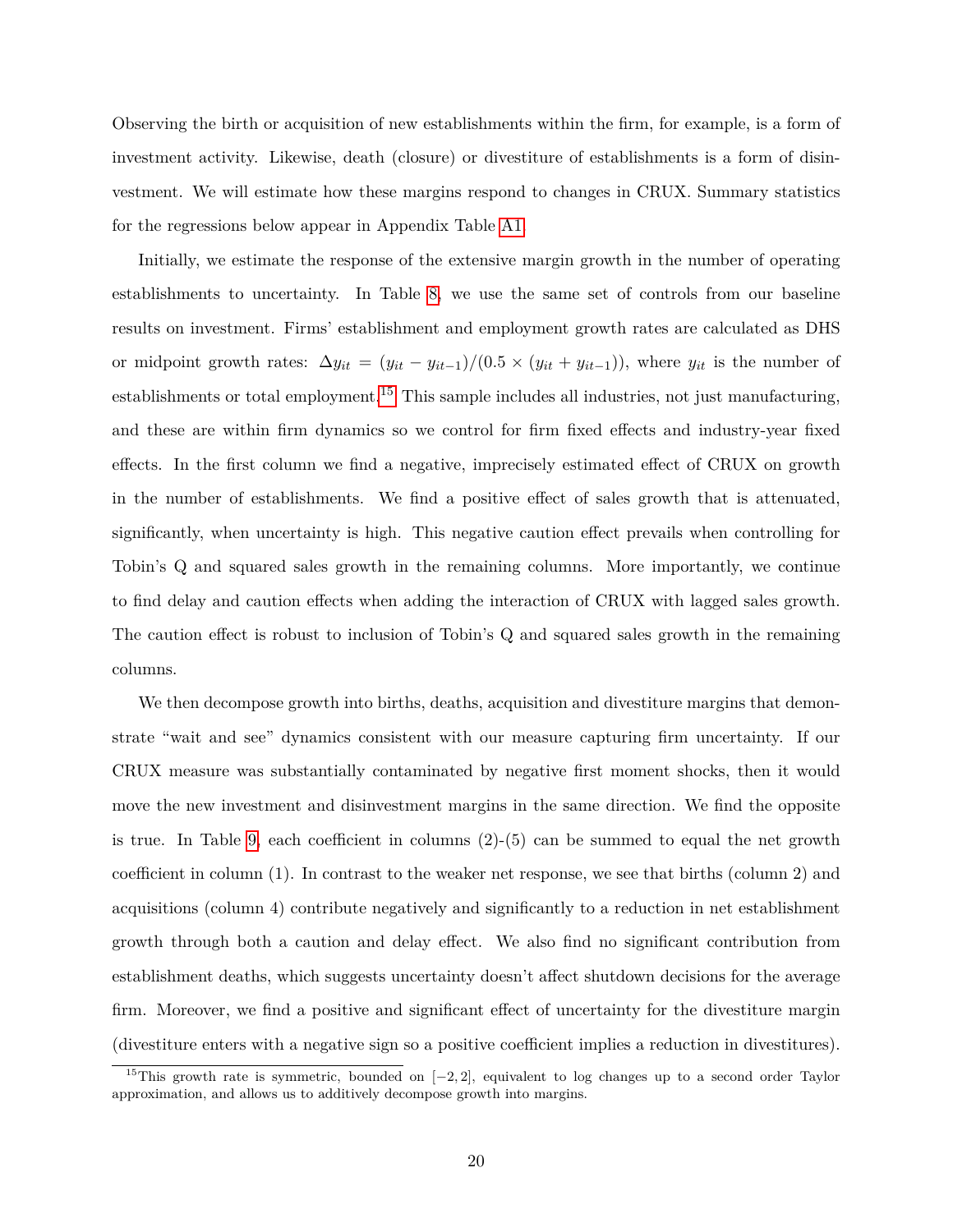Taken together, a reduction in new investment activity (fewer births and acquisitions) and small to positive effects on disinvestment (deaths and divestiture) is strongly suggestive of "wait and see" dynamics: the inaction band in a canonical investment model have has widened.

Next, we estimate the employment growth implications across these establishment level adjustment margins. Starting with net firm employment growth in Table [10,](#page-43-0) we step through the same set of controls we used in the investment results. In the first column we find a negative and precisely estimated effect of CRUX on employment growth when controlling for firm fixed effects and industry-year fixed effects. We continue to find delay and caution effects when adding lagged sales growth (column 2) and the interaction of CRUX with lagged sales growth (column 3). The magnitudes of these effects on employment growth are large on average. When CRUX is one SD above its mean (0.07) employment growth falls by 1.4 log points (=  $-0.202 \times 0.07 \times 100$ ). If there is a one SD sales growth shock, employment grows by  $5.7$  log points when CRUX= 0. But when uncertainty is also high, that employment growth is attenuated by  $30\%$ , or 1.5 log points (= −0*.*560×0*.*07×37). The results are robust to inclusion of Tobin's Q, squared sales growth, and all controls together in columns 4-6.

We decompose employment growth into margins and estimate our baseline with CRUX, sales growth, their interaction, and a full set of firm and industry-year fixed effects in Table [11.](#page-44-0)[16](#page--1-0) About 3/4 of the estimated negative effect of uncertainty flows from reductions in job creation in establishment births and acquisitions; the latter are jobs-based measures of foregone investment opportunities. To corroborate this, we also find the divestiture margin has a positive sign, indicating fewer job losses through this margin. The effect on job destruction through establishment death (shutdowns) is negative, but imprecisely different from zero. Moreover, the response of gross job destruction (with or without divestitures) is not significantly different from zero.<sup>[17](#page--1-0)</sup> As with establishment growth rates, the muted response on the job destruction margins remains consistent with "wait and see" dynamics. A firm is less likely to disinvest in an ongoing operations when uncertainty is high.

 $16$ The highlighted results are robust to the full set of controls in Table [10,](#page-43-0) but omitted for brevity.

<sup>&</sup>lt;sup>17</sup>Results grouping gross job creation and destruction margins together appear in Appendix Table [A3.](#page-53-0)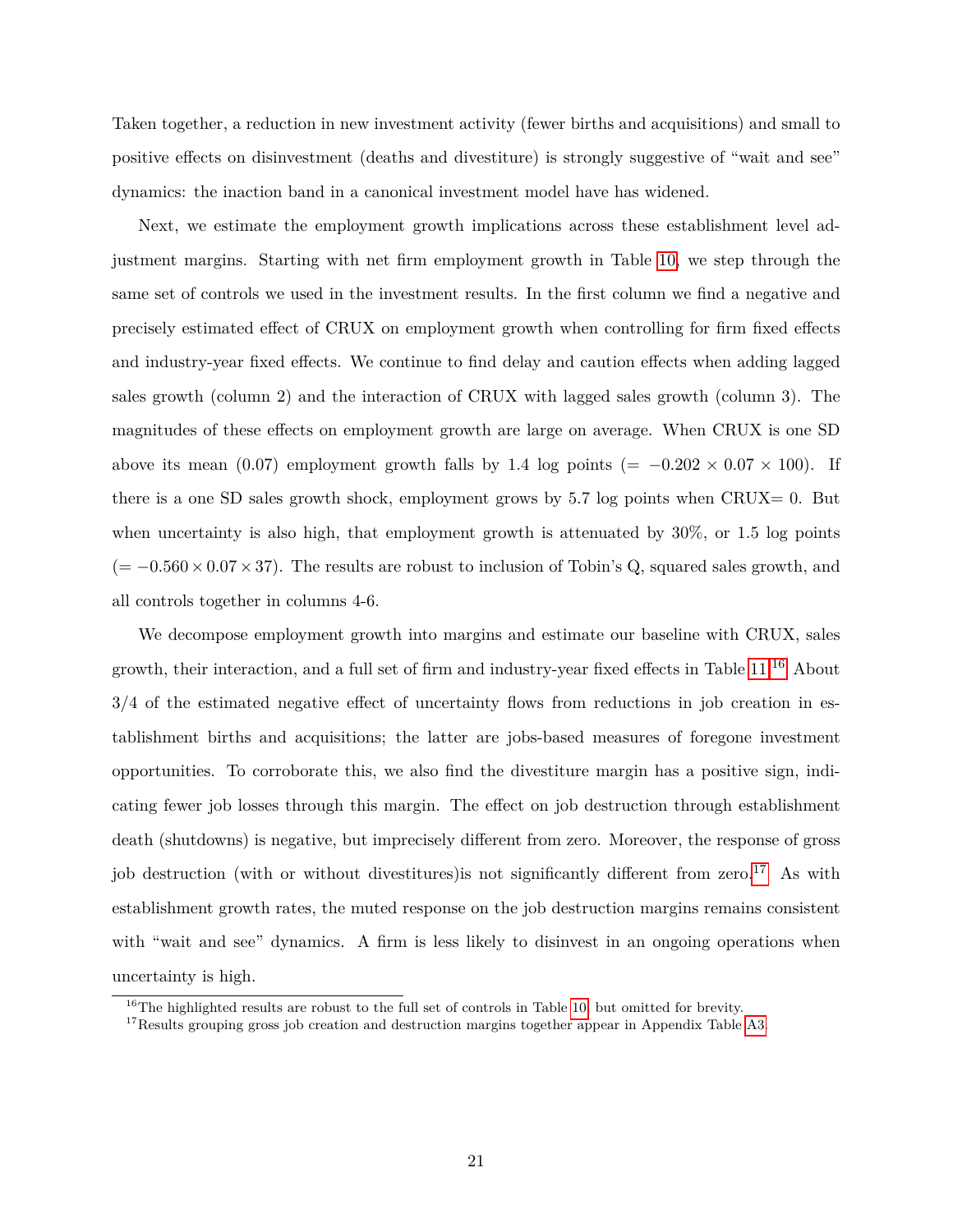## <span id="page-23-0"></span>**3.6 Common Shocks and Industry Aggregation**

This section addresses several related questions about external validity and aggregation. Our goal is to estimate whether there there is a common industry component to the CRUX measure that can be captured through industry aggregation and whether it drives our results. We address this across several samples and collect the results here.

Our estimated effects may average together heterogeneous responses to aggregate uncertainty with heterogeneity in firm-specific uncertainty. Even if our results were driven entirely by heterogeneous responses to common shocks, they would still be interesting. But as we noted in section [3.1,](#page-10-1) under the identifying assumption that firms respond homogeneously to common shocks our time and industry-time dummy variables absorb them. Thus, we identify an average partial effect to firm-specific components of uncertainty.

If most of the uncertainty derives from a common industry component, then heterogeneity in text mentions and firm responses could drive our results. Our rich microdata variation in both the CRUX measure (see Table [1\)](#page-36-0) and our outcome measures allow us to investigate this further and rule out a story driven entirely by common aggregate or industry shocks. To see this, we write firm-level uncertainty  $\sigma_{it} = \sigma_t^A + \tilde{\sigma}_{it}$  as the sum of aggregate uncertainty,  $\sigma_t^A$ , and firm-level deviations from the aggregate,  $\tilde{\sigma}_{it} = \sigma_{it} - \sigma_t^A$ , as in section [3.1.](#page-10-1) A simplified regression equation with these elements is  $\Delta y_{it} = (\lambda_i^A - \tilde{\lambda}_i)\sigma_t^A + \tilde{\lambda}_i\sigma_{it} + \text{controls. If } \tilde{\lambda}_i \approx 0 \text{ and } E(\lambda_i^A) < 0$ , then the negative effect of uncertainty follows from heterogeneity in the response to aggregate uncertainty. At the other extreme, suppose  $\lambda_i^A = \lambda^A$  and all firms respond the same the aggregate shocks. In this case the common shock response is absorbed by time dummies and  $\lambda = E(\tilde{\lambda}_i)$  identified from the firm response to its own uncertainty.

In the rest of this section, we address the relative importance of each component in two ways. First, we include industry-time aggregated measures of CRUX as controls for industry aggregate uncertainty. Second, we allow for firm-specific heterogeneous slope coefficients on the the time and industry-time means of the CRUX measure within sample.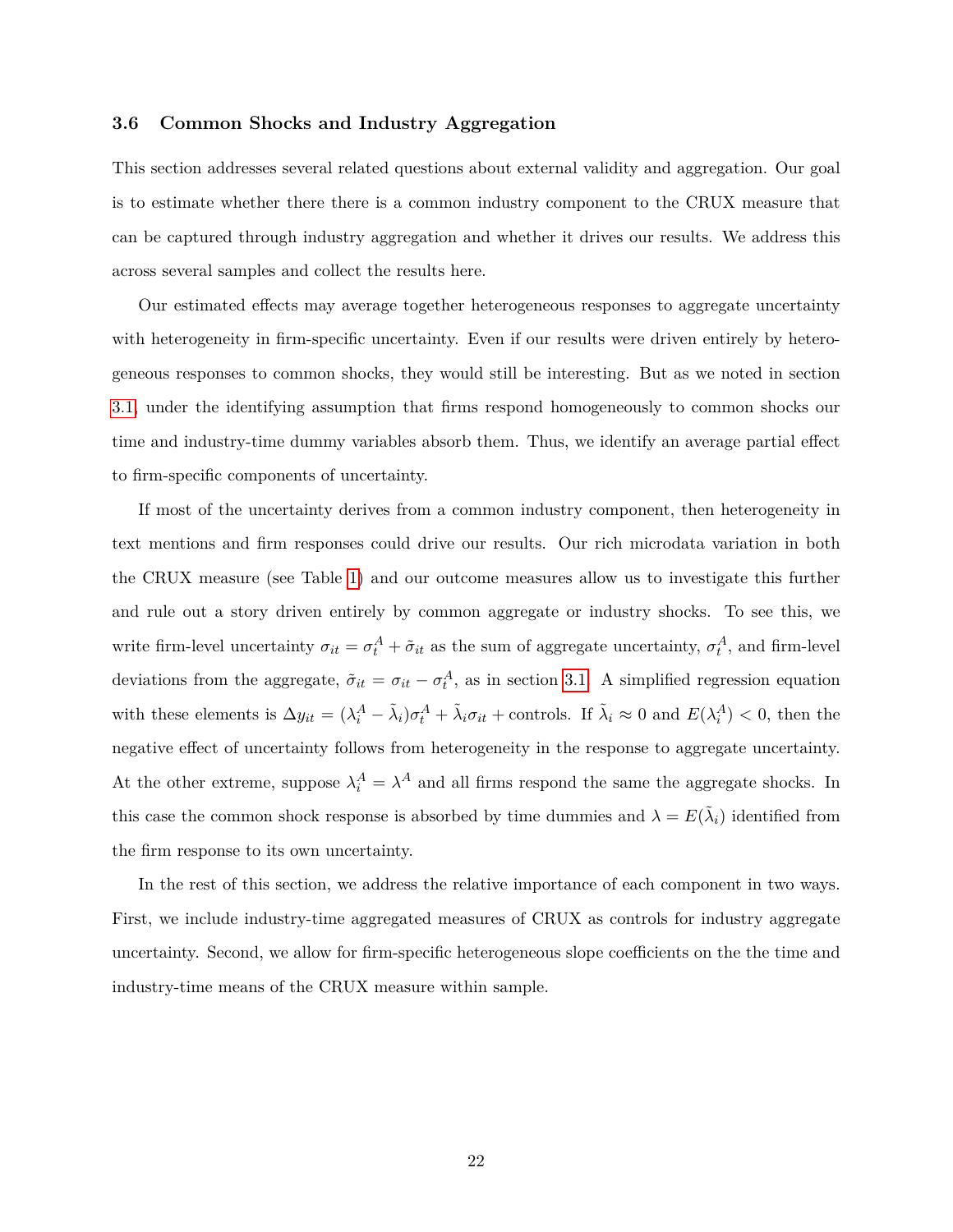#### **3.6.1 Industry Aggregation and Spillovers**

We construct a "Peer" CRUX to measure the industry uncertainty within the LBD manufacturing sample. First, we demean our CRUX measure at the firm-level to remove the time invariant, firm specific component. We denote this by  $CRUX_i$ . Second, for each establishment i, the Peer CRUX is the simple average of the demeaned CRUX of all other establishments, not  $i$ , with operations in the same NAICS 4 digit industry J. Specifically, for each establishment  $i \in J$  we compute

$$
\text{Peer CRUX}_i = \frac{1}{J-1} \sum_{j \in J \setminus \{i\}} \widetilde{CRUX}_j
$$

Because we leave the establishment's own CRUX measure out of the industry index mean, we can still identify the effect even after we include industry-year fixed effects. Moreover, by adding this measure to our baseline regression, we can check whether the investment response to own CRUX is sensitive to including the corresponding industry measure.

In Table [12,](#page-45-0) we find a firm's own CRUX measure remains robustly negative and significant when we control for Peer CRUX measures. The sample is the same set of establishments that appear in the manufacturing investment baseline. Column (1) includes only the peer measure, where we find both caution and delay effects. In column  $(2)$ , we add the firm-level CRUX and find both firm and peer caution and delay effects are negative and significant. Moreover, we can compare magnitudes directly if we normalize the estimated Peer CRUX coefficients to be in the same standard deviation units as the own CRUX measure. Using column (2) for example, we normalize the Peer CRUX coefficient by multiplying by it SD and dividing by the firm-level CRUX SD to obtain  $-0.116 = -0.268 \times (0.0125/0.0288)$ , which is not much higher than the CRUX coefficient of −0*.*077. Thus, the baseline CRUX measure includes firm-specific variation that is quantitatively robust to including a measure of a common, industry uncertainty shocks. Results are robust to adding additional controls in columns (3-4), or when identifying only the caution effect after including firm-year fixed effects in columns  $(5-6)$ .<sup>[18](#page--1-0)</sup>

We have ruled out that our firm-level measure is only capturing industry level uncertainty shocks, but the within sample evidence suggests the firm CRUX does contain industry specific

<sup>&</sup>lt;sup>18</sup>We also compute an industry CRUX measure by taking the propensity score weighted average of CRUX of all firms within the same industry (4-digit NAICS) given that we do not observe CRUX for non-public firms. Results are nearly the same and available on request.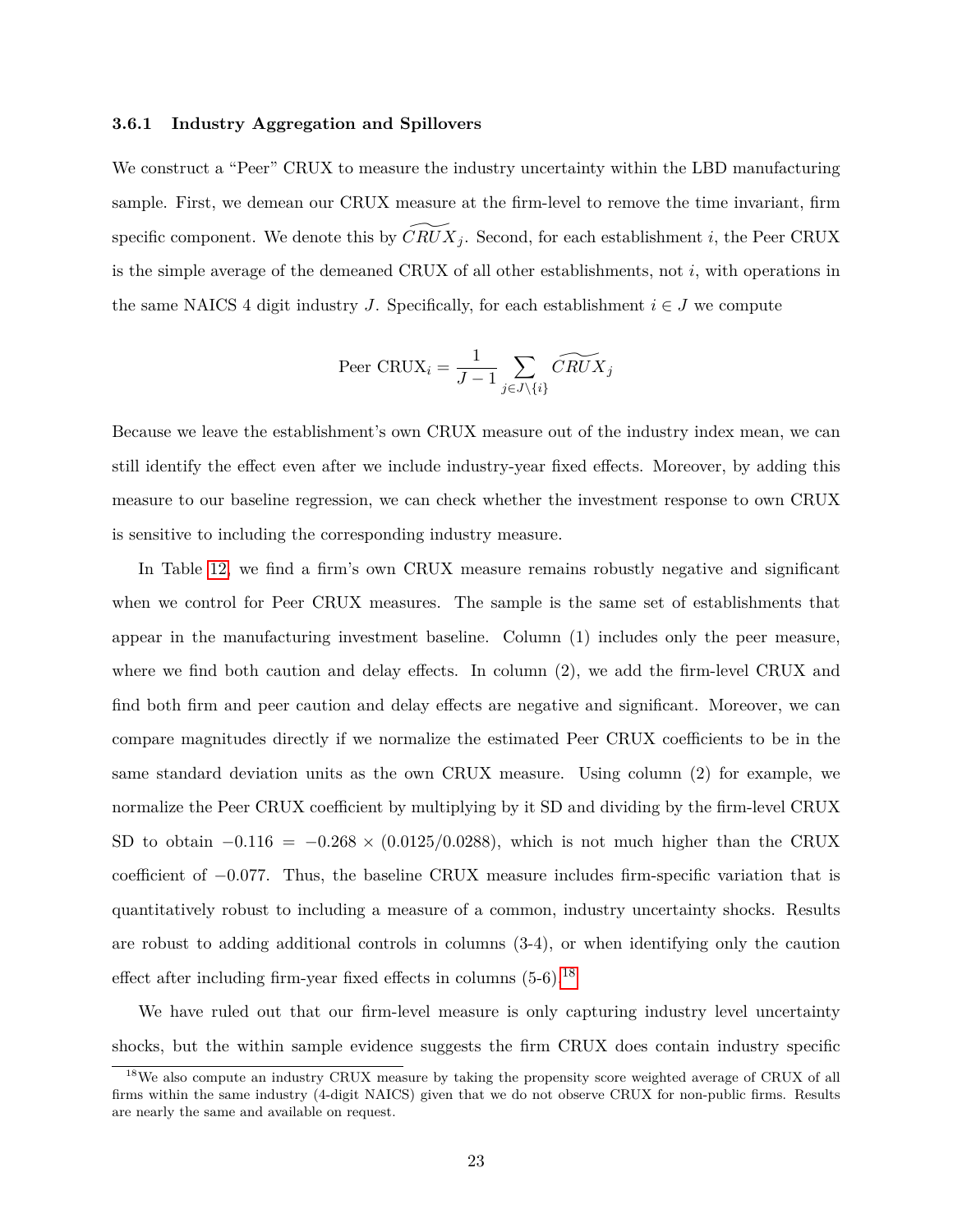variation in uncertainty. So we construct an industry level CRUX measure by taking the average firm demeaned CRUX of all establishments within the same industry (4-digit NAICS). We can then estimate effects of industry level uncertainty on *all* establishments in U.S. manufacturing sector from the Census data.[19](#page--1-0)

In Table [13,](#page-46-0) we regress the establishment total investment rate on the mean industry CRUX.<sup>[20](#page--1-0)</sup> We find strong effects on both delay and caution, and the coefficients barely change no matter how we weight the measure. The magnitude of the effects are sizable. Taking the coefficients from column (1), a one SD shock to industry CRUX (= 0*.*0126) reduces the investment rate by 0*.*23 log points ( $= -0.184 \times 0.0126 \times 100$ ), or about one-third of the average rate in the full manufacturing sample (0*.*654). If CRUX is zero, a one SD shock to total shipments growth increases investment by about 1 log point  $(= 0.0230 \times 0.417 \times 100)$ . But if uncertainty is also high, that effect is reduced by 0.2 log points ( $= -0.370 \times 0.0126 \times 0.417 \times 100$ ), which attenuates the response by about 20%. We find similar results when breaking out equipment and structures in Appendix Table [A5.](#page-54-0)

#### **3.6.2 Heterogeneity of Response to Common Shocks**

We next allow for heterogeneous coefficients on CRUX yearly and industry-yearly means on the COMPUSTAT sample and show the estimated coefficient on the firm's own CRUX measure is robust.

The approach is as follows. Using the COMPUSTAT corporate investment sample, we demean the CRUX measure by firm i. We then take the simple average by year,  $CRUX_t$ , or industry-year,  $\overline{\text{CRUX}}_{I,t}$ . We add these means to the regression, but because we already include industry-year effects, coefficients on these measures would not normally be identified. However, we allow for heterogeneous coefficients on these measures that vary by each firm  $i$ . For the annual average

<sup>19</sup>Summary statistics are in Appendix Table [A4.](#page-53-1)

 $20$ We also use a propensity score weighted mean and results are nearly identical. See robustness section [3.7](#page-26-0) and the appendix for details on our propensity score estimates.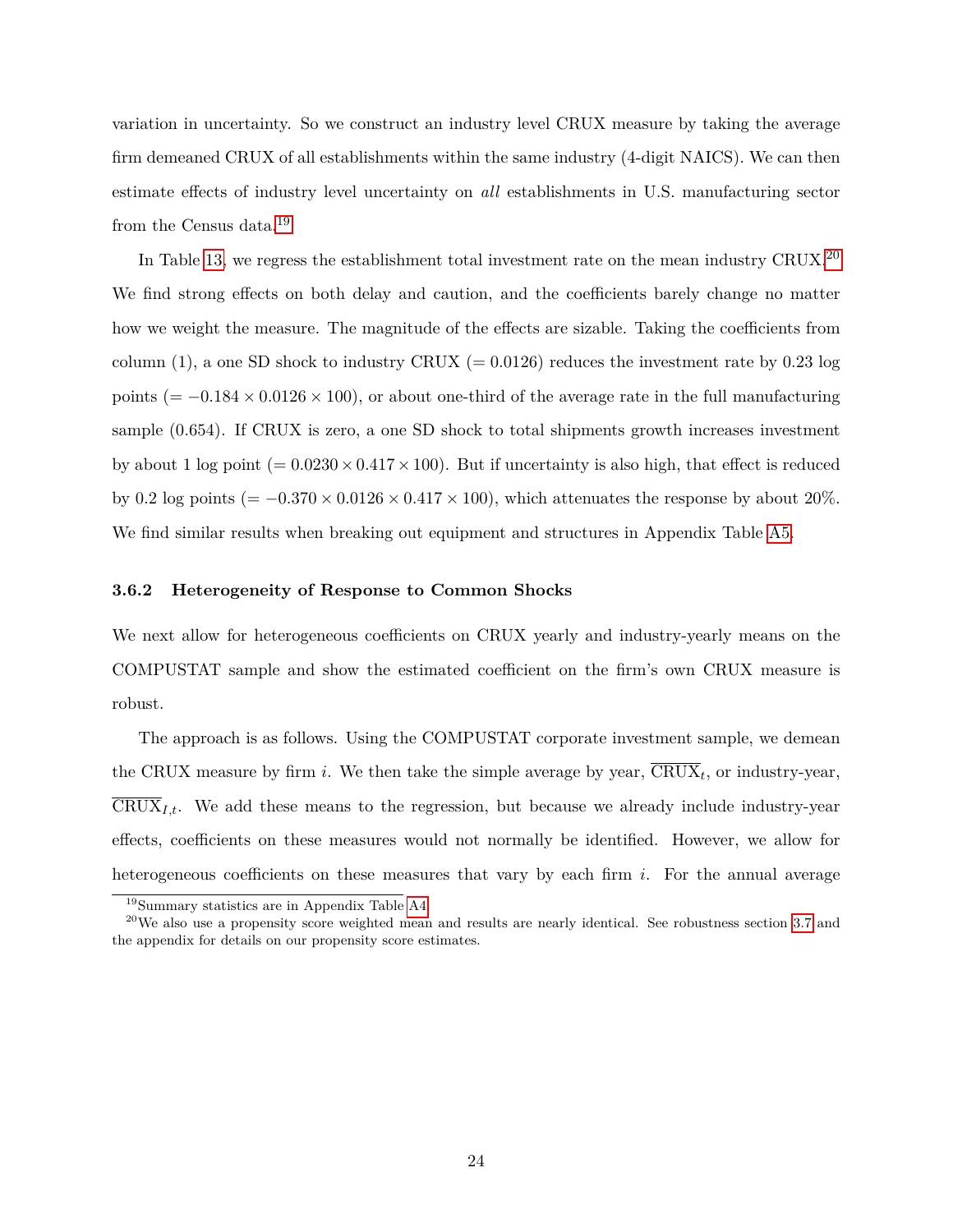$CRUX_t$ , the regression equation is

<span id="page-26-1"></span>
$$
\Delta y_{it} = \lambda \text{CRUX}_{it} + \eta \text{CRUX}_{it} \cdot \Delta \log(sales)_{it-1} + \beta^{sales} \Delta \log(sales)_{it-1} + (\lambda_i^A - \tilde{\lambda}_i) \times \overline{\text{CRUX}}_t + \eta_i^A \times \text{CRUX}_{it} \cdot \Delta \log(sales)_{it-1} + \beta \cdot \mathbf{X}_{it-1} + \alpha_i + \alpha_t + \epsilon_{it}.
$$
\n(3)

We thus estimate a firm-specific slope coefficient to aggregate or industry uncertainty. If most of the investment delay and caution effects reflect a heterogeneous response of firms to common shocks, then adding these controls should attenuate the coefficients in the baseline regressions.

When compared to our baseline regression, we find no reduction in magnitudes from adding firm-specific slope to aggregates shocks for the caution or delay effects. In Table [14,](#page-47-0) we repeat our baseline in column (1). Column (2) adds the firm-specific controls in the second line of [\(3\)](#page-26-1) on an aggregated CRUX measure. We don't report the coefficients as there are thousands of them. Their inclusion does not attenuate the baseline effects firms' own CRUX measure. Moreover, we cannot reject equality of the caution and delay coefficients on the firm's between the specifications. When we add industry-time aggregated CRUX measures in column (3), we find the same result.

#### <span id="page-26-0"></span>**3.7 Robustness and Alternative Measures**

Our identification of both caution and delay effects across a rich set of fixed effects already indicate that our estimates are robust to unobserved industry- and firm-time varying factors that would bias our results. Nevertheless, we perform several robustness checks. For most of these checks, we primarily use the COMPUSTAT-based corporate investment sample to avoid disclosure of multiple Census subsamples. In what follows, we describe a number of robustness checks on alternative measures and some sample adjustments.

• *Measurement Error in CRUX*. To address the measurement error in CRUX, we define a binary indicator equal to 1 when CRUX is above the sample median and zero otherwise. Appendix Table [A6](#page-54-1) reports regression results of high vs. low CRUX measure on corporate investment with same specification as the continuous CRUX measure. The results are robust to our baseline.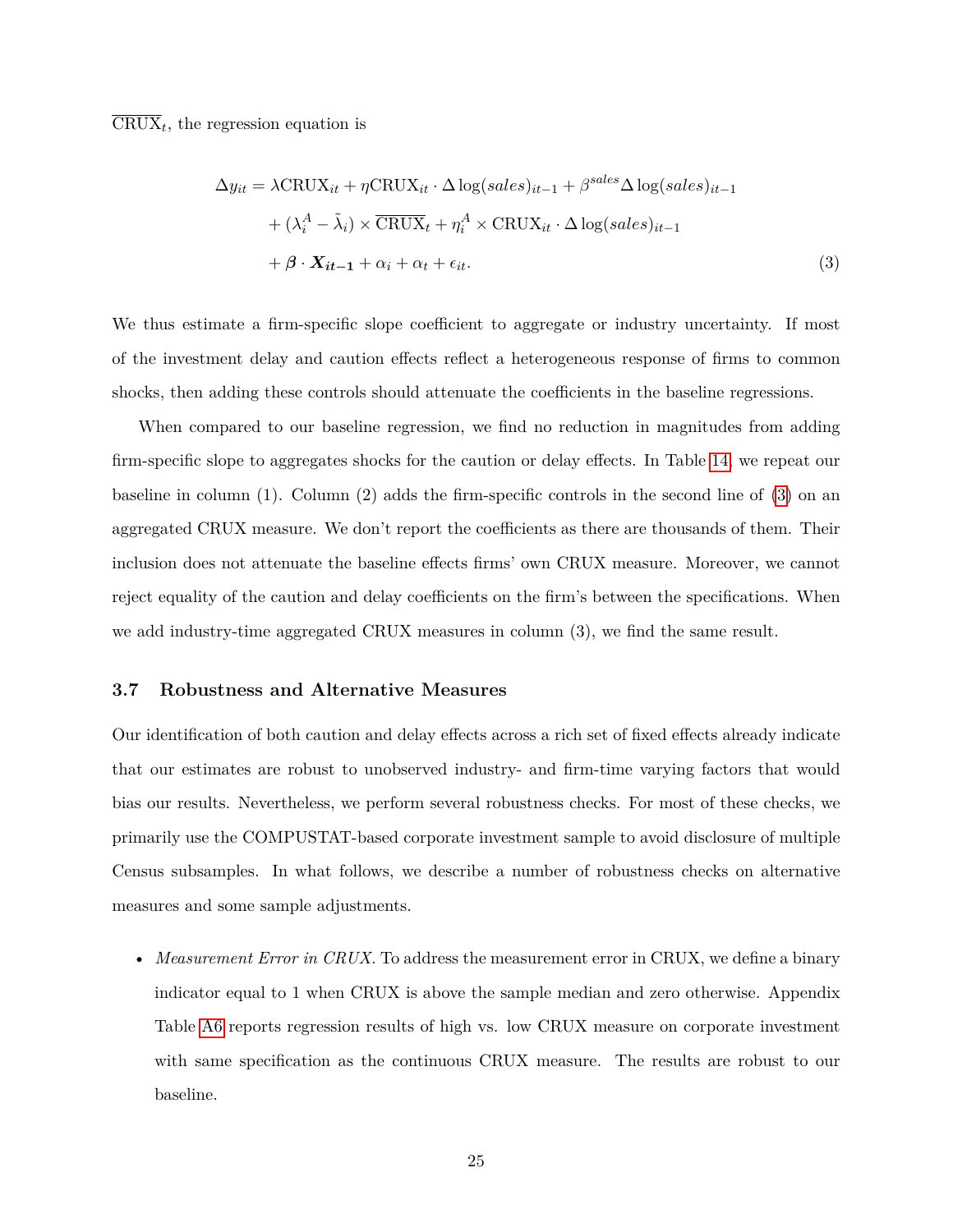- *Using "Risk"-Related Word Index.* We construct an alternative text based measure the same way we construct CRUX by exploiting "risk"-related words in EDGAR filings. The word list includes the words *risk, risked, riskier, riskiest, riskily, riskiness, risking, risks, risky*. In Appendix Table [A7,](#page-55-0) we find such "risk"-related measure has a positive effect first-order effect on the investment rate and negative effect on second order interactions with sales growth. This suggests that "risk"-words may not be used in the context of uncertainty or second moment shocks in SEC filings. One explanation is that the use of the word "risk" does not describe business conditions, forecasts, etc.. For example, an insurance company may describe managing risk as a business line. Another firm may describe taking on risk or the "upside risk" of a project. These usages are either asymmetric or lead to noise in the measure. Another reason is that while economists have assigned distinct but related meaning to risk and uncertainty, usage in business reporting need not respect those definitions.
- *Alternative Market Based Measure: Realized Volatility.* We compute realized volatility by taking standard deviation of firms' monthly stock returns at year  $t-1$ . In Appendix Table [A8,](#page-56-0) we control for realized volatility in our baseline regression. The CRUX measure coefficient signs and magnitudes are robust, suggesting it captures additional uncertainty factors not present in backward-looking, realized volatility measure. Realized volatility has a negative first order effect on corporate investment rate, but no caution effect.
- *Alternative Market Based Measure: Implied Volatility.* In Appendix Table [A9,](#page-57-0) we control for implied volatility in our baseline CRUX regression on corporate investment.<sup>[21](#page--1-0)</sup> The CRUX measure is robust when controlling for implied volatility and explanatory power of implied volatility is weak. Another limitation of using implied volatility as an uncertainty measure is that it reduces the sample size by almost two thirds since only a small set of publicly traded firms have exchange traded options. That latter highlights another advantage of our measure: it can be computed for all public firms regardless of market capitalization or trading volume.
- *Alternative Investment Measures.* We have already shown our results hold for COMPUSTAT corporate investment (log changes), manufacturing investment in equipment and structures, and manufacturing investment spikes. We also check our main results using arithmetic invest-

<sup>21</sup>See Appendix for detailed construction.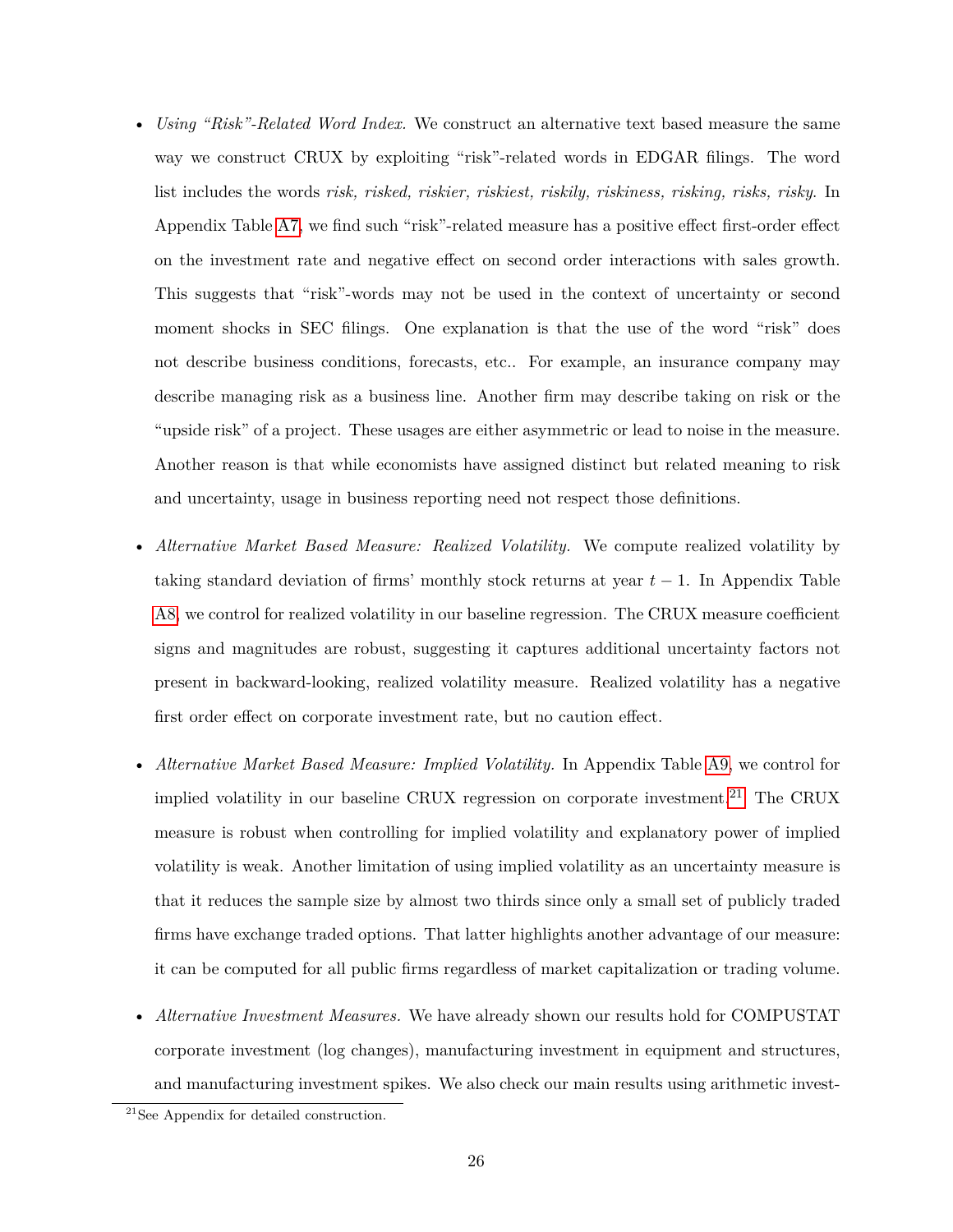ment rates and logs of those rates using COMPUSTAT data. We normalize by alternative capital stock measures in year  $t$  to confirm our results are not influenced by our capital price deflator, which is unlikely given we already absorb industry-year effects. In Appendix Table [A10](#page-58-0) we normalize capital expenditure by either gross property, plant and equipment in Panel A and firm's net gross property, plant and equipment in Panel B. Our results are robust. Note that when computing log of rates we are estimating the elasticity or semi-elasticity of the investment rate to changes in independent variables. Thus the interpretation of coefficient magnitudes, but not their sign, is different.

- *Heterogeneity from introduction of "Item 1A: Risk Factors" requirement.* The SEC required a risk factors (Item 1A) discussion in all reports from 2006 forward. This could have increased discussion of uncertainty (or risk) in company filings, but our data clearly show firms were mentioning risk and uncertainty regardless of SEC requirements before 2006. For some firms, the introduction of Item 1A may have spurred a simple reorganization of company reports. We have already shown the caution effect is robust to firmid-year fixed effect controls, which rules out this change driving our results. We also created a Risk Factors indicator variable equal to 1 if the firm reports text under the Item 1A Risk Factors section of their filings during the year and 0 otherwise.<sup>[22](#page--1-0)</sup> We find no evidence of heterogeneity from a risk factors indicator on delay effects and some mild evidence for caution effects (Table [A11](#page-59-0) and [A12\)](#page-60-0).<sup>[23](#page--1-0)</sup>
- *Generalizations to non-public firms.* Since the CRUX measure is only available for a set of publicly traded firms, results may not generalize to the set of all private sector employers. To handle this issue, we treat the LBD as the population universe of all firms and estimate propensity scores for publicly traded firms in our sample. We use the scores to inverse probability weight our regressions or construct aggregated CRUX measures. Our results are largely unchanged and we report them in the appendix for manufacturing investment (Appendix Tables [A13\)](#page-61-0) and the employment growth margins (Appendix Tables [A14\)](#page-62-0). This is likely because publicly traded firms tend to be larger than private firms in terms of sales and

 $^{22}$ Even though SEC made Item 1A mandatory from 2006, not every firm reports it every year and not every firm started reporting it at the same time. This gives our indicator variable firm-year variation.

 $^{23}$ The introduction of the Risk Factors section precedes the financial crisis and Great Recession, when uncertainty was high, which is another reason a Risk Factors indicator may be generating heterogeneity in the estimates. The more coarse post-2006 indicator applied to all firms regardless of the actual text in their reports suggests this is the case.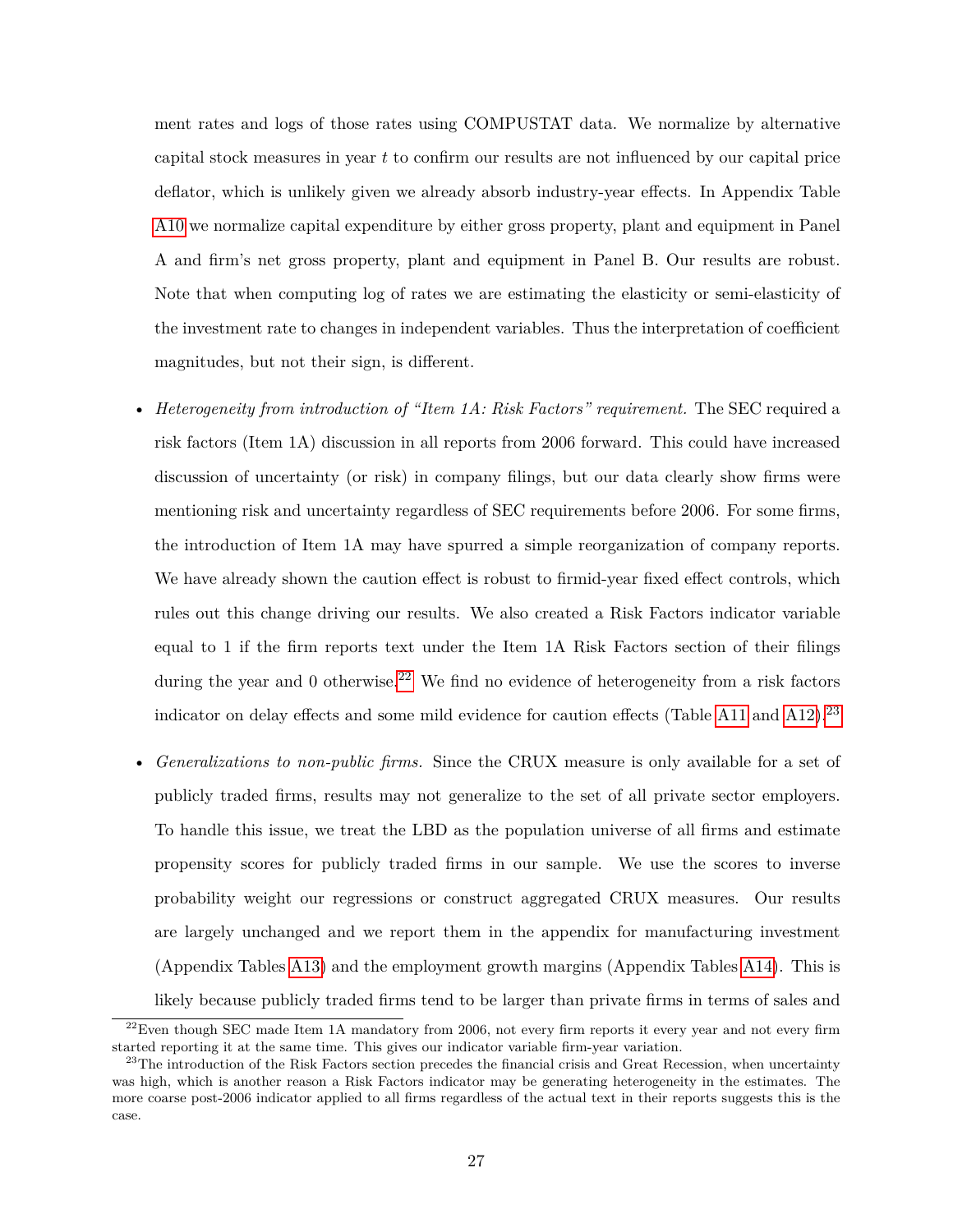employment and they contribute to a substantial share of aggregate output. So studying the uncertainty dynamics within publicly traded firms may be illuminating about firm behavior in the aggregate economy.

# **4 Conclusion**

We construct a new time-varying measure of firm-specific uncertainty from analyzing the text of company reports filed with the U.S. Securities and Exchange Commission. We explore the implications of variation in firm-level uncertainty for investment, employment and firm dynamics.

We find that firm-specific uncertainty has large, negative effects on broad set of investment activity: capital equipment and structures, corporate investment, plant or establishment openings, and job creation margins. Our results are not driven by common aggregate and industry uncertainty shocks. For manufacturing, the negative effects are largest on equipment relative to structures and we also find firm uncertainty substantially reduces investment spikes. Most of the response within firms occurs on the establishment birth, acquisition, and gross job creation margins, primarily through reductions in employment growth from the new establishments, acquisitions, and continuer margins. The effects on establishment death, divestiture, and gross job destruction are smaller and less precisely estimated. Taken together these results are consistent with an (s,S) model of investment where uncertainty increases the hurdle rate for new investment, new plants and lowers the threshold that induces disinvestment, plant shutdowns, and job destruction.

We also find strong cautionary effects for investment in the face of high uncertainty that have broader implications. The investment response to good demand shocks is attenuated by up to 50% when accompanied by a high uncertainty shock. Thus, cautionary effects may help explain the sluggish recovery from some downturns. Even if fundamentals or expectations improve, e.g. sales growth or fiscal and monetary policy interventions, our evidence suggests investment will not recover quickly when firms' own uncertainty remains high. Recent evidence also finds that weaker firm-level responsiveness to shocks has contributed to declines in productivity enhancing reallocation and business dynamism (Decker et al., Forth.). So periods of high uncertainty for specific firms or industries may have longer run effects on firm performance and economic growth.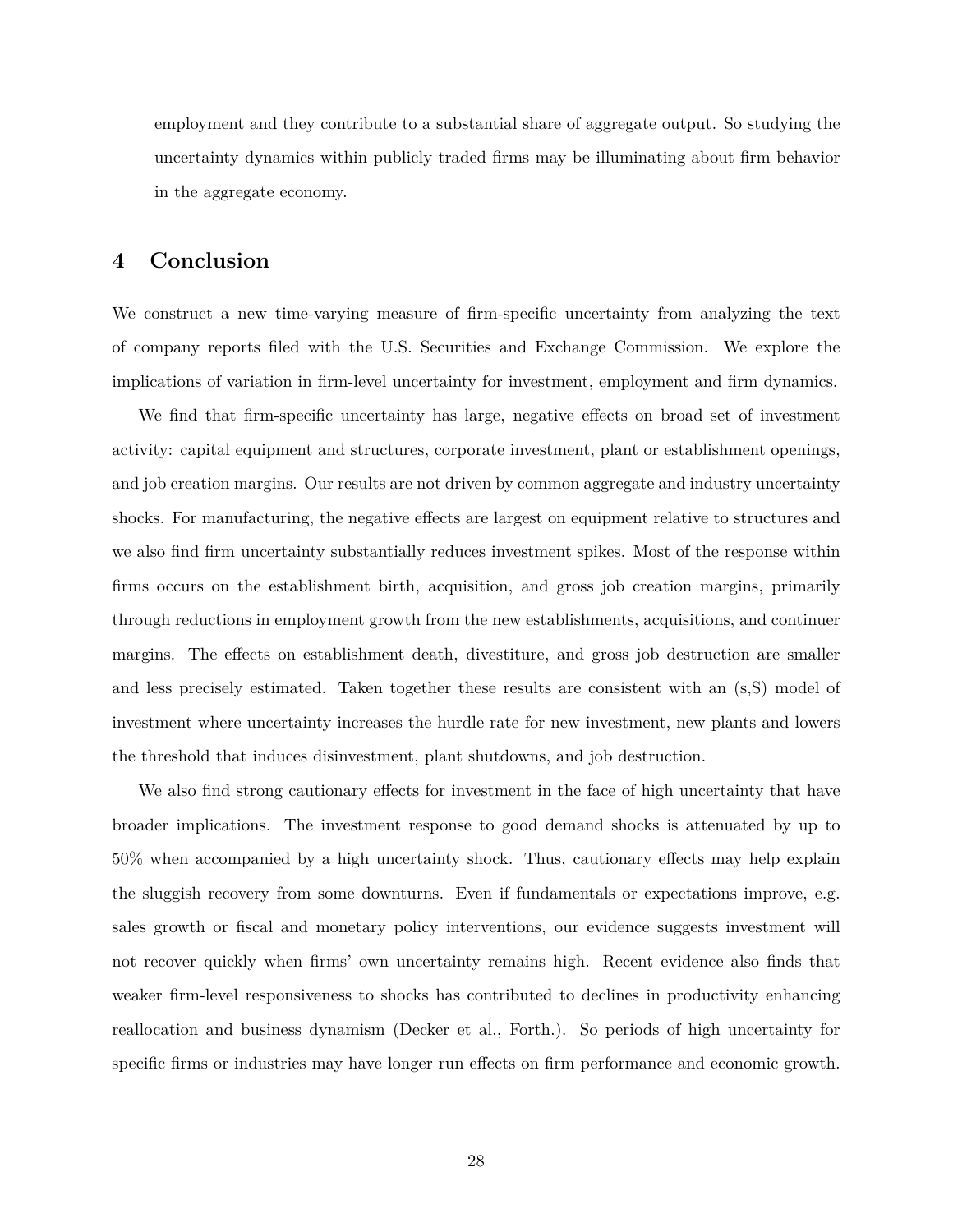# **References**

- Abel, Andrew B and Janice C Eberly. 1994. "A Unified Model of Investment under Uncertainty." *American Economic Review* 84 (5):1369–1384.
- Avramov, Doron, Minwen Li, and Hao Wang. 2016. "Risk and Corporate Policies: A Text-Based Analysis." *Available at SSRN 2732564* .
- Bachmann, Rüdiger and Christian Bayer. 2013. "'Wait-and-See' business cycles?" *Journal of Monetary Economics* 60 (6):704–719.
- ———. 2014. "Investment Dispersion and the Business Cycle." *American Economic Review* 104 (4):1392–1416.
- Bachmann, Rüdiger, Steffen Elstner, and Eric R. Sims. 2013. "Uncertainty and Economic Activity: Evidence from Business Survey Data." *American Economic Journal: Macroeconomics* 5 (2):217– 249.
- Baker, Scott R., Nicholas Bloom, and Steven J. Davis. 2016. "Measuring Economic Policy Uncertainty." *The Quarterly Journal of Economics* 131 (4):1593–1636.
- Barrero, Jose Maria, Nicholas Bloom, and Ian Wright. 2017. "Short and Long Run Uncertainty." NBER Working Papers 23676, National Bureau of Economic Research, Inc.
- Ben-David, Itzhak and John R. Graham. 2013. "Managerial Miscalibration." *The Quarterly Journal of Economics* 128 (4):1547–1584.
- Bernanke, Ben S. 1983. "Irreversibility, Uncertainty, and Cyclical Investment." *The Quarterly Journal of Economics* 98 (1):85–106.
- Bloom, Nicholas. 2009. "The Impact of Uncertainty Shocks." *Econometrica* 77 (3):623–685.
- Bloom, Nicholas, Steven J. Davis, Lucia Foster, Brian Lucking, Scott Ohlmacher, and Itay Saporta Eksten. 2017. "Business-Level Expectations and Uncertainty." *Available at SSRN 3085377* .
- Bloom, Nicholas, Max Floetotto, Nir Jaimovich, Itay Saportaâ€ Eksten, and Stephen J. Terry. 2018. "Really Uncertain Business Cycles." *Econometrica* 86 (3):1031–1065.
- Bloom, Nick, Stephen Bond, and John Van Reenen. 2007. "Uncertainty and Investment Dynamics." *Review of Economic Studies* 74 (2):391–415.
- Bodnaruk, Andriy, Tim Loughran, and Bill McDonald. 2015. "Using 10-K Text to Gauge Financial Constraints." *Journal of Financial and Quantitative Analysis* 50 (4):623–646.
- Buehlmaier, Matthias M M and Toni M Whited. 2018. "Are Financial Constraints Priced? Evidence from Textual Analysis." *Review of Financial Studies* 31 (7):2693–2728.
- Cattaneo, Matias D., Richard K. Crump, Max H. Farrell, and Yingjie Feng. 2019. "On Binscatter." Papers 1902.09608, arXiv.org.
- Cooper, Russell W. and John C. Haltiwanger. 2006. "On the Nature of Capital Adjustment Costs." *The Review of Economic Studies* 73 (3):611–633.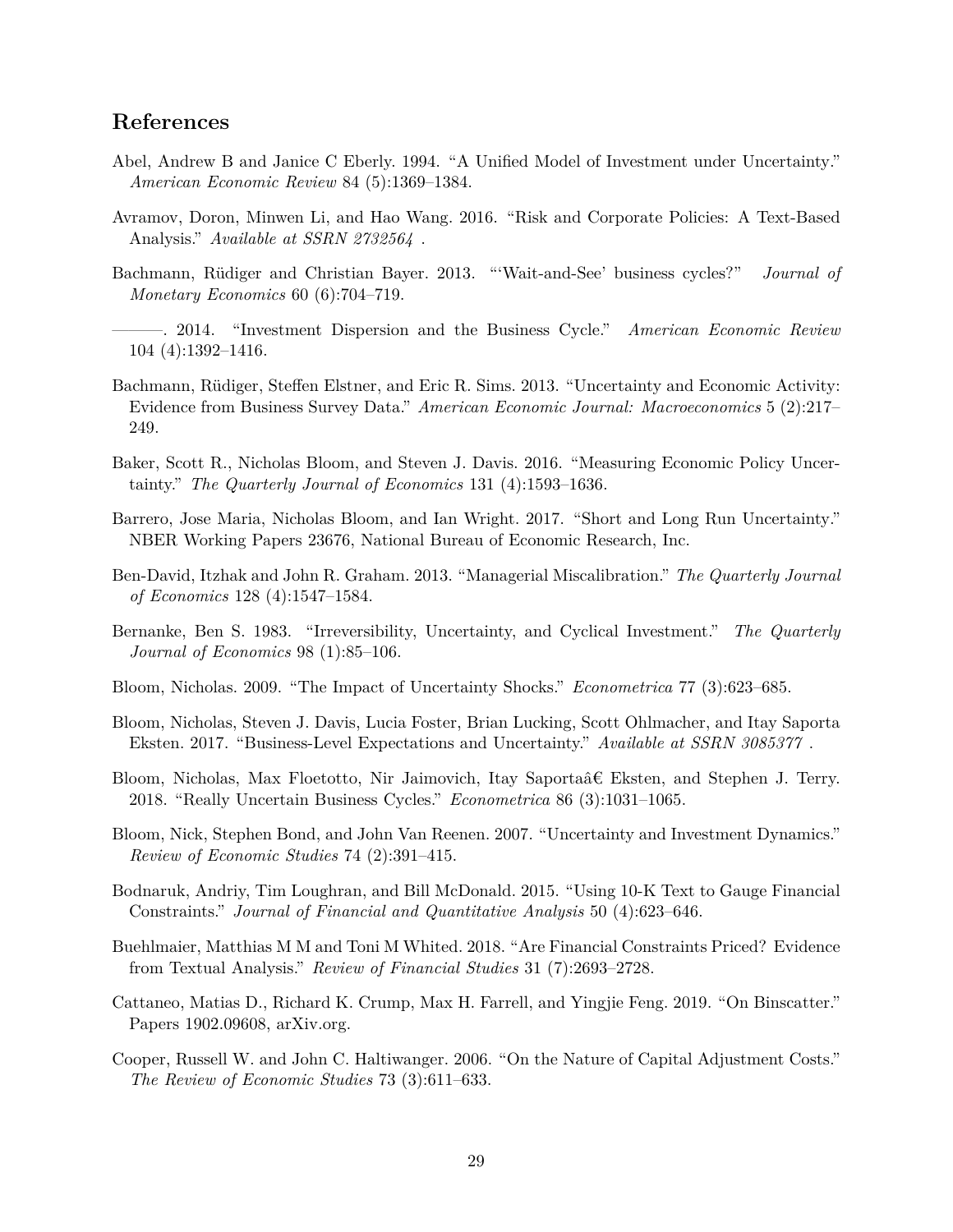- Davis, Steven J., John Haltiwanger, Kyle Handley, Ron Jarmin, Josh Lerner, and Javier Miranda. 2014. "Private Equity, Jobs, and Productivity." *American Economic Review* 104 (12):3956–3990.
- Decker, Ryan A., John Haltiwanger, Ron S. Jarmin, and Javier Miranda. Forthcoming. "Changing Business Dynamism and Productivity: Shocks versus Responsiveness." *American Economic Review* .
- Dixit, Avinash K. 1989. "Entry and Exit Decisions under Uncertainty." *Journal of Political Economy* 97 (3):620–638.
- Fort, Teresa C. and Shawn D. Klimek. 2018. "The Effects of Industry Classification Changes on US Employment Composition." Working Papers 18-28, Center for Economic Studies, U.S. Census Bureau.
- Foster, Lucia, Cheryl Grim, and John Haltiwanger. 2016. "Reallocation in the Great Recession: Cleansing or Not?" *Journal of Labor Economics* 34 (S1):293–331.
- Gabaix, Xavier. 2011. "The Granular Origins of Aggregate Fluctuations." *Econometrica* 79 (3):733– 772.
- Guiso, Luigi and Giuseppe Parigi. 1999. "Investment and Demand Uncertainty." *The Quarterly Journal of Economics* 114 (1):185–227.
- Handley, Kyle. 2014. "Exporting under trade policy uncertainty: Theory and evidence." *Journal of International Economics* 94 (1):50–66.
- Handley, Kyle and Nuno Limão. 2017. "Policy Uncertainty, Trade, and Welfare: Theory and Evidence for China and the United States." *American Economic Review* 107 (9):2731–83.
- Hansen, Stephen, Michael McMahon, and Andrea Prat. 2018. "Transparency and Deliberation Within the FOMC: A Computational Linguistics Approach." *The Quarterly Journal of Economics* 133 (2):801–870.
- Hassan, Tarek A, Stephan Hollander, Laurence van Lent, and Ahmed Tahoun. 2019. "Firm-Level Political Risk: Measurement and Effects." *The Quarterly Journal of Economics* 134 (4):2135– 2202.
- Hoberg, Gerard and Gordon Phillips. 2016. "Text-Based Network Industries and Endogenous Product Differentiation." *Journal of Political Economy* 124 (5):1423–1465.
- Jurado, Kyle, Sydney C. Ludvigson, and Serena Ng. 2015. "Measuring Uncertainty." *American Economic Review* 105 (3):1177–1216.
- Kahneman, Daniel. 2003. "Maps of Bounded Rationality: Psychology for Behavioral Economics." *American Economic Review* 93 (5):1449–1475.
- Keynes, J. M. 1937. "The General Theory of Employment." *The Quarterly Journal of Economics* 51 (2):209–223.
- Leahy, John V and Toni M Whited. 1996. "The Effect of Uncertainty on Investment: Some Stylized Facts." *Journal of Money, Credit and Banking* 28 (1):64–83.
- Li, Feng. 2010. "Textual Analysis of Corporate Disclosures: A Survey of the Literature." *Journal of Accounting Literature* 29:143–165.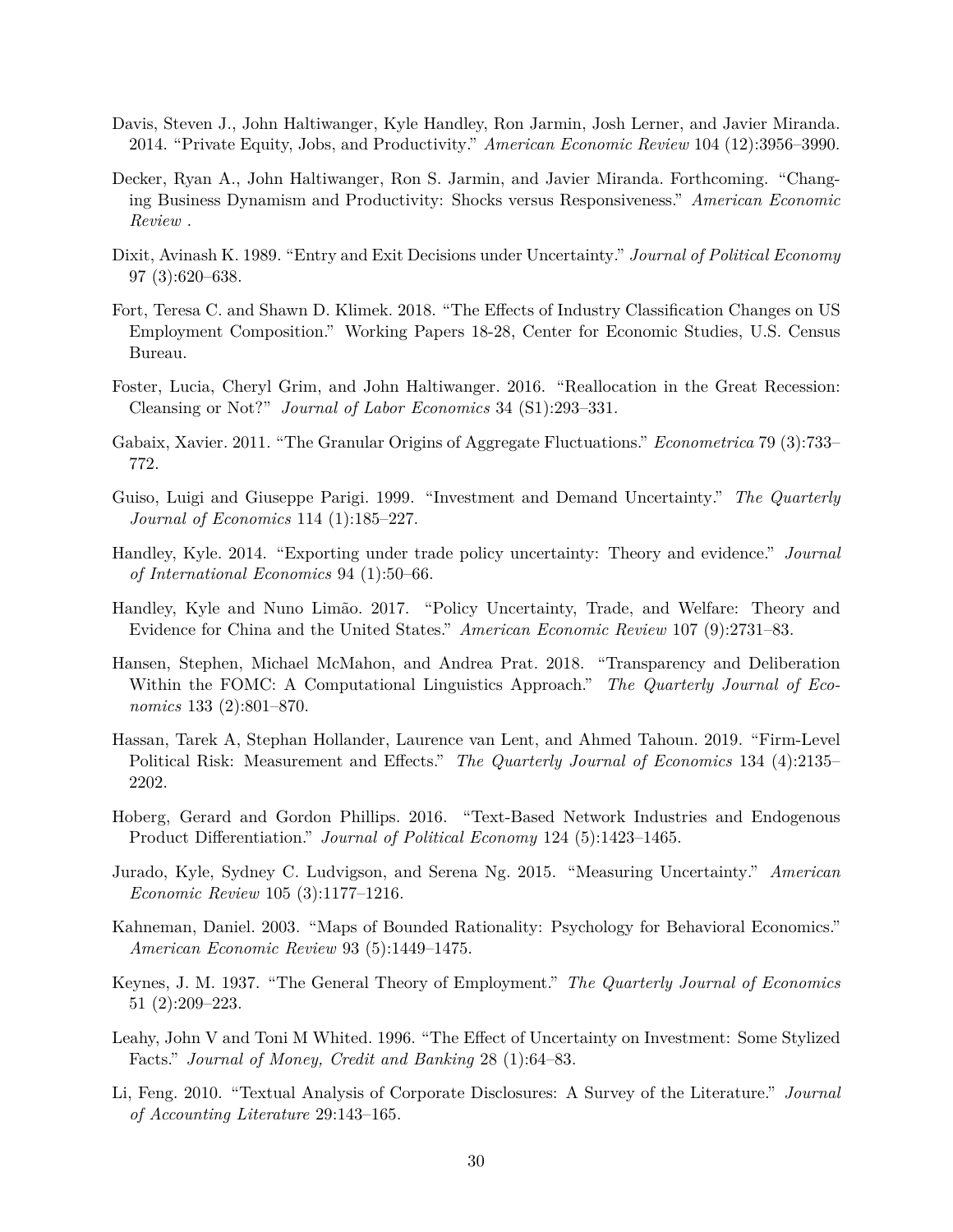- Li, Feng, Russell Lundholm, and Michael Minnis. 2013. "A Measure of Competition Based on 10-K Filings." *Journal of Accounting Research* 51 (2):399–436.
- Loughran, Tim and Bill Mcdonald. 2016. "Textual Analysis in Accounting and Finance: A Survey." *Journal of Accounting Research* 54 (4):1187–1230.
- Morikawa, Masayuki. 2016. "Business uncertainty and investment: Evidence from Japanese companies." *Journal of Macroeconomics* 49 (C):224–236.
- Novy, Dennis and Alan M. Taylor. Forthcoming. "Trade and Uncertainty." *The Review of Economics and Statistics* .
- Schaal, Edouard. 2017. "Uncertainty and Unemployment." *Econometrica* 85 (6):1675–1721.
- Sharpe, Steven A., Nitish R. Sinha, and Christopher A. Hollrah. 2017. "What's the Story? A New Perspective on the Value of Economic Forecasts." Finance and Economics Discussion Series 2017-107, Board of Governors of the Federal Reserve System (U.S.).
- Shepotylo, Oleksandr and Jan Stuckatz. 2018. "Political Uncertainty, FDI, and Trade In Intermediate Goods: Evidence From Ukrainian Firms." *Available at SSRN 2983695* .
- Stein, Luke C.D. and Elizabeth Stone. 2013. "The Effect of Uncertainty on Investment, Hiring, and R&D: Causal Evidence from Equity Options." *Available at SSRN 1649108* .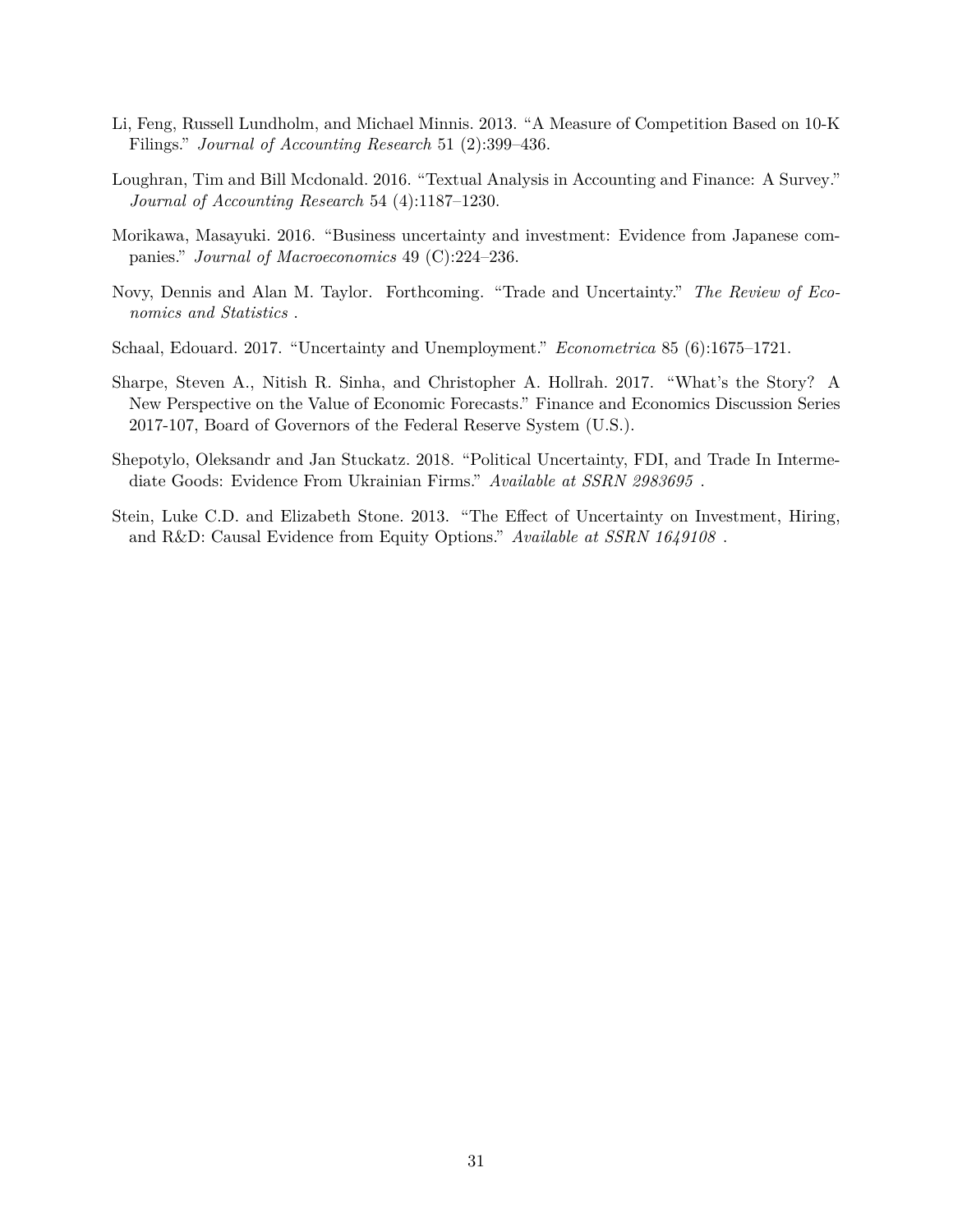# <span id="page-33-0"></span>**Figures**



Figure 1: Investment vs. Firm Uncertainty

Notes: COMPUSTAT investment sample. Each circle is the mean investment rate within bins optimally selected following Cattaneo et al. (2019). Robust to partialling out controls for sales growth, Tobin's Q, and year indicators.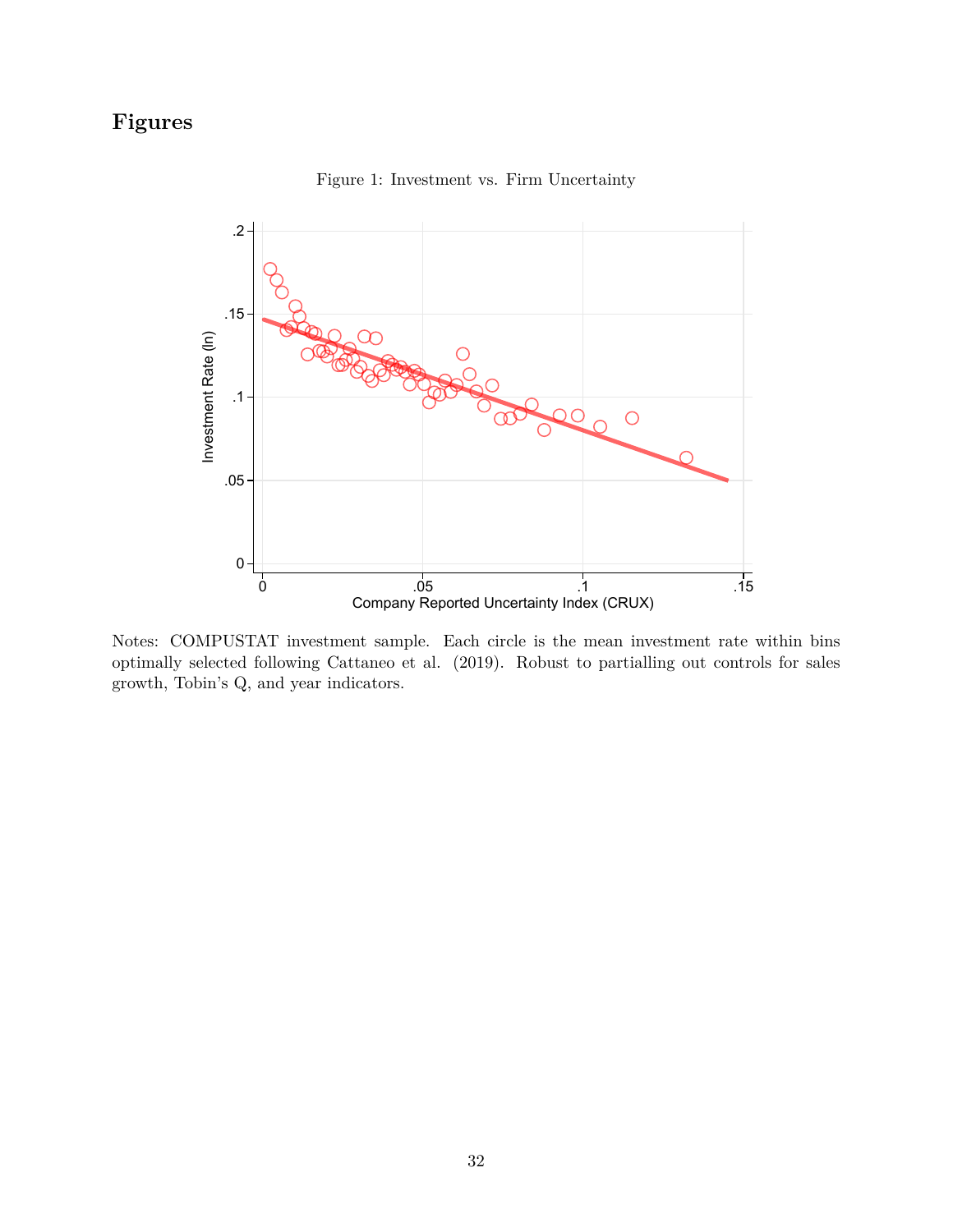<span id="page-34-0"></span>

Figure 2: Investment vs. Sales Growth for High and Low Uncertainty

Notes: COMPUSTAT investment sample split into high uncertainty (top tercile of CRUX distribution) and low uncertainty (bottom tercile). Sales growth demeaned and normalized to standard deviation units. Each circle or diamond is the mean investment rate within the bin for sales growth. Shaded 95% confidence intervals are smoothed cubic B-spline estimates over the data. Bins optimally selected and confidence interval selected following Cattaneo et al. (2019). Robust to partialling out controls for Tobin's Q and year indicators.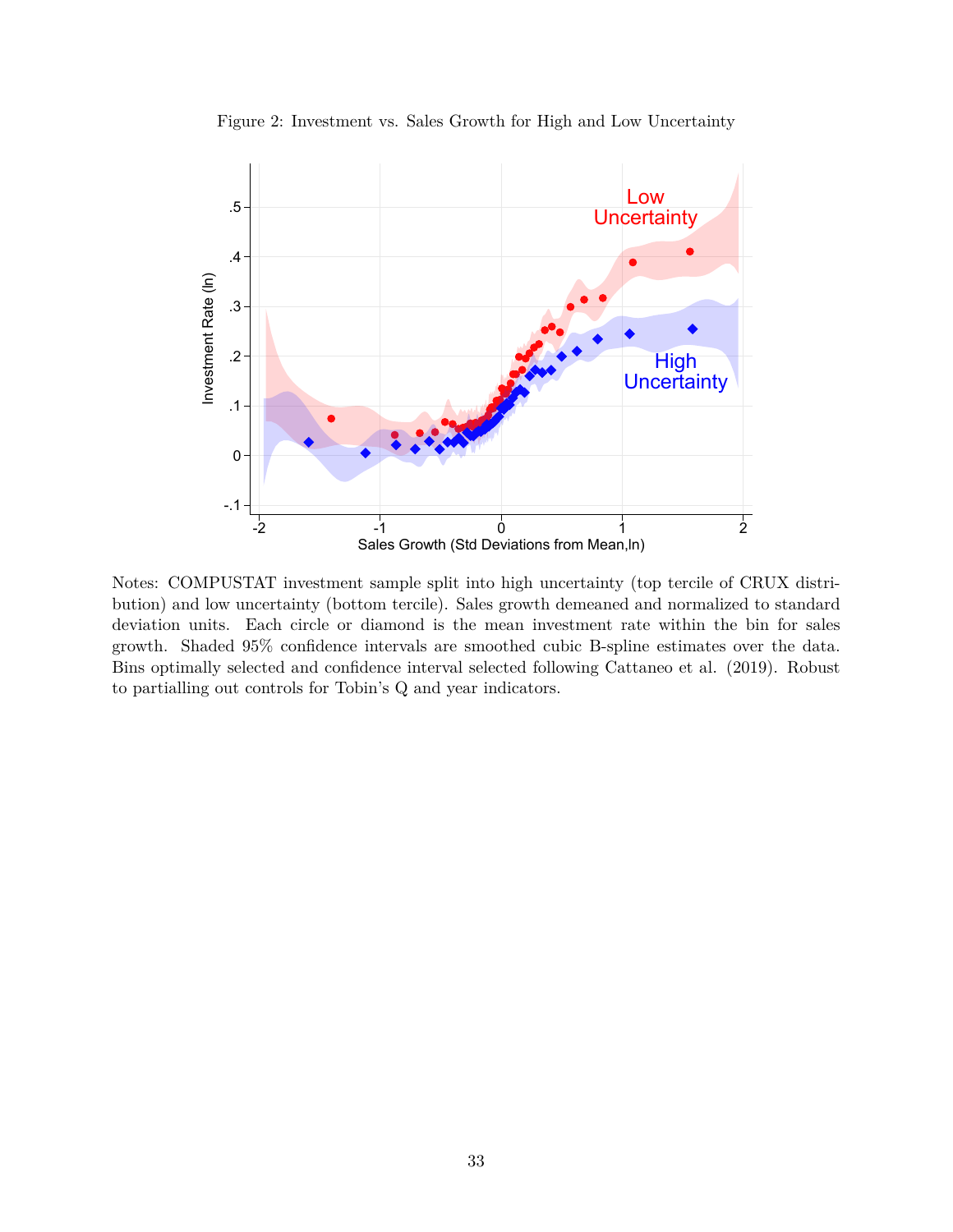<span id="page-35-0"></span>Figure 3: Effect of Uncertainty on Manufacturing Investment Rate  $(\Delta \ln)$ (a) Investment Response to Sales Shocks by CRUX percentile



Notes: This figure presents establishment total investment growth's response function to log TVS growth under uncertainty according to column 6 from Table [5.](#page-39-0) In Figure (a), we draw CRUX at 5th, 25th, 50th, 75th and 95th percentile from EDGAR-COMPUSTAT matched sample manufacturing firms (2-digit NAICS 31-33) as well as CRUX at one standard deviation above mean from EDGAR-COMPUSTAT-CM/ASM matched sample. Figure (b) plots the decomposition of delay and caution effect when CRUX jumps from 0 to high (one standard deviation above mean).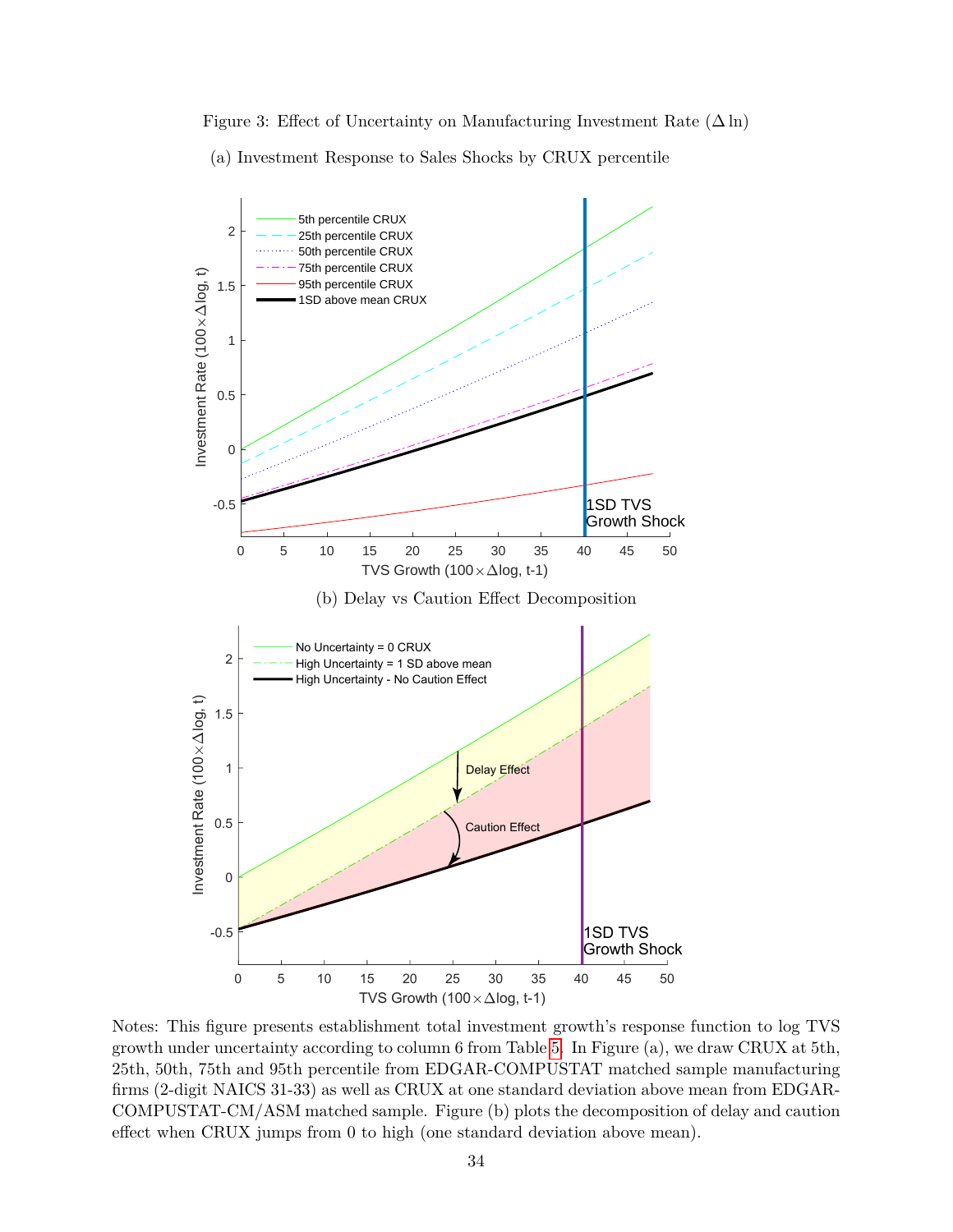# <span id="page-36-0"></span>**Tables**

|                                    |           | Compustat Corporate Investment Sample |
|------------------------------------|-----------|---------------------------------------|
|                                    | (1)       | (2)                                   |
|                                    | R-squared | Incremental R-squared                 |
| Time FE                            | 20.67%    | 20.67%                                |
| Industry FE (3-digit NAICS)        | 4.69%     | 4.27%                                 |
| Industry (3-digit NAICS) × Time FE | 26.76%    | 1.83%                                 |
| Firm FF                            | 48.86%    | 36.24%                                |
| Unexplained Residual               |           | 37.00%                                |
| Number of Industries               | 91        | 91                                    |
| Number of Firms                    | 10,445    | 10,445                                |
| Number of Observations             | 93.741    | 93.741                                |

## Table 1: Decomposition of Variance of CRUX

Notes: This table reports variance decomposition of CRUX in Compustat corporate investment sample. Column (1) reports the R-squared values when regressing CRUX on each of the fixed effects alone. Column (2) reports the incremental addition to the R-squared values when regressing CRUX on additional fixed effects from previous row. Thus time invariant firm effects and industry × time effects explain 63% of the variation in CRUX. The share of unexplained residual variation is 37%.

<span id="page-36-1"></span>

| <b>VARIABLES</b>               | Mean   | Std Dev  |
|--------------------------------|--------|----------|
| <b>CRUX</b>                    | 0.0429 | [0.0334] |
| Investment growth              | 0.120  | [0.255]  |
| Lag sales growth (log)         | 0.114  | [0.595]  |
| Lag Tobin's Q (log)            | 0.589  | [0.759]  |
| Lag sales growth (log) squared | 0.367  | [2.204]  |
| <b>Number of Observations</b>  | 93,741 |          |

Table 2: Summary Statistics - Compustat Firm Level Data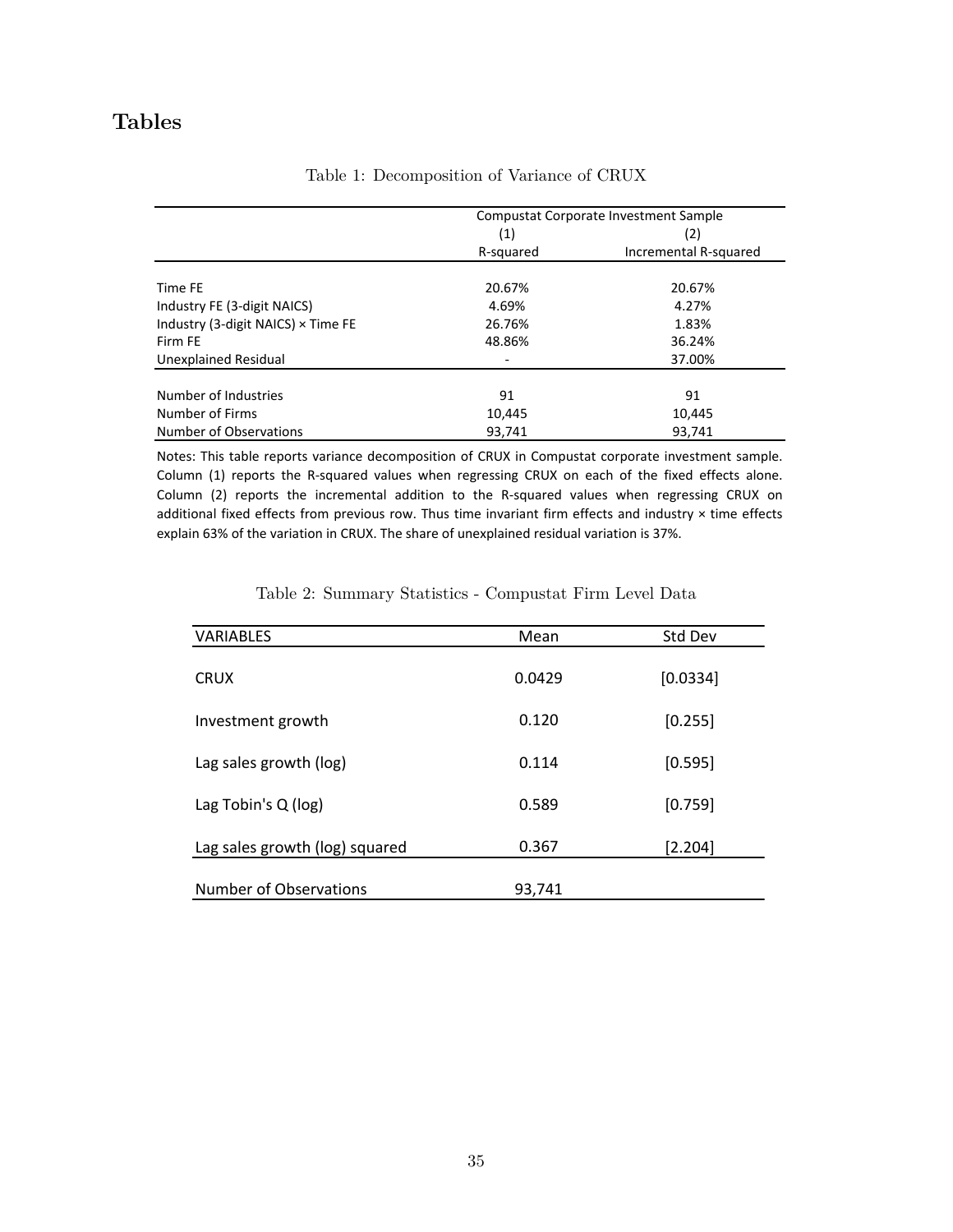<span id="page-37-0"></span>

|                                                   | Dependent Variable: Log Change in Capital Stock K (∆In, t) |             |             |              |             |              |  |  |  |
|---------------------------------------------------|------------------------------------------------------------|-------------|-------------|--------------|-------------|--------------|--|--|--|
| <b>VARIABLES</b>                                  | (1)                                                        | (2)         | (3)         | (4)          | (5)         | (6)          |  |  |  |
| CRUX (t)                                          | $-0.349***$                                                | $-0.309***$ | $-0.300***$ | $-0.301***$  | $-0.298***$ | $-0.299***$  |  |  |  |
|                                                   | [0.0430]                                                   | [0.0430]    | [0.0425]    | [0.0424]     | [0.0413]    | [0.0412]     |  |  |  |
|                                                   |                                                            |             |             |              |             |              |  |  |  |
| Sales Growth (Δln t-1)                            |                                                            |             | $0.0775***$ | $0.0756***$  | $0.0712***$ | $0.0698***$  |  |  |  |
|                                                   |                                                            |             | [0.00546]   | [0.00533]    | [0.00521]   | [0.00511]    |  |  |  |
| CRUX (t) $\times$ Sales Growth ( $\Delta$ In t-1) |                                                            |             | $-0.494***$ | $-0.480***$  | $-0.456***$ | $-0.445***$  |  |  |  |
|                                                   |                                                            |             | [0.0705]    | [0.0708]     | [0.0686]    | [0.0688]     |  |  |  |
| Sales Growth (∆In t-1) sqaured                    |                                                            |             |             | $0.00299***$ |             | $0.00229***$ |  |  |  |
|                                                   |                                                            |             |             | [0.000826]   |             | [0.000765]   |  |  |  |
| Log Tobin's $Q(t-1)$                              |                                                            |             |             |              | $0.0893***$ | $0.0890***$  |  |  |  |
|                                                   |                                                            |             |             |              | [0.00338]   | [0.00338]    |  |  |  |
| Firm Fixed Effects                                |                                                            | ν           | V           | $\sqrt{ }$   | $\sqrt{ }$  | v            |  |  |  |
|                                                   |                                                            |             |             |              |             |              |  |  |  |
| <b>Year Fixed Effects</b>                         |                                                            |             |             |              |             |              |  |  |  |
| Industry × Year Fixed Effects                     |                                                            | v           | $\sqrt{ }$  | $\sqrt{ }$   | v           | V            |  |  |  |
| <b>Observations</b>                               | 93,741                                                     | 93,741      | 93,741      | 93,741       | 93,741      | 93,741       |  |  |  |
|                                                   | 0.081                                                      | 0.391       | 0.405       | 0.405        | 0.427       | 0.427        |  |  |  |
| R-squared                                         |                                                            |             |             |              |             |              |  |  |  |
| Number of Firms                                   | 10,445                                                     | 10,445      | 10,445      | 10,445       | 10,445      | 10,445       |  |  |  |

## Table 3: Effects of Uncertainty on Corporate Investment Rate  $(\Delta \ln, \text{Computat})$

Notes: Standard errors are clustered at firm level. Dependent variable is calculated as log(K(t)) ‐ log(K(t‐1)) where K is firm's total capital stock. Firm uncertainty measure CRUX is at time t, which as mentioned in the text captures firm uncertainty at time t-1. Sales growth is calculated as log(Sales(t‐1)) ‐ log(Sales(t‐2)) and demeaned by sample mean. Squared sales growth is calculated using demeand sales growth. Tobin's Q is taken as log average Q at time t-1. All of the regression specifications include firm FE. Column (1) includes Year FE, Column (2)‐(6) include industry × year FE, where industry is at 3‐digit NAICS code level. Column (2)‐(6) loses some observations and firms compared with Column (1) due to singleton observations. Time ranges from 1994 to 2016.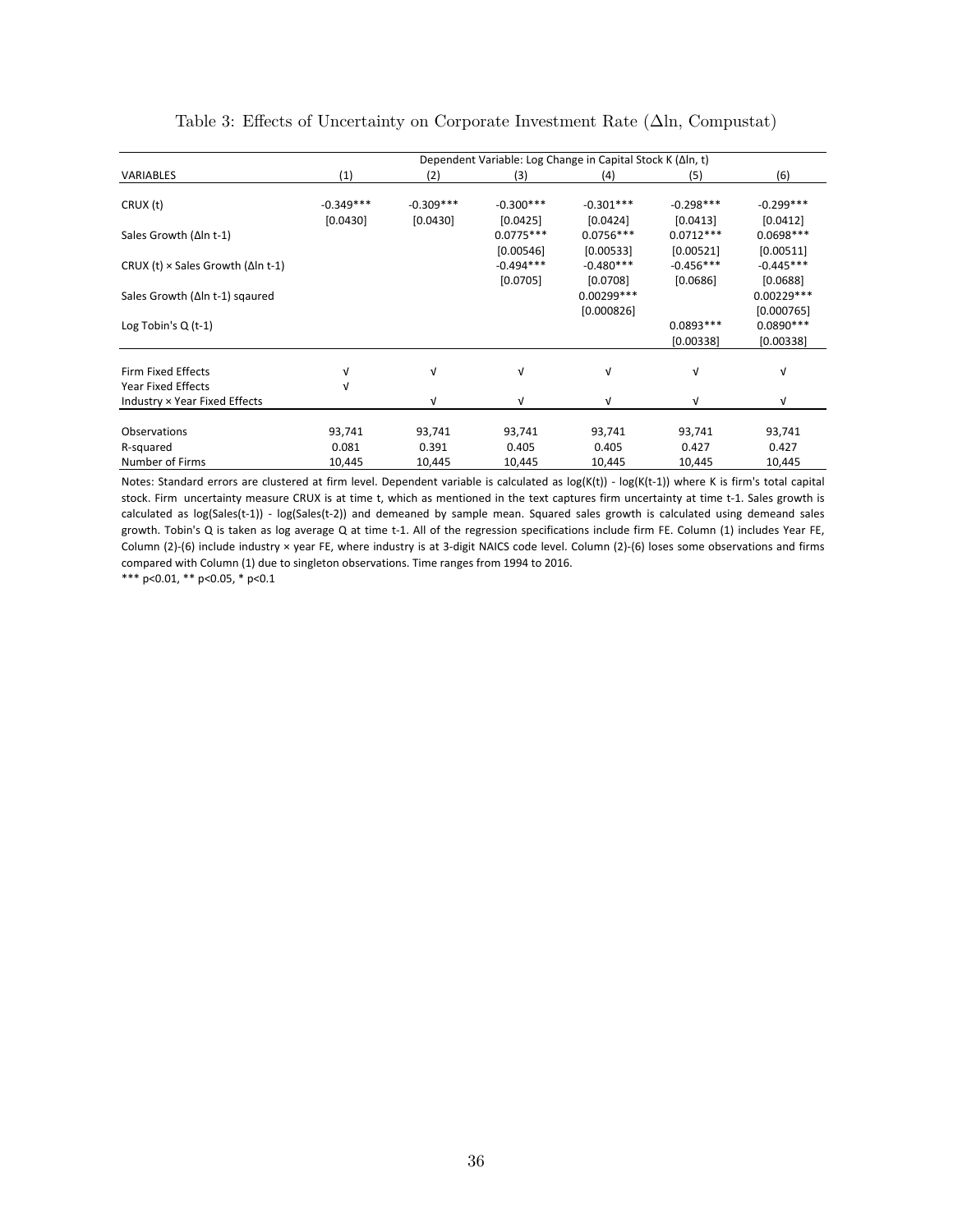| <b>VARIABLES</b>              | Mean     | Std Dev  |
|-------------------------------|----------|----------|
| <b>CRUX</b>                   | 0.0409   | [0.0288] |
| Peer CRUX                     | 0.000804 | [0.0125] |
| Log Total Investment Rate     | 0.00818  | [0.147]  |
| <b>Investment Spike</b>       | 0.047    | [0.212]  |
| Log Structure Investment Rate | 0.00178  | [0.117]  |
| Log Equipment Investment Rate | 0.0113   | [0.175]  |
| Lag TVS growth (log)          | 0.0094   | [0.401]  |
| Lag TVS Growth (log) squared  | 0.161    | [1.011]  |
| Lag Tobin's Q (log)           | 0.437    | [0.378]  |
| <b>Number of Observations</b> | 133,000  |          |

<span id="page-38-0"></span>Table 4: Summary Statistics - ASM/CM Establishment Level Data (Matched Sample)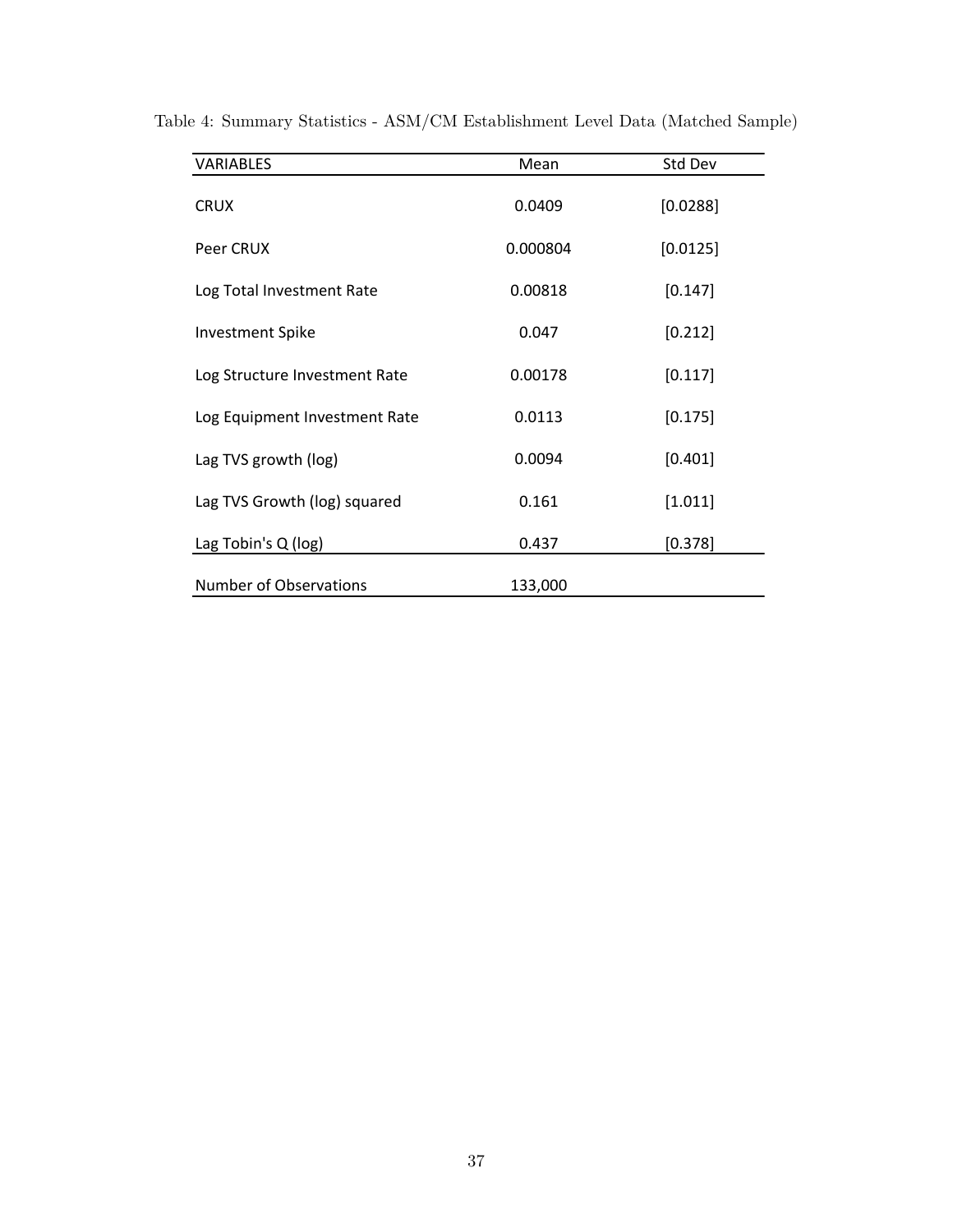| Dependent Variable: Log Total Investment Rate (Δln, t) |                         |                        |                        |                                     |                                       |                                       |                                       |                                     |                                     |
|--------------------------------------------------------|-------------------------|------------------------|------------------------|-------------------------------------|---------------------------------------|---------------------------------------|---------------------------------------|-------------------------------------|-------------------------------------|
| VARIABLES                                              | (1)                     | (2)                    | (3)                    | (4)                                 | (5)                                   | (6)                                   | (7)                                   | (8)                                 | (9)                                 |
| CRUX(t)                                                | $-0.0670**$<br>[0.0321] | $-0.0662*$<br>[0.0355] | $-0.0685*$<br>[0.0353] | $-0.0690*$<br>[0.0353]              | $-0.0676*$<br>[0.0354]                | $-0.0681*$<br>[0.0354]                | $-0.0667*$<br>[0.0354]                |                                     |                                     |
| TVS Growth $(\Delta \ln t - 1)$                        |                         |                        | $0.0327***$            | $0.0460***$                         | $0.0458***$                           | $0.0437***$                           | $0.0435***$                           | $0.0470***$                         | $0.0448***$                         |
| CRUX (t) $\times$ TVS Growth ( $\Delta$ In t-1)        |                         |                        | [0.00375]              | [0.00694]<br>$-0.335***$<br>[0.114] | [0.00697]<br>$-0.337***$<br>$[0.114]$ | [0.00647]<br>$-0.314***$<br>$[0.110]$ | [0.00650]<br>$-0.316***$<br>$[0.110]$ | [0.00690]<br>$-0.373***$<br>[0.121] | [0.00642]<br>$-0.354***$<br>[0.118] |
| TVS Growth (∆In t-1) squared                           |                         |                        |                        |                                     |                                       | $0.00540***$                          | $0.00541***$                          |                                     | $0.00492***$                        |
| Log Tobin's $Q(t-1)$                                   |                         |                        |                        |                                     | $0.0153***$<br>[0.00322]              | [0.00186]                             | [0.00186]<br>$0.0154***$<br>[0.00320] |                                     | [0.00190]                           |
| Firm Fixed Effects<br>Firm × Year Fixed Effects        | $\sqrt{ }$              | $\sqrt{ }$             | $\sqrt{ }$             | $\sqrt{ }$                          | V                                     | $\sqrt{ }$                            | $\sqrt{ }$                            | v                                   | $\sqrt{ }$                          |
| <b>Year Fixed Effects</b>                              | $\sqrt{ }$              |                        |                        |                                     |                                       |                                       |                                       |                                     |                                     |
| Industry × Year Fixed Effects                          |                         | νI                     | V                      | $\sqrt{ }$                          | V                                     | ν                                     | $\sqrt{ }$                            |                                     | $\sqrt{ }$                          |
| R-squared                                              | 0.063                   | 0.073                  | 0.08                   | 0.081                               | 0.081                                 | 0.082                                 | 0.083                                 | 0.226                               | 0.227                               |

### Table 5: Effect of Uncertainty on Manufacturing Establishment Level Total Investment Rate (Δln)

<span id="page-39-0"></span>Notes: Standard errors are clustered at firm level. Dependent variable is calculated as log(K(t)) - log(K(t-1)) where K is establishment's total capital stock. Firm level uncertainty measure CRUX is at time t, which as mentioned in the text captures firm uncertainty at time t-1. Establishment level TVS (total value of shipment) growth is calculated as log(TVS(t-1)) - log(TVS(t-2)) and demeaned by sample mean. Squared TVS growth is calculated using demeand TVS growth. Firm level Tobin's Q is taken as log average Q at time t-1. Columns (1)-(7) include firm FE, Columns (8)-(9) include firm × year FE, which absorbs CRUX (t) and Log Tobin's Q (t-1). Column (1) includes Year FE, Columns (2)-(9) include industry × year FE, where industry is at 3-digit NAICS code level. Time ranges from 1998 to 2014. Number of observations is 133000 and number of firms is 2000, both rounded to the nearest thousands.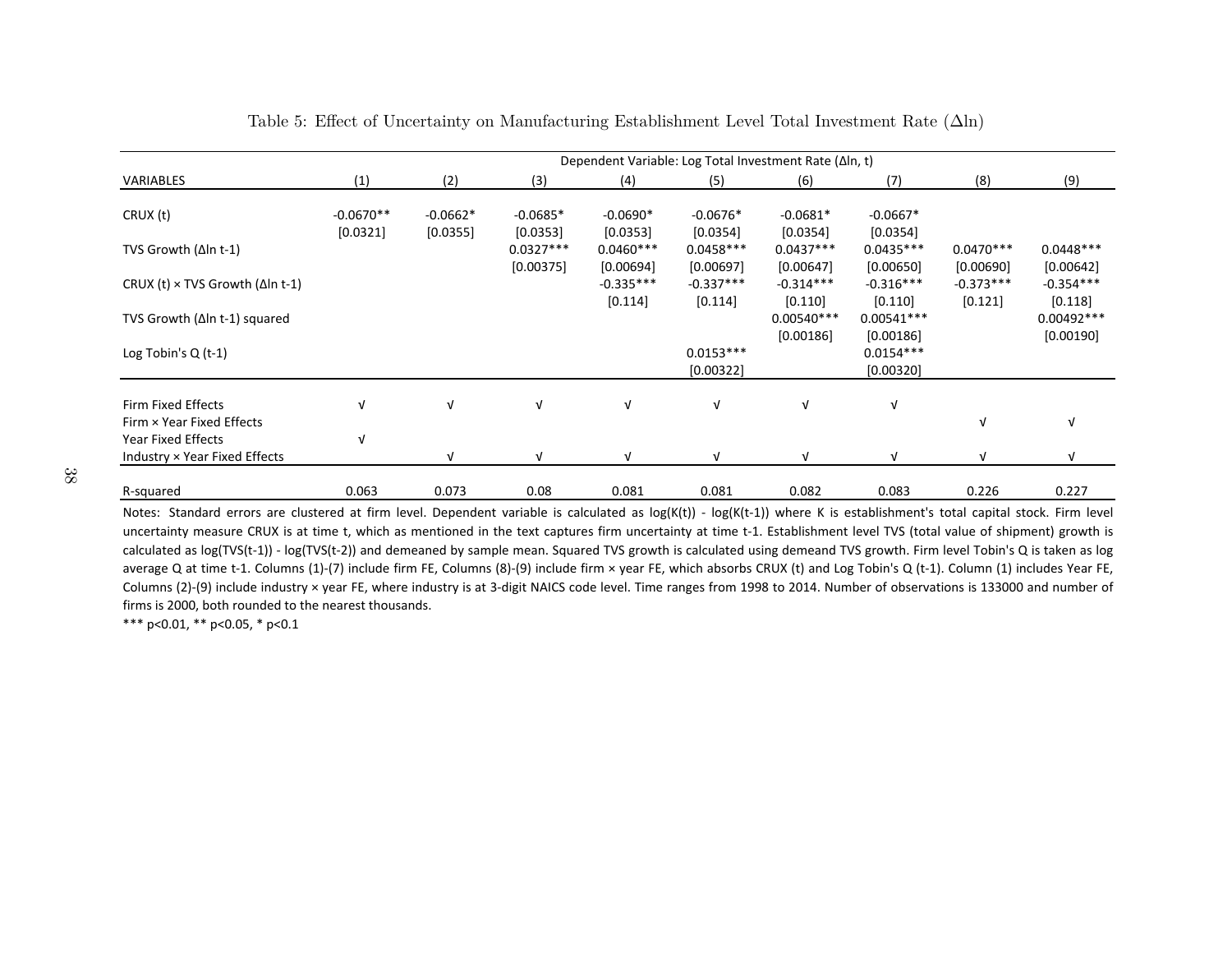<span id="page-40-0"></span>

|                                                 |             | Log Equipment Investment Rate ( $\Delta$ In, t) |             |             | Log Structure Investment Rate ( $\Delta$ In, t) |             |
|-------------------------------------------------|-------------|-------------------------------------------------|-------------|-------------|-------------------------------------------------|-------------|
| <b>VARIABLES</b>                                | (1)         | (2)                                             | (3)         | (4)         | (5)                                             | (6)         |
|                                                 |             |                                                 |             |             |                                                 |             |
| CRUX(t)                                         | $-0.0787*$  | $-0.0760*$                                      |             | $-0.0284$   | $-0.027$                                        |             |
|                                                 | [0.0437]    | [0.0441]                                        |             | [0.0252]    | [0.0251]                                        |             |
| TVS Growth (Δln t-1)                            | $0.0554***$ | $0.0527***$                                     | $0.0545***$ | $0.0254***$ | $0.0242***$                                     | $0.0246***$ |
|                                                 | [0.00808]   | [0.00759]                                       | [0.00737]   | [0.00500]   | [0.00471]                                       | [0.00498]   |
| CRUX (t) $\times$ TVS Growth ( $\Delta$ In t-1) | $-0.378***$ | $-0.358***$                                     | $-0.408***$ | $-0.205**$  | $-0.197**$                                      | $-0.196**$  |
|                                                 | [0.136]     | [0.132]                                         | [0.138]     | [0.0823]    | [0.0791]                                        | [0.0903]    |
| TVS Growth (Δln t-1) squared                    |             | $0.00566***$                                    | $0.00502**$ |             | 0.0025                                          | 0.00221     |
|                                                 |             | [0.00204]                                       | [0.00205]   |             | [0.00157]                                       | [0.00165]   |
| Log Tobin's $Q(t-1)$                            |             | $0.0199***$                                     |             |             | $0.0113***$                                     |             |
|                                                 |             | [0.00416]                                       |             |             | [0.00219]                                       |             |
| <b>Firm Fixed Effects</b>                       | v           | V                                               |             | v           | $\sqrt{ }$                                      |             |
| Firm × Year Fixed Effects                       |             |                                                 | ν           |             |                                                 | $\sqrt{ }$  |
| Industry × Year Fixed Effects                   | ν           | v                                               | ν           | V           | V                                               | v           |
|                                                 |             |                                                 |             |             |                                                 |             |
| R-squared                                       | 0.094       | 0.095                                           | 0.24        | 0.048       | 0.049                                           | 0.185       |

Table 6: Effect of Uncertainty on Equipment vs. Structure Investment Rate  $(\Delta \ln)$ 

Notes: Standard errors are clustered at firm level. Dependent variable is calculated as log(K(t)) - log(K(t-1)) where K is establishment's total capital stock in equipment or structure. Firm level uncertainty measure CRUX is at time t, which as mentioned in the text captures firm uncertainty at time t-1. Establishment level TVS (total value of shipment) growth is calculated as log(TVS(t-1)) - log(TVS(t-2)) and demeaned by sample mean. Squared TVS growth is calculated using demeand TVS growth. Firm level Tobin's Q is taken as log average Q at time t‐1. Columns (1)‐(2) and (4)‐(5) include firm FE. Columns (3) and (6) include firm × year FE, which absorbs CRUX (t) and Log Tobin's Q (t‐1). All columns include industry × year FE, where industry is at 3‐digit NAICS code level. Time ranges from 1998 to 2014. Number of observations is 133000 and number of firms is 2000, both rounded to the nearest thousands.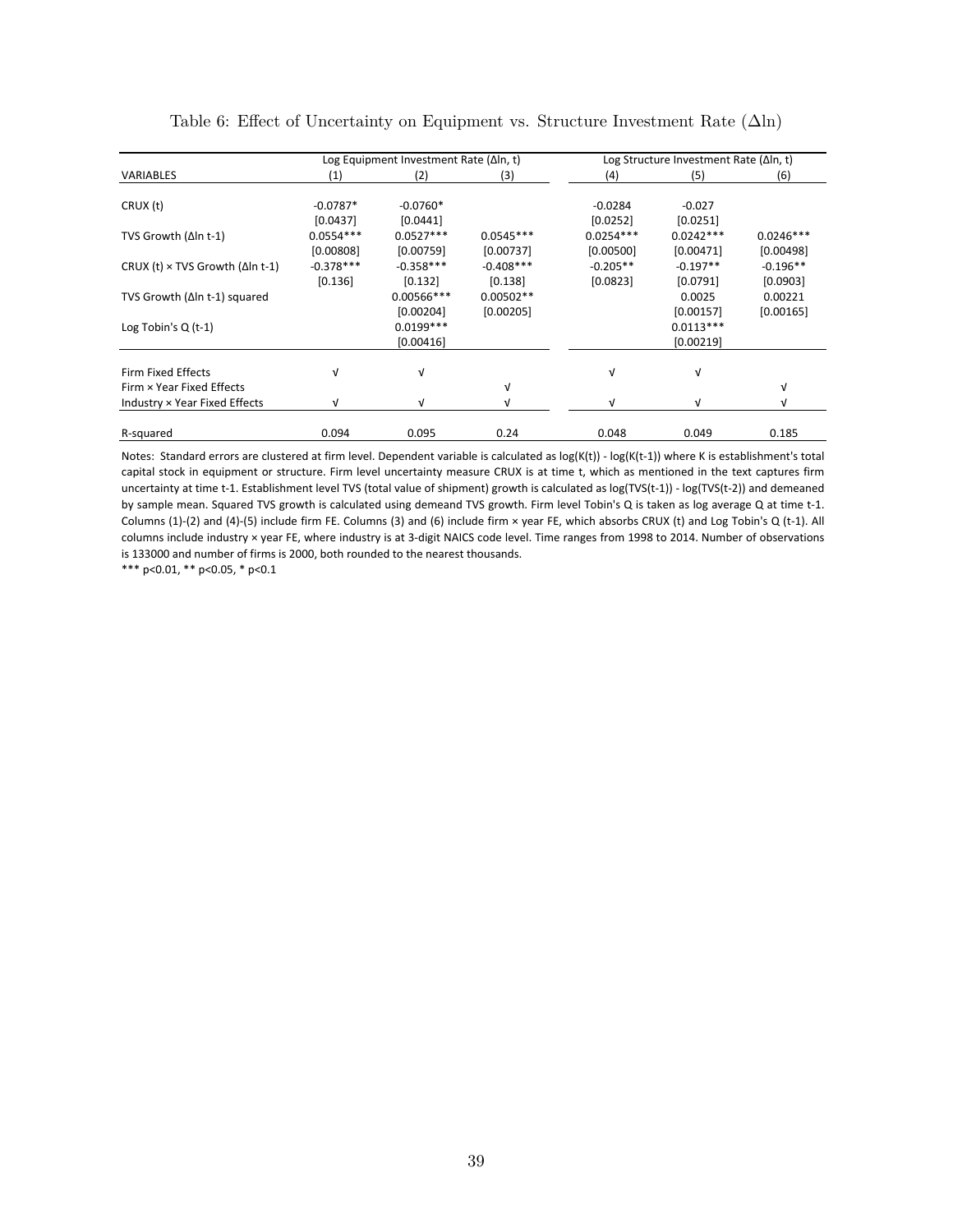|                                                 |             | Dependent Variable: Indicator Arithmetic Investment Rate ≥ 20% (t) |              |
|-------------------------------------------------|-------------|--------------------------------------------------------------------|--------------|
| VARIABLES                                       | (1)         | (2)                                                                | (3)          |
|                                                 |             |                                                                    |              |
| CRUX (t)                                        | $-0.116**$  | $-0.114**$                                                         |              |
|                                                 | [0.0527]    | [0.0526]                                                           |              |
| TVS Growth ( $\Delta$ In t-1)                   | $0.0405***$ | $0.0373***$                                                        | $0.0371***$  |
|                                                 | [0.00489]   | [0.00468]                                                          | [0.00462]    |
| CRUX (t) $\times$ TVS Growth ( $\Delta$ In t-1) | $-0.298***$ | $-0.273***$                                                        | $-0.290***$  |
|                                                 | [0.0875]    | [0.0861]                                                           | [0.0882]     |
| TVS Growth (∆In t-1) squared                    |             | $0.00691***$                                                       | $0.00609***$ |
|                                                 |             | [0.00145]                                                          | [0.00136]    |
| Log Tobin's $Q(t-1)$                            |             | $0.0157***$                                                        |              |
|                                                 |             | [0.00510]                                                          |              |
|                                                 |             |                                                                    |              |
| <b>Firm Fixed Effects</b>                       | V           | $\sqrt{ }$                                                         |              |
| Firm × Year Fixed Effects                       |             |                                                                    | V            |
| Industry × Year Fixed Effects                   | V           | $\sqrt{ }$                                                         | v            |
|                                                 |             |                                                                    |              |
| R-squared                                       | 0.071       | 0.072                                                              | 0.214        |

<span id="page-41-0"></span>Table 7: Effect of Uncertainty on Manufacturing Establishment Level Investment Spikes

\*\*\* p<0.01, \*\* p<0.05, \* p<0.1 Notes: Standard errors are clustered at firm level. Dependent variable is an indicator = 1 if (K(t)-K(t-1))/K(t-1)  $\geq$  20% and = 0 if otherwise, where K is establishment's total capital stock. Firm level uncertainty measure CRUX is at time t, which as mentioned in the text captures firm uncertainty at time t-1. Establishment level TVS (total value of shipment) growth is calculated as  $log(TVS(t-1)) - log(TVS(t-2))$  and demeaned by sample mean. Squared TVS growth is calculated using demeand TVS growth. Firm level Tobin's Q is taken as log average Q at time t‐1. Columns (1) and (2) include firm FE. Column (3) includes firm  $\times$  year FE, which absorbs CRUX (t) and Log Tobin's Q (t-1). All columns include industry  $\times$  year FE, where industry is at 3‐digit NAICS code level. Time ranges from 1998 to 2014. Number of observations is 133000 and number of firms is 2000, both rounded to the nearest thousands.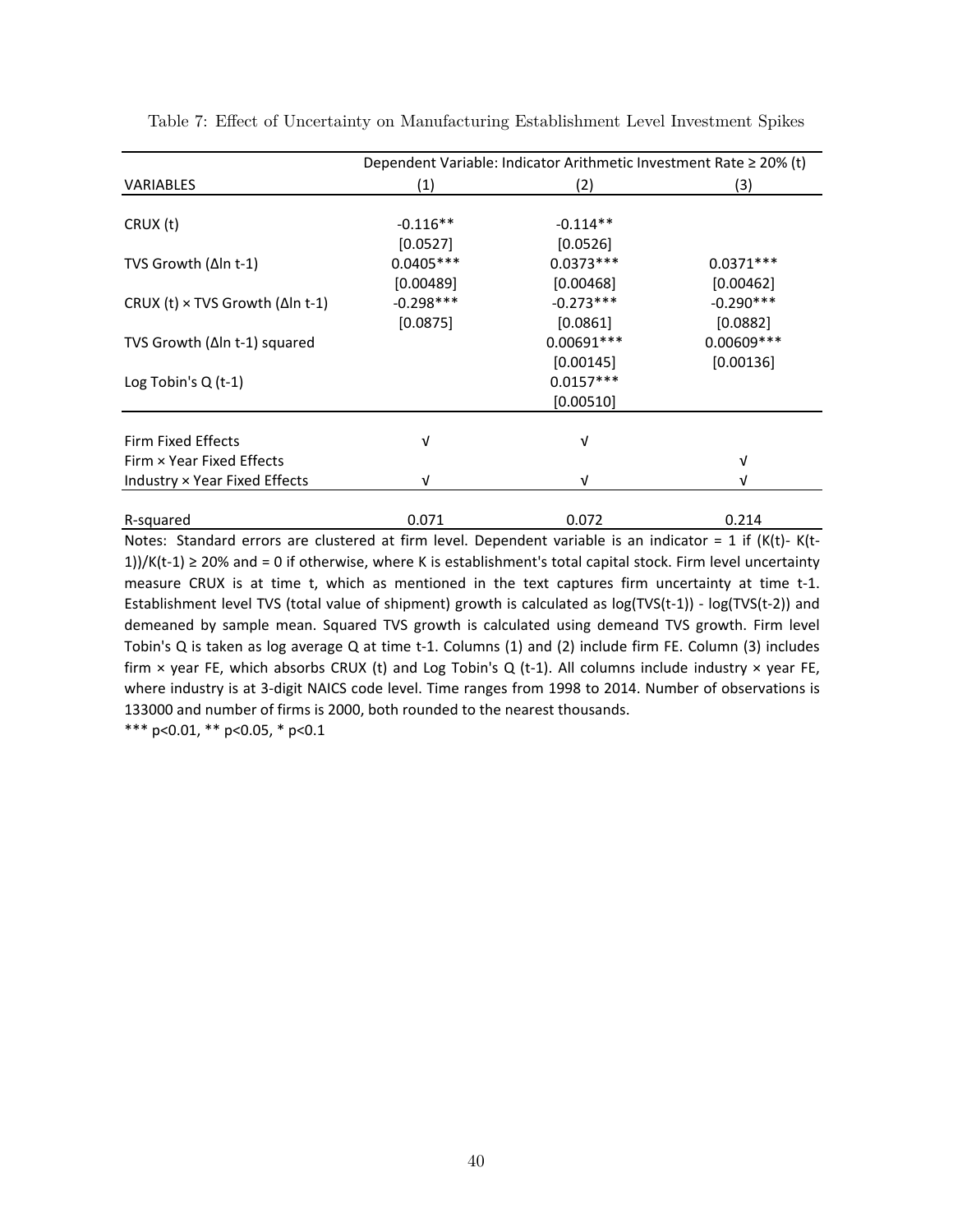<span id="page-42-0"></span>

|                                                   |                       | Dependent Variable: DHS Change in Number of Establishments (∆dhs, t) |                         |                          |                         |                                       |  |  |  |  |
|---------------------------------------------------|-----------------------|----------------------------------------------------------------------|-------------------------|--------------------------|-------------------------|---------------------------------------|--|--|--|--|
| <b>VARIABLES</b>                                  | (1)                   | (2)                                                                  | (3)                     | (4)                      | (5)                     | (6)                                   |  |  |  |  |
| CRUX (t)                                          | $-0.145*$<br>[0.0874] | $-0.12$<br>[0.0866]                                                  | $-0.13$<br>[0.0864]     | $-0.129$<br>[0.0864]     | $-0.13$<br>[0.0863]     | $-0.129$<br>[0.0863]                  |  |  |  |  |
| Sales Growth (Δln t-1)                            |                       | $0.0663***$<br>[0.00867]                                             | $0.0884***$<br>[0.0123] | $0.0854***$<br>[0.0123]  | $0.0884***$<br>[0.0124] | $0.0853***$<br>[0.0124]               |  |  |  |  |
| CRUX (t) $\times$ Sales Growth ( $\Delta$ In t-1) |                       |                                                                      | $-0.529***$             | $-0.521***$              | $-0.530***$             | $-0.527***$                           |  |  |  |  |
| Sales Growth (Δln t-1) squared                    |                       |                                                                      | [0.199]                 | [0.198]                  | [0.199]<br>$-0.0000843$ | [0.198]<br>$-0.000584$                |  |  |  |  |
| Log Tobin's $Q(t-1)$                              |                       |                                                                      |                         | $0.0334***$<br>[0.00709] | [0.00291]               | [0.00287]<br>$0.0335***$<br>[0.00711] |  |  |  |  |
| <b>Firm Fixed Effects</b>                         |                       | ν                                                                    | V                       | $\sqrt{ }$               | $\sqrt{ }$              | $\sqrt{ }$                            |  |  |  |  |
| Industry × Year Fixed Effects                     |                       |                                                                      | N                       |                          |                         | N                                     |  |  |  |  |
| R-squared                                         | 0.23                  | 0.233                                                                | 0.233                   | 0.234                    | 0.233                   | 0.234                                 |  |  |  |  |

|  | Table 8: Effect of Uncertainty on Firm Establishment Growth Rate $(\Delta$ DHS) |  |  |  |  |
|--|---------------------------------------------------------------------------------|--|--|--|--|
|--|---------------------------------------------------------------------------------|--|--|--|--|

Notes: Standard errors are clustered at firm level. Dependent variable is calculated as (est(t)‐est(t‐1))/ (0.5×(est(t)+est(t‐1))) where est is firm's total number of establishments. Firm uncertainty measure CRUX is at time t, which as mentioned in the text captures firm uncertainty at time t-1. Sales growth is calculated as log(Sales(t-1)) - log(Sales(t-2)) and demeaned by sample mean. Squared sales growth is calculated using demeand sales growth. Tobin's Q is taken as log average Q at time t-1. All of the regression specifications include firm FE. All columns include firm and industry × year FE, where industry is at 3-digit NAICS code level. Time ranges from 1994 to 2014. Number of observations is 55000 and number of firms is 6000, both rounded to the nearest thousands.

\*\*\* p<0.01, \*\* p<0.05, \* p<0.1

|                                                   |             |              |             | Dependent Variable: DHS Change in Establishment (∆dhs, t) |                    |
|---------------------------------------------------|-------------|--------------|-------------|-----------------------------------------------------------|--------------------|
|                                                   | (1)         | (2)          | (3)         | (4)                                                       | (5)                |
| <b>VARIABLES</b>                                  | Total       | <b>Birth</b> | Death       | Acquisition                                               | <b>Divestiture</b> |
| CRUX (t)                                          | $-0.13$     | $-0.144***$  | $-0.00786$  | $-0.0649**$                                               | $0.0865*$          |
|                                                   | [0.0864]    | [0.0410]     | [0.0521]    | [0.0297]                                                  | [0.0450]           |
| Sales Growth $(\Delta \ln t - 1)$                 | $0.0884***$ | $0.0260***$  | $0.0375***$ | $0.0209***$                                               | 0.00393            |
|                                                   | [0.0123]    | [0.00405]    | [0.00691]   | [0.00323]                                                 | [0.00733]          |
| CRUX (t) $\times$ Sales Growth ( $\Delta$ In t-1) | $-0.529***$ | $-0.193***$  | $-0.169$    | $-0.162***$                                               | $-0.00597$         |
|                                                   | [0.199]     | $[0.0576]$   | [0.140]     | [0.0461]                                                  | [0.119]            |
| R-squared                                         | 0.233       | 0.231        | 0.251       | 0.217                                                     | 0.244              |

<span id="page-42-1"></span>Table 9: Effect of Uncertainty on Firm Establishment Growth Rate Decomposition (ΔDHS)

Notes: Standard errors are clustered at firm level. Dependent variable is calculated as (est(t)‐est(t‐1))/ (0.5×(est(t)+est(t‐1))) in different margins. Column (1) represents firm's total number of establishments change. Columns (2)‐(5) represent firm's establishment change from birth, death, acquisition and divestiture. Coefficients in Columns (2)‐(5) should add up to coefficients in Column (1). Firm uncertainty measure CRUX is at time t, which as mentioned in the text captures firm uncertainty at time t‐1. Sales growth is calculated as log(Sales(t-1)) - log(Sales(t-2)) and demeaned by sample mean. All of the regression specifications include firm FE and industry × year FE, where industry is at 3‐digit NAICS code level. Time ranges from 1994 to 2014. Number of observations is 55000 and number of firms is 6000, both rounded to the nearest thousands.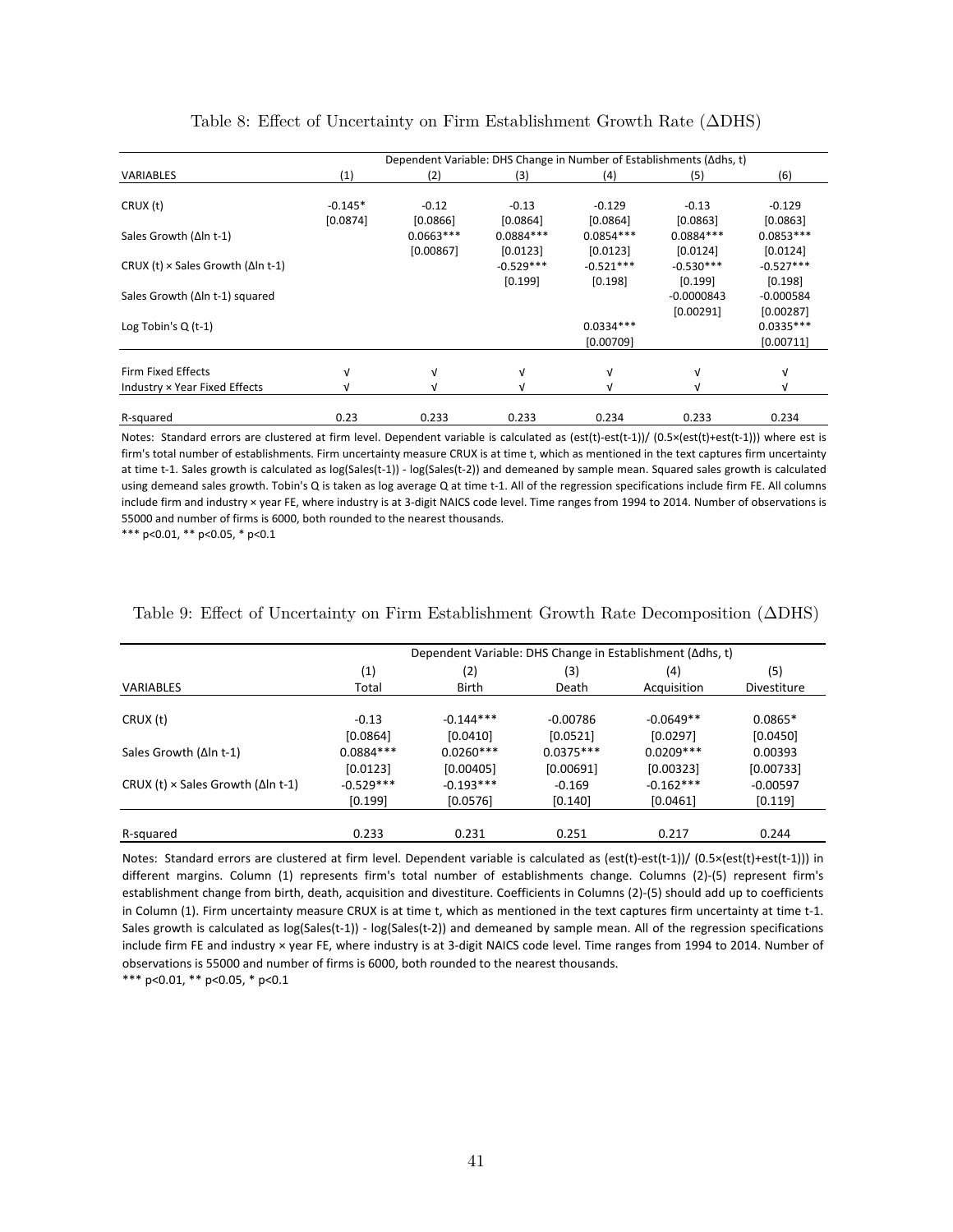<span id="page-43-0"></span>

|                                                            |                         | Dependent Variable: DHS Change in Employment (∆dhs, t) |                          |                          |                        |                                       |  |  |  |  |  |
|------------------------------------------------------------|-------------------------|--------------------------------------------------------|--------------------------|--------------------------|------------------------|---------------------------------------|--|--|--|--|--|
| <b>VARIABLES</b>                                           | (1)                     | (2)                                                    | (3)                      | (4)                      | (5)                    | (6)                                   |  |  |  |  |  |
| CRUX (t)                                                   | $-0.241***$<br>[0.0872] | $-0.191**$<br>[0.0860]                                 | $-0.202**$<br>[0.0849]   | $-0.199**$<br>[0.0843]   | $-0.204**$<br>[0.0848] | $-0.201**$<br>[0.0842]                |  |  |  |  |  |
| Sales Growth (Δln t-1)                                     |                         | $0.132***$<br>[0.0113]                                 | $0.155***$<br>$[0.0158]$ | $0.148***$<br>[0.0155]   | $0.155***$<br>[0.0158] | $0.147***$<br>[0.0155]                |  |  |  |  |  |
| CRUX (t) $\times$ Sales Growth ( $\Delta$ In t-1)          |                         |                                                        | $-0.560**$<br>[0.235]    | $-0.541**$<br>[0.232]    | $-0.591**$<br>[0.231]  | $-0.584***$<br>[0.226]                |  |  |  |  |  |
| Sales Growth (∆In t-1) squared                             |                         |                                                        |                          |                          | $-0.003$               | $-0.00421$                            |  |  |  |  |  |
| Log Tobin's $Q(t-1)$                                       |                         |                                                        |                          | $0.0806***$<br>[0.00778] | [0.00395]              | [0.00383]<br>$0.0814***$<br>[0.00780] |  |  |  |  |  |
|                                                            |                         |                                                        |                          |                          |                        |                                       |  |  |  |  |  |
| <b>Firm Fixed Effects</b><br>Industry × Year Fixed Effects | ν                       | $\sqrt{ }$                                             | V<br>v                   | V<br>N                   | V                      | v<br>ν                                |  |  |  |  |  |
| R-squared                                                  | 0.241                   | 0.253                                                  | 0.253                    | 0.256                    | 0.253                  | 0.257                                 |  |  |  |  |  |

| Table 10: Effect of Uncertainty on Firm Employment Growth Rate $(\Delta$ DHS) |  |  |  |  |  |  |  |  |  |  |  |
|-------------------------------------------------------------------------------|--|--|--|--|--|--|--|--|--|--|--|
|-------------------------------------------------------------------------------|--|--|--|--|--|--|--|--|--|--|--|

Notes: Standard errors are clustered at firm level. Dependent variable is calculated as (emp(t)‐emp(t‐1))/ (0.5×(emp(t)+emp(t‐1))) where emp is firm's total employment. Firm uncertainty measure CRUX is at time t, which as mentioned in the text captures firm uncertainty at time t-1. Sales growth is calculated as log(Sales(t-1)) - log(Sales(t-2)) and demeaned by sample mean. Squared sales growth is calculated using demeand sales growth. Tobin's Q is taken as log average Q at time t-1. All of the regression specifications include firm FE. All columns include firm and industry × year FE, where industry is at 3-digit NAICS code level. Time ranges from 1994 to 2014. Number of observations is 55000 and number of firms is 6000, both rounded to the nearest thousands.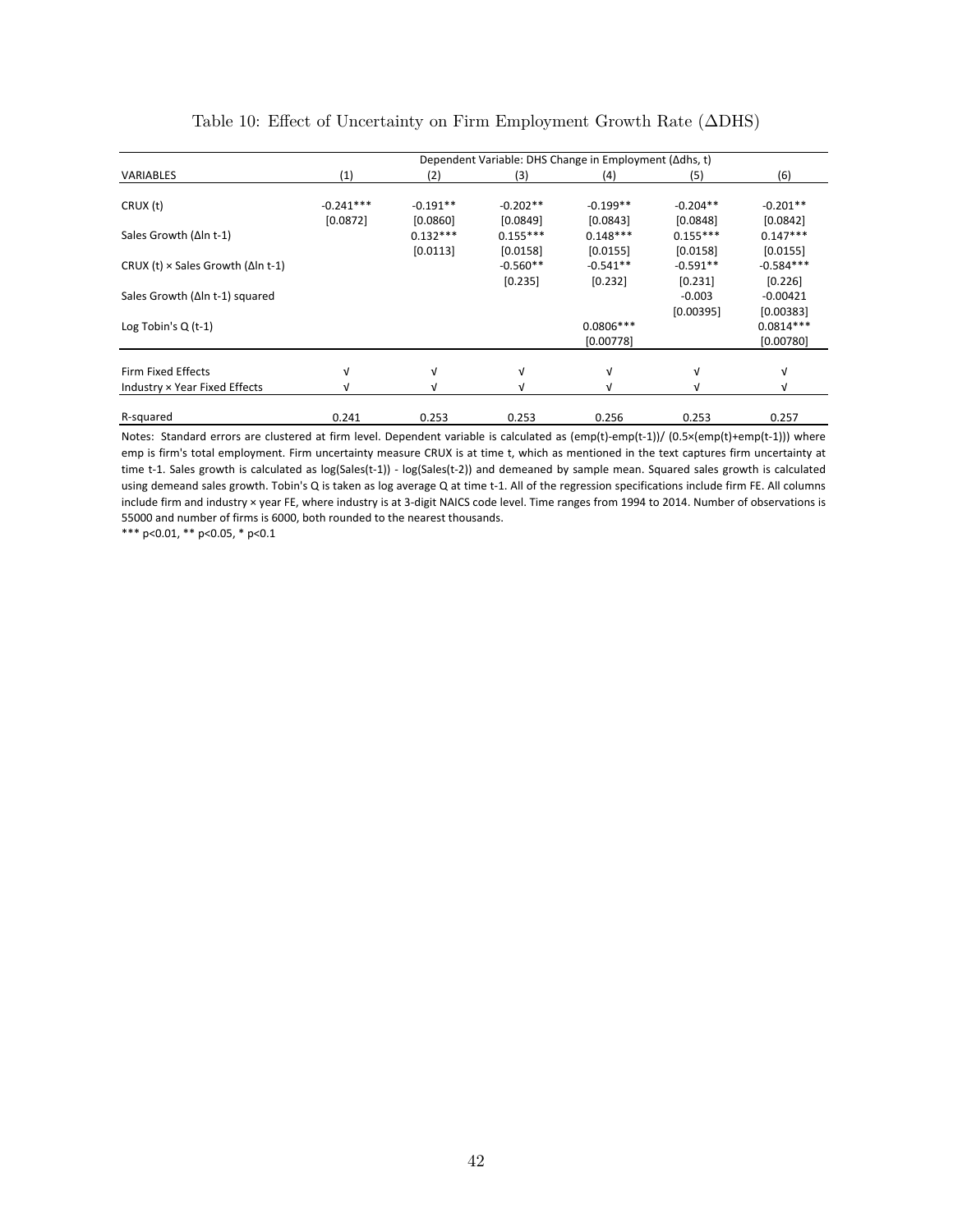|                                                   | Dependent Variable: DHS Change in Employment (∆dhs, t) |              |             |                         |             |             |             |             |  |  |
|---------------------------------------------------|--------------------------------------------------------|--------------|-------------|-------------------------|-------------|-------------|-------------|-------------|--|--|
|                                                   | (1)                                                    | (2)          | (3)         | (4)                     | (5)         | (6)         | (7)         | (8)         |  |  |
| <b>VARIABLES</b>                                  |                                                        |              |             | <b>Extensive Margin</b> |             |             | Continuer   |             |  |  |
|                                                   | Total                                                  | <b>Birth</b> | Death       | Acquisition             | Divestiture | Net         | Creation    | Destruction |  |  |
|                                                   |                                                        |              |             |                         |             |             |             |             |  |  |
| CRUX (t)                                          | $-0.202**$                                             | $-0.105***$  | $-0.0361$   | $-0.0463*$              | $0.0841*$   | $-0.0987**$ | $-0.0566*$  | $-0.0421$   |  |  |
|                                                   | [0.0849]                                               | [0.0305]     | [0.0448]    | [0.0276]                | [0.0462]    | [0.0484]    | [0.0294]    | [0.0356]    |  |  |
| Sales Growth (Δln t-1)                            | $0.155***$                                             | $0.0219***$  | $0.0331***$ | $0.0247***$             | 0.00464     | $0.0707***$ | $0.0377***$ | $0.0330***$ |  |  |
|                                                   | [0.0158]                                               | [0.00349]    | [0.00692]   | [0.00375]               | [0.00830]   | [0.00982]   | [0.00473]   | [0.00733]   |  |  |
| CRUX (t) $\times$ Sales Growth ( $\Delta$ In t-1) | $-0.560**$                                             | $-0.185***$  | $-0.114$    | $-0.202***$             | 0.0495      | $-0.109$    | $-0.164***$ | 0.0552      |  |  |
|                                                   | [0.235]                                                | [0.0483]     | [0.137]     | [0.0484]                | [0.142]     | [0.166]     | [0.0633]    | [0.134]     |  |  |
|                                                   |                                                        |              |             |                         |             |             |             |             |  |  |
| R-squared                                         | 0.253                                                  | 0.236        | 0.259       | 0.231                   | 0.249       | 0.192       | 0.236       | 0.236       |  |  |

## <span id="page-44-0"></span>Table 11: Effect of Uncertainty on Firm Employment Growth Rate Decomposition (ΔDHS)

Notes: Standard errors are clustered at firm level. Dependent variable is calculated as (emp(t)-emp(t-1))/ (0.5×(emp(t)+emp(t-1))) in different margins. Column (1) represents firm's total employment change. Columns (2)‐(5) represent firm's employment change from establishment birth, death, acquisition and divestiture. Column (6) represents gross employment change from firm's continuing establishments. Columns (7)‐(8) represent job creation and destruction in firm's continuing establishments. Coefficients in Columns (2)‐(6) should add up to coefficients in Column (1). Coefficients in Columns (7)‐(8) should add up to coefficients in Column (6). Firm uncertainty measure CRUX is at time t, which as mentioned in the text captures firm uncertainty at time t-1. Sales growth is calculated as log(Sales(t-1)) - log(Sales(t-2)) and demeaned by sample mean. All of the regression specifications include firm FE and industry × year FE, where industry is at 3-digit NAICS code level. Time ranges from 1994 to 2014. Number of observations is 55000 and number of firms is 6000, both rounded to the nearest thousands.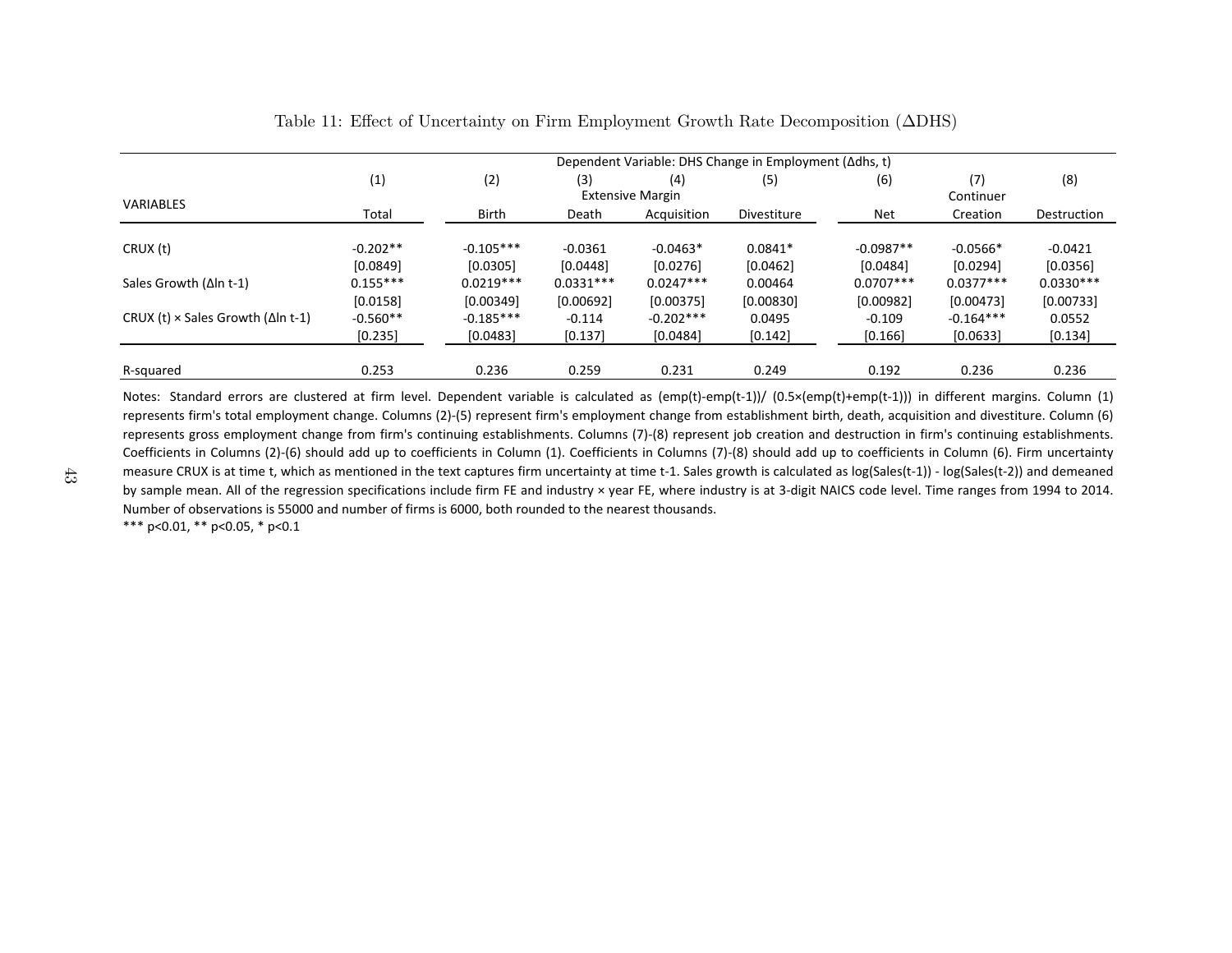|                                                 |             |             | Dependent Variable: Log Total Investment Rate (Δln, t) |              |             |             |
|-------------------------------------------------|-------------|-------------|--------------------------------------------------------|--------------|-------------|-------------|
| VARIABLES                                       | (1)         | (2)         | (3)                                                    | (4)          | (5)         | (6)         |
| Peer CRUX (t)                                   | $-0.237*$   | $-0.268*$   | $-0.219$                                               | $-0.249*$    |             |             |
|                                                 | [0.141]     | $[0.137]$   | [0.140]                                                | [0.136]      |             |             |
| Peer CRUX (t) × TVS Growth (Δln t-1)            | $-0.734***$ | $-0.512*$   | $-0.702***$                                            | $-0.496$     | $-0.814***$ | $-0.594*$   |
|                                                 | [0.258]     | [0.308]     | [0.256]                                                | [0.305]      | [0.277]     | [0.312]     |
| CRUX (t)                                        |             | $-0.0768**$ |                                                        | $-0.0739**$  |             |             |
|                                                 |             | [0.0344]    |                                                        | [0.0346]     |             |             |
| CRUX (t) $\times$ TVS Growth ( $\Delta$ In t-1) |             | $-0.248*$   |                                                        | $-0.232*$    |             | $-0.248*$   |
|                                                 |             | [0.136]     |                                                        | [0.132]      |             | [0.133]     |
| TVS Growth $(\Delta \ln t - 1)$                 | $0.0333***$ | $0.0430***$ | $0.0315***$                                            | $0.0406***$  | $0.0315***$ | $0.0411***$ |
|                                                 | [0.00368]   | [0.00766]   | [0.00350]                                              | [0.00724]    | [0.00361]   | [0.00688]   |
| TVS Growth ( $\Delta$ In t-1) squared           |             |             | $0.00547***$                                           | $0.00538***$ | $0.00493**$ | $0.00486**$ |
|                                                 |             |             | [0.00189]                                              | [0.00187]    | [0.00191]   | [0.00190]   |
| Log Tobin's $Q(t-1)$                            |             |             | $0.0152***$                                            | $0.0152***$  |             |             |
|                                                 |             |             | [0.00317]                                              | [0.00316]    |             |             |
|                                                 |             |             |                                                        |              |             |             |
| Firm Fixed Effects                              | νI          | $\sqrt{ }$  | $\sqrt{ }$                                             | $\sqrt{ }$   |             |             |
| Firm × Year Fixed Effects                       |             |             |                                                        |              | $\sqrt{ }$  | $\sqrt{ }$  |
| Industry × Year Fixed Effects                   | v           | $\sqrt{ }$  | $\sqrt{ }$                                             | $\sqrt{ }$   | V           | V           |
|                                                 |             |             |                                                        |              |             |             |
| R-squared                                       | 0.081       | 0.081       | 0.083                                                  | 0.083        | 0.227       | 0.227       |

<span id="page-45-0"></span>Table 12: Effect of Peer vs Own Uncertainty on Manufacturing Establishment Level Total Investment Rate  $(\Delta \ln)$ 

\*\*\* p<0.01, \*\* p<0.05, \* p<0.1 Notes: Standard errors are clustered at firm level. Dependent variable is calculated as log(K(t)) - log(K(t-1)) where K is establishment's total capital stock. Firm level uncertainty measure CRUX is at time t, which as mentioned in the text captures firm uncertainty at time t‐1. Uncertainty measure of establishment's peers is calculated by taking the average of firm FE demeaned CRUX measure of all establishments from other firms within the same industry (4‐digit NAICS code). Establishment level TVS (total value of shipment) growth is calculated as log(TVS(t-1)) - log(TVS(t-2)) and demeaned by sample mean. Squared TVS growth is calculated using demeand TVS growth. Firm level Tobin's Q is taken as log average Q at time t‐1. Columns (1)‐(4) include firm FE. Columns (5)‐(6) include firm × year FE, which absorbs CRUX (t), Peer CRUX (t) and Log Tobin's Q (t‐1). All columns include industry × year FE, where industry is at 3‐digit NAICS code level. Time ranges from 1998 to 2014. Number of observations is 133000 and number of firms is 2000, both rounded to the nearest thousands.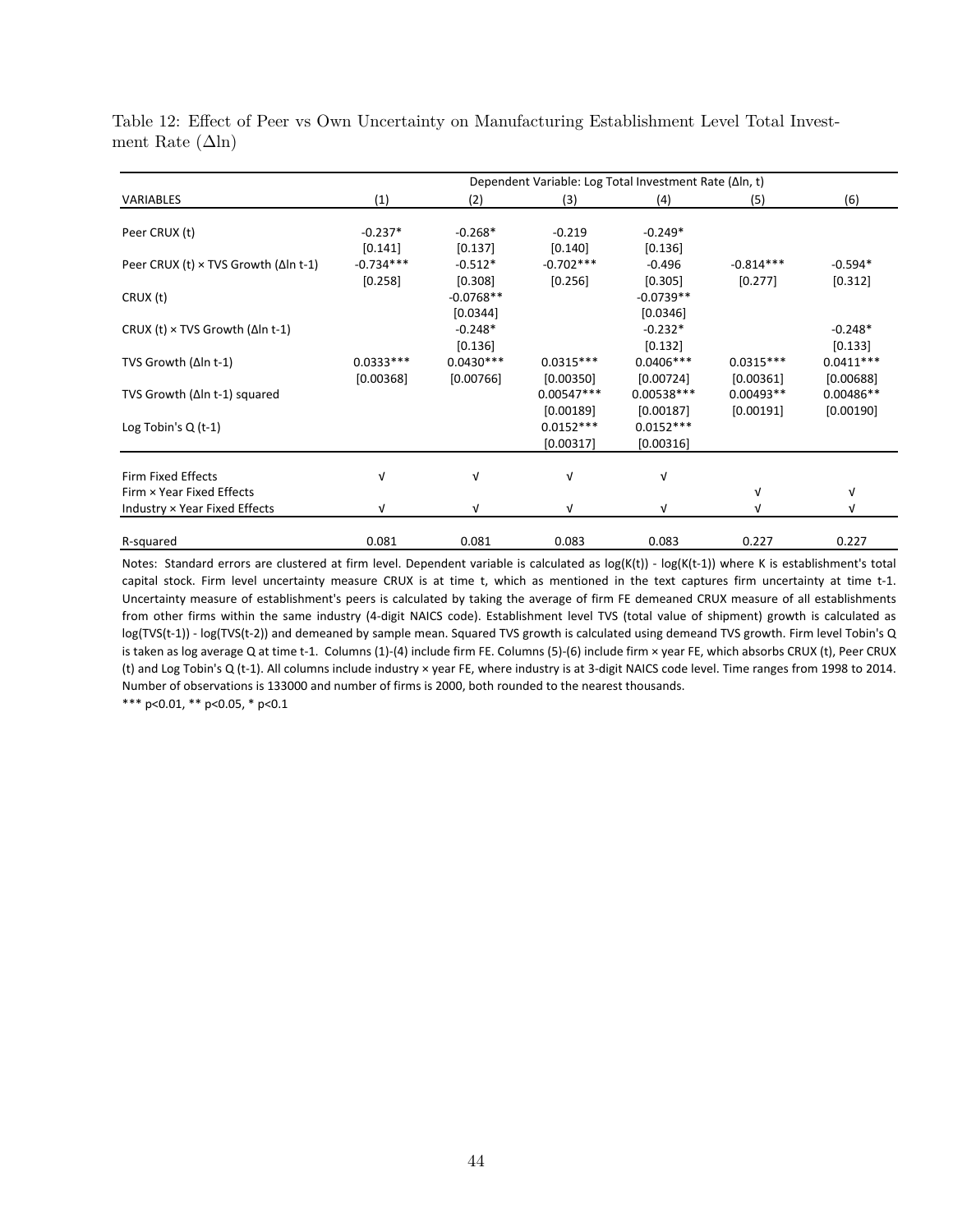| Dependent Variable: Log Total Investment Rate (∆In, t)   |             |              |              |  |  |  |
|----------------------------------------------------------|-------------|--------------|--------------|--|--|--|
| <b>VARIABLES</b>                                         | (1)         | (2)          | (3)          |  |  |  |
|                                                          |             |              |              |  |  |  |
| Industry CRUX (t)                                        | $-0.184***$ | $-0.186***$  |              |  |  |  |
|                                                          | [0.0565]    | [0.0564]     |              |  |  |  |
| TVS Growth (Δln t-1)                                     | $0.0230***$ | $0.0223***$  | $0.0245***$  |  |  |  |
|                                                          | [0.00172]   | [0.00168]    | [0.00239]    |  |  |  |
| Industry CRUX (t) $\times$ TVS Growth ( $\Delta$ In t-1) | $-0.370***$ | $-0.324***$  | $-0.389***$  |  |  |  |
|                                                          | [0.102]     | [0.0994]     | [0.150]      |  |  |  |
| TVS Growth ( $\Delta$ ln t-1) squared                    |             | $0.00392***$ | $0.00432***$ |  |  |  |
|                                                          |             | [0.000875]   | [0.00116]    |  |  |  |
|                                                          |             |              |              |  |  |  |
| Firm Fixed Effects                                       | ν           | v            |              |  |  |  |
| Firm × Year Fixed Effects                                |             |              | V            |  |  |  |
| Industry × Year Fixed Effects                            | v           | V            | νI           |  |  |  |
|                                                          |             |              |              |  |  |  |
| R-squared                                                | 0.124       | 0.125        | 0.423        |  |  |  |

<span id="page-46-0"></span>Table 13: Effect of Industry Uncertainty on Manufacturing Establishment Level Total Investment Rate  $(\Delta \ln)$  – Full ASM/CM Manufacturing Sample

Notes: Standard errors are clustered at industry (4-digit NAICS)  $\times$  year level. Dependent variable is calculated as  $log(K(t))$  -  $log(K(t-1))$  where K is establishment's total capital stock. Industry level uncertainty measure Inudustry CRUX (t) is calculated by taking equally weighted average of firm FE demeaned CRUX measure of all establishments within the same industry (4‐digit NAICS code). Establishment level TVS (total value of shipment) growth is calculated as  $log(TVS(t-1)) - log(TVS(t-2))$  and demeaned by sample mean. Squared TVS growth is calculated using demeand TVS growth. Columns (1)‐(2) include firm FE, Column (3) includes firm  $\times$  year FE, which absorbs Inudstry CRUX (t). All columns include industry  $\times$  year FE, where industry is at 3‐digit NAICS code level. Time ranges from 1998 to 2014. Number of observations is 472000 and number of firms is 21000, both rounded to the nearest thousands.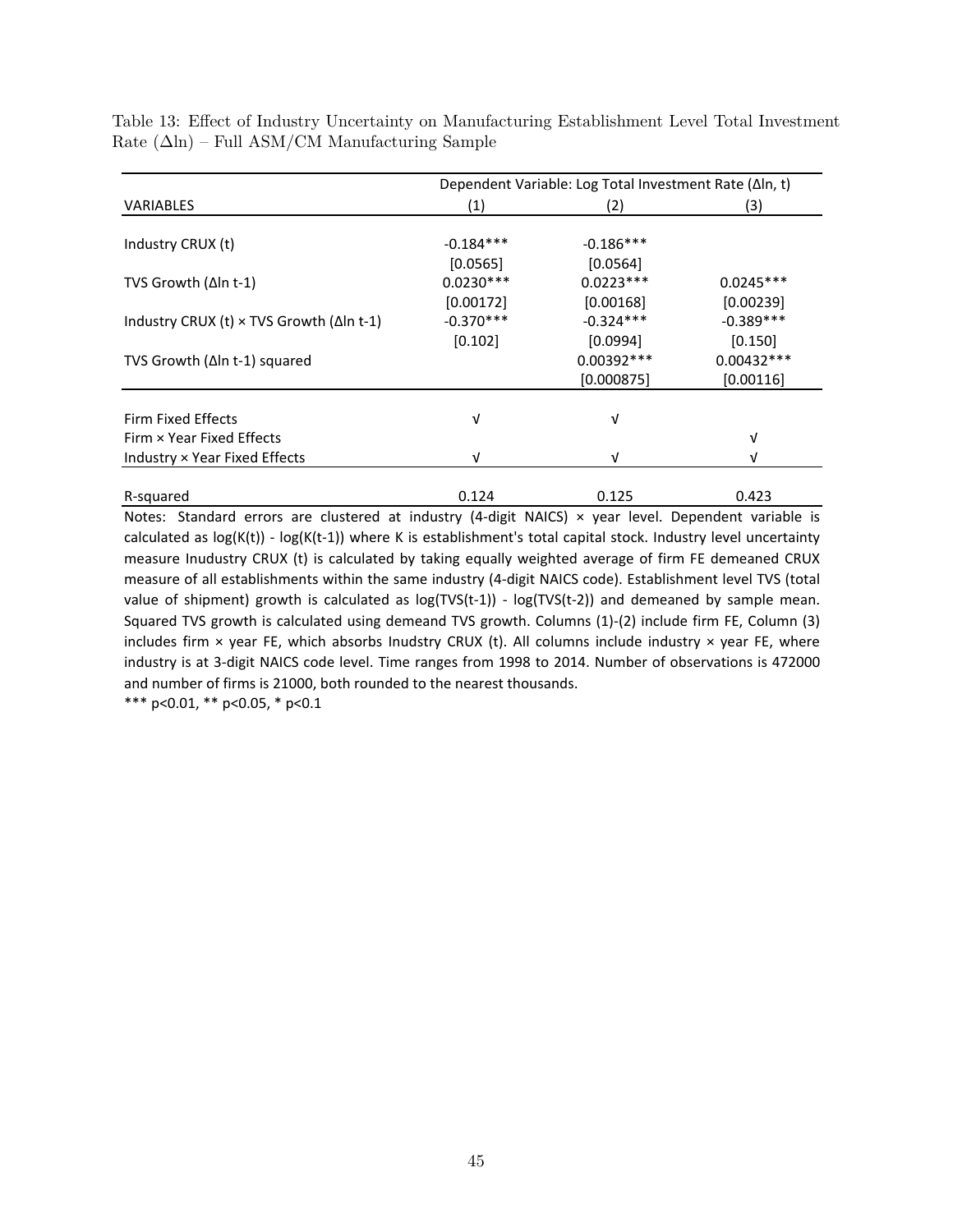|                                                       | Dependent Variable: Log Change in Capital Stock K (Δln, t) |             |             |  |  |
|-------------------------------------------------------|------------------------------------------------------------|-------------|-------------|--|--|
| <b>VARIABLES</b>                                      | (1)                                                        | (2)         | (3)         |  |  |
|                                                       |                                                            |             |             |  |  |
| CRUX (t)                                              | $-0.300***$                                                | $-0.374***$ | $-0.375***$ |  |  |
|                                                       | [0.0425]                                                   | [0.0503]    | [0.0516]    |  |  |
| Sales Growth $(\Delta \ln t - 1)$                     | $0.0775***$                                                | $0.0745***$ | $0.0774***$ |  |  |
|                                                       | [0.00546]                                                  | [0.00753]   | [0.00747]   |  |  |
| CRUX (t) $\times$ Sales Growth ( $\Delta$ In t-1)     | $-0.494***$                                                | $-0.440***$ | $-0.436***$ |  |  |
|                                                       | [0.0705]                                                   | [0.102]     | [0.0985]    |  |  |
|                                                       |                                                            |             |             |  |  |
| Firm Fixed Effects                                    | V                                                          | V           |             |  |  |
| Industry × Year Fixed Effects                         | V                                                          | ν           | v           |  |  |
| Heterogeneous Response to Aggregate CRUX              |                                                            | V           |             |  |  |
| Heterogeneous Response to Industry CRUX               |                                                            |             | V           |  |  |
|                                                       |                                                            |             |             |  |  |
| Observations                                          | 93,741                                                     | 93,741      | 93,741      |  |  |
| R-squared                                             | 0.405                                                      | 0.695       | 0.685       |  |  |
| Number of Firms                                       | 10,445                                                     | 10,445      | 10,445      |  |  |
|                                                       |                                                            |             |             |  |  |
| CRUX Coeff Equal to Baseline (p-value)                |                                                            | 0.257       | 0.256       |  |  |
| CRUX × Sales Growth Coeff Equal to Baseline (p-value) |                                                            | 0.654       | 0.625       |  |  |

<span id="page-47-0"></span>Table 14: Effects of Uncertainty on Corporate Investment Rate Under Heterogeneous Response to Aggregate Shocks  $(\Delta \ln, \text{Computat})$ 

Notes: Standard errors are clustered at firm level. This table presents results of heterogeneity of response to common uncertainty shocks. Column (1) is the baseline investment regression results in the third column in Table 3. Column (2) includes heterogeneous response to aggregate uncertainty shocks (simple average of CRUX by year). Column (3) includes heterogeneous response to industry level uncertainty shocks (simple average of CRUX by industry × year). P‐value of Wald test of CRUX(t) and CRUX (t) × Sales Growth (∆ln t‐1) between column (1) vs (2) and column (1) vs (3) are reported. All columns include firm fixed effects and industry × year fixed effects. Time ranges from 1994 to 2006.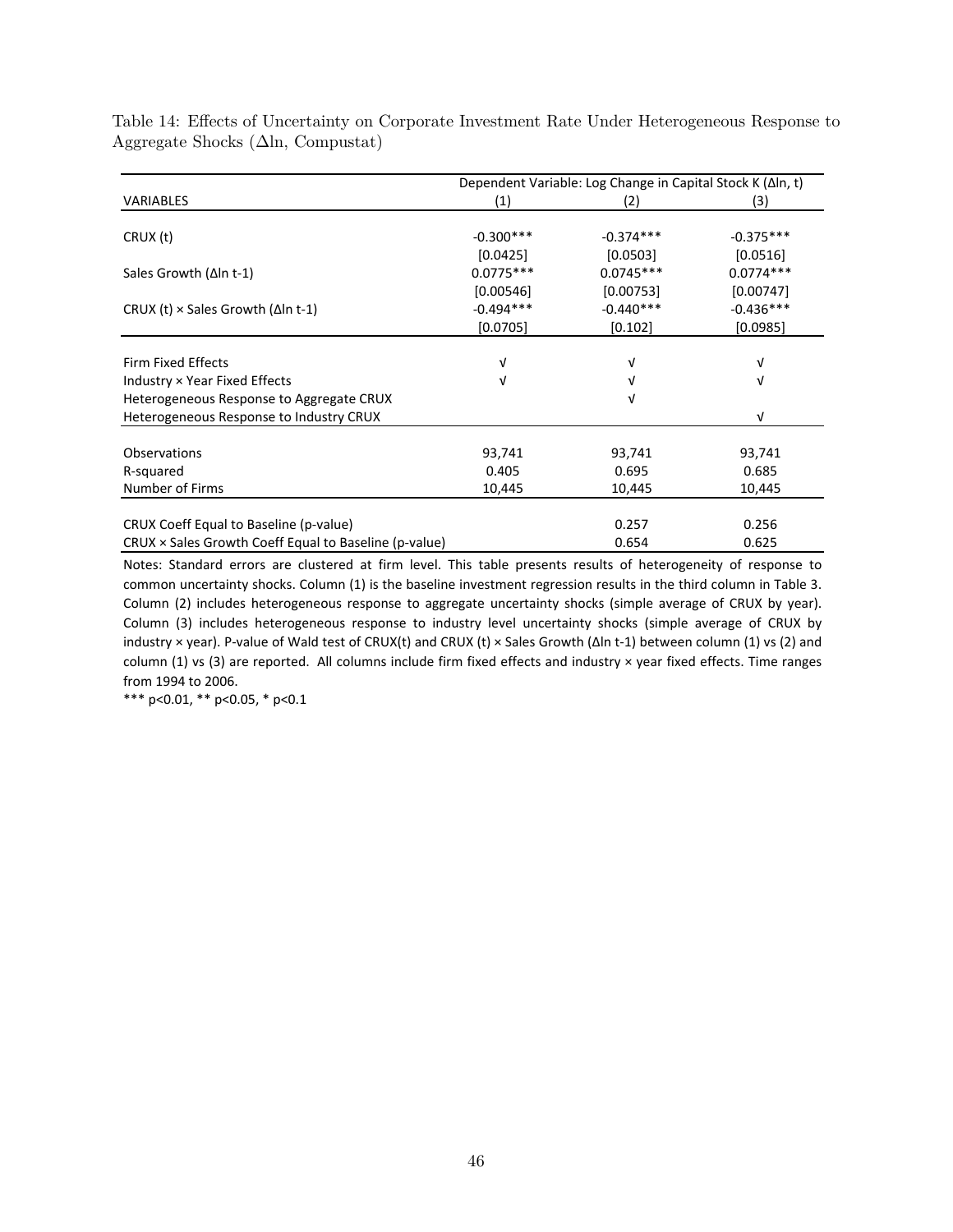# **A Data Appendix**

## **A.1 SEC EDGAR Data Parsing**

We download all the raw text of annual and quarterly reports<sup>[24](#page--1-0)</sup> from 1994 to 2016 through links provided by EDGAR that were active as of January 2018. There are 1,000,313 documents and they are cleaned using Python 3.5.4 in the following steps:

1. Rewrite the entire text into lower case.

2. Remove all built-in graphic, zip, excel, pdf, xml documents indicated by their tags (e.g. all characters between "*<*type*>*graphic" and "*<*/document*>*" are removed).

3. Extract "conformed period of report" for each document.[25](#page--1-0)

4. Remove titles of each sub section of the document.

5. Remove the header and footer of the documents (e.g. all characters in front of "*<*/sec-header*>*").

6. Remove phrase "table of contents". The phrase might show up at the end of each page to link the reader back to the table of contents.

7. Remove all XBRL (eXtensible Business Reporting Language) which is provided by the companies for machine reading.

8. Remove HTML entities, carriages and non ASCII encoded characters.

9. Remove HTML tags.

10. Remove punctuation.

11. Create variable to indicate whether or not the document contains "Item 1A. Risk Factors" section by scanning the text and locate the position of the phrase "item 1a risk factors".

12. Remove tables that contain a significant amount of digits. Tables are usually non textual information, such as balance sheets. However, some documents use tables to report everything including descriptive contents. It would like regular text on the EDGAR website, but is marked up as a table in the underlying text file. Therefore, we keep the tables whose ratio of digits out of all characters is below that of the entire document.[26](#page--1-0)

13. Remove digits.

14. Count the frequency of "uncertain", and a dictionary of "uncertain" related words obtained from combining synonyms of "uncertain", "uncertainty", "risk", "risky" and their derivatives<sup>[27](#page--1-0)</sup> 15. Count number of words, number of distinct words, number of words when "stop words" are  $removed<sup>28</sup>$  $removed<sup>28</sup>$  $removed<sup>28</sup>$ .

<sup>&</sup>lt;sup>24</sup>Those include 10-K, 10-K405, 10-KSB, 10-Q, 10-QSB and their amendments. Some 10-K reports such as transition reports 10-KT are excluded from the sample.

 $^{25}$ Conformed period of report is usually coded in a standard way in the report. We hand checked the documents whose "conformed period of report" is irregularly coded in the text.

 $^{26}$ We also keep a version that removes all the tables since only a small fraction of companies use table to report textual descriptive contents in some of their reports. Our results are robust to this version of measure.

<sup>&</sup>lt;sup>27</sup>We use 2007 version of Oxford dictionary and thesaurus as our reference and word list from Hassan et al. (2017) <sup>28</sup>List of stemmed stop words are from python package NLTK PorterStemmer. The list: 'a', 'about', 'above', 'after', 'again', 'against', 'ain', 'all', 'am', 'an', 'and', 'any', 'are', 'aren', 'as', 'at', 'be', 'because', 'been', 'before', 'being', 'below', 'between', 'both', 'but', 'by', 'can', 'couldn', 'd', 'did', 'didn', 'do', 'does', 'doesn', 'doing', 'don',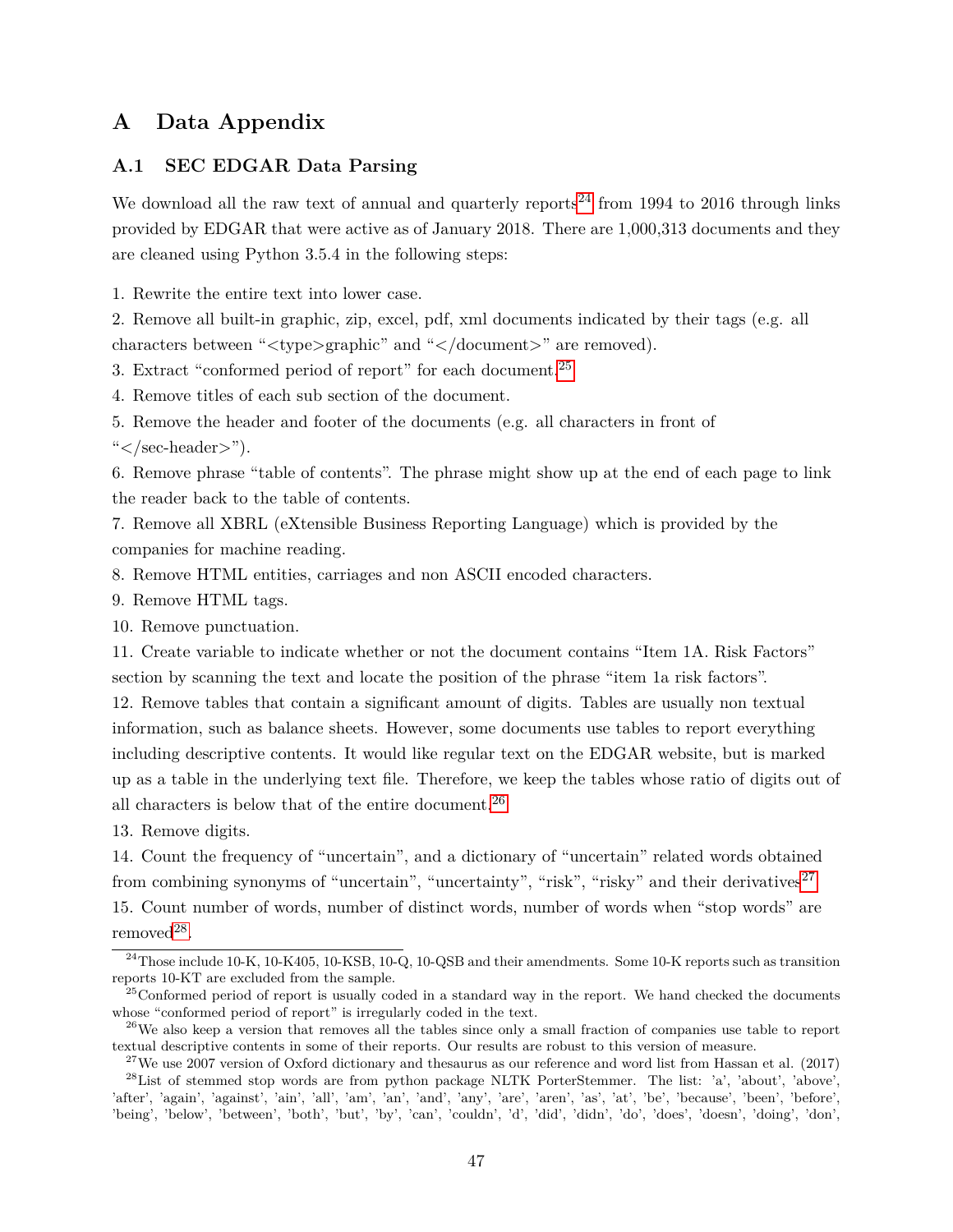16. Stem the whole document and recount and repeat step 15.

With the information collected from the cleaned text we can calculate useful characteristics of each filing document, such as average frequency of each word, ratio of number of distinct words in stemmed and unstemmed documents, etc. We also pick up some policy changes that have potential impacts on our measure. We count "uncertain tax positions" frequency as it is a proper noun on tax issues that firms start reporting in mid 2000s complying accounting rule FIN 48, which requires publicly traded entities to disclose income tax risks. Another policy change is the requirement of risk factors disclosure. SEC mandate firms to report RISK FACTORS section (usually in item 1A) in their annual reports from fiscal year ending in 2005. Most quarterly reports comply with the requirement as well. The summary statistics on Edgar parsing results are reported in Table [A2.](#page-52-0)

## **A.2 COMPUSTAT, CRSP and Option Metrics**

This section provides detailed information on how COMPUSTAT firm level data, realized volatility measure and implied volatility is created.

We download COMPUSTAT-Capital IQ North America Fundamentals Annual data from WRDS. In order to match with SEC EDGAR data (CRUX), all missing CIKs are removed. We replace missing fiscal year by COMPUSTAT defined variable datayear if data date is in the second half of the year or by datayear - 1 if data date is in the first half of the year. We take the maximum value of the variables of interest if there are duplicate observations for firms within the same year. Negative sales (*sale*) and capital investment (*capx*) are dropped. Tobin's Q is calculated by  $(csho \times proc_f + at - ceq)/at$  as described in the main text. Missing capital investment  $(capx)$  is interpolated by the average of capital investment of the preceding and following years if neither of the two is missing. We start calculating capital stock at the year total property, plant and equipment (*ppent*) is first observed and set the first  $ppent = K_{i0}$ . Then capital stock for each year is calculated by perpetual inventory formula  $K_{it} = PPI_t((1-r)K_{it-1}+capx_{it-1})$ . Capital investment is taken at  $t - 1$  as investment takes time. Construction of sales growth, taking logs, DHS and lags are straightforward. The empirical analysis is on the matched COMPUSTAT-EDGAR data where missing data are dropped.

We download firm level stock return data from CRSP to construct realized volatility. The CRSP U.S. Stock database contains end-of-day and end-of-month prices on primary listings from major stock exchange markets, including NYSE, NASDAQ, etc. We calculate the annual volatility of monthly holding period return (*RET*) as realized volatility of the firm within the year. Then we take the lag and match realized volatility data from CRSP with COMPUSTAT firm level data to

<sup>&#</sup>x27;down', 'during', 'each', 'few', 'for', 'from', 'further', 'had', 'hadn', 'has', 'hasn', 'have', 'haven', 'having', 'he', 'her', 'here', 'hers', 'herself', 'him', 'himself', 'his', 'how', 'i', 'if', 'in', 'into', 'is', 'isn', 'it', 'its', 'itself', 'just', 'll', 'm', 'ma', 'me', 'mightn', 'more', 'most', 'mustn', 'my', 'myself', 'needn', 'no', 'nor', 'not', 'now', 'o', 'of', 'off', 'on', 'once', 'only', 'or', 'other', 'our', 'ours', 'ourselves', 'out', 'over', 'own', 're', 's', 'same', 'shan', 'she', 'should', 'shouldn', 'so', 'some', 'such', 't', 'than', 'that', 'the', 'their', 'theirs', 'them', 'themselves', 'then', 'there', 'these', 'they', 'this', 'those', 'through', 'to', 'too', 'under', 'until', 'up', 've', 'very', 'was', 'wasn', 'we', 'were', 'weren', 'what', 'when', 'where', 'which', 'while', 'who', 'whom', 'why', 'will', 'with', 'won', 'wouldn', 'y', 'you', 'your', 'yours', 'yourself', 'yourselves'.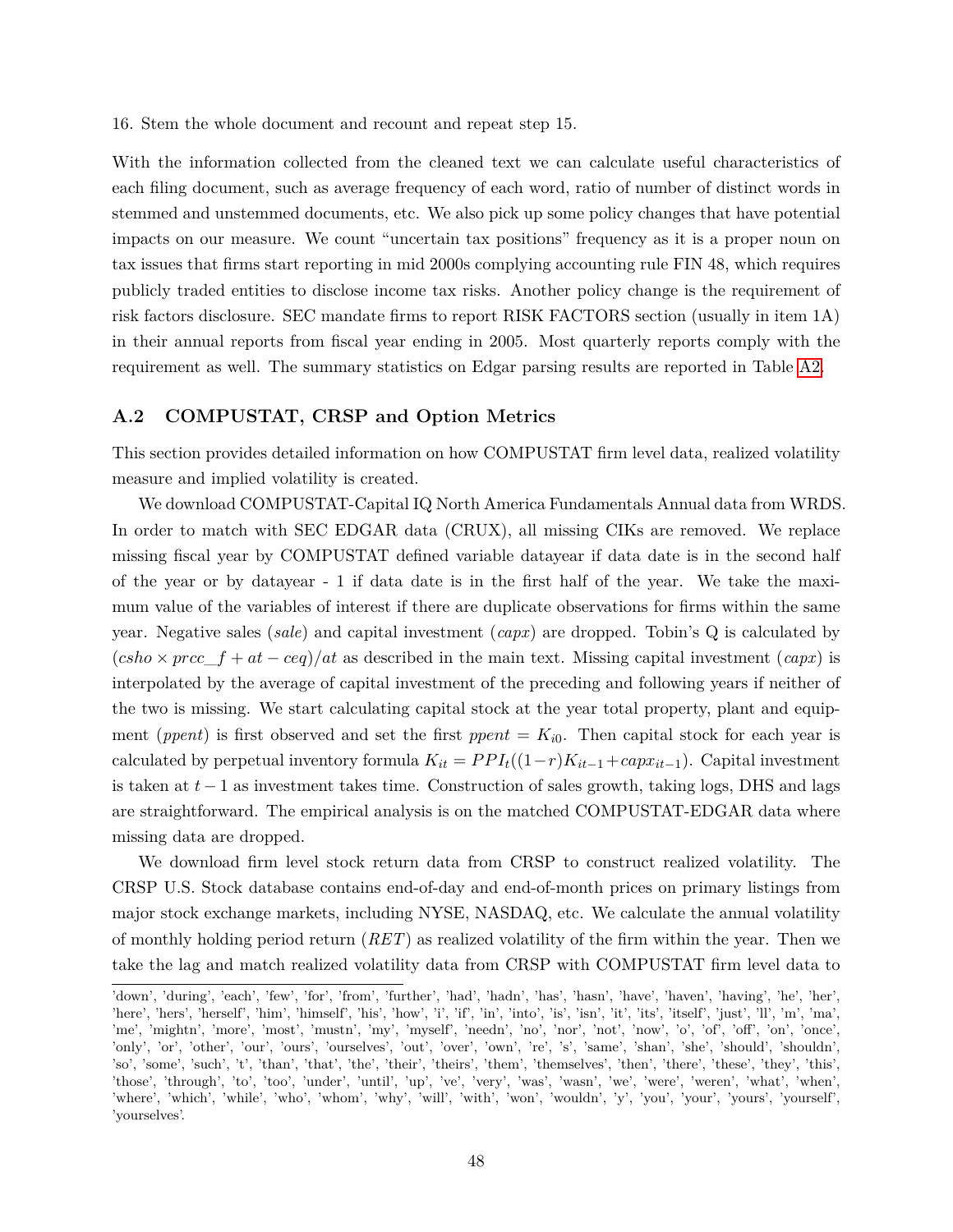evaluate the effect of realized volatility on corporate behavior. Our result is robust if we use daily holding period return to calculate realized volatility.

Implied volatility is downloaded from Option Metrics Standardized Options. The construction of annual implied volatility follows Barrero, Bloom and Wright (2017). First, we take the average of firm-day implied volatility across calls and puts. Then we compute the annual measure of implied volatility by taking the Euclidean mean of daily implied volatility within the year: impl vol<sub>i, year</sub> =  $\sqrt{\frac{1}{\# of \ days} \sum_{\# \ of \ days}$  impl vol<sub>*i,day*</sub>. Similarly, we take the lag and match implied volatility data from Option Metrics with COMPUSTAT firm level data to evaluate the effect of implied volatility on corporate investment.

#### **A.2.1 Propensity Score Weighting**

The propensity scores are constructed by fitting logit specifications for each fiscal year

$$
\log \frac{p(\boldsymbol{X_{it}})}{1-p(\boldsymbol{X_{it}})} = \boldsymbol{\theta_t X_{it}},
$$

which implies that  $\mathbb{P}(I_{it} = 1 | X_{it}) = \frac{1}{1 + e^{-\theta_t X_{it}}}$  where  $I_{it}$  is the indicator equal to 1 if the firm/establishment is selected in the SEC EDGAR - COMPUSTAT- CENSUS matched sample. In the LBD, sample, the control variables  $X_{it}$  include firm characteristics: 4-digit NAICS industry code, employment classes (1-249, 250-499, 500-999, 1000 or more), age class (1-5, 6-10, 11-15, 16-20, 21 years or more), payroll class (1 thousand dollars or less, 1-20, 20-200, 200-1000, 1000 thousands dollars or more), and indicator variable equal to 1 if the firm is included in the COMPUSTAT-BR bridge.[29](#page--1-0). To account for the fact that ASM is survey data and non-random, we modify our control variables in ASM/CM sample based on above specification. We use 10 establishment employment classes (1-9, 10-19, 20-29, 30-49, 50-99, 100-149, 150-249, 250-499, 500-999, 1000 or more). The indicator variable equal to 1 if the establishment is both in the ASM/CM sample *and* the establishment operates in two consecutive years so we can compute investment rates. The inverse propensity scores allow us to estimate a weighted linear regression of the baseline model or to compute CRUX measure for industry level aggregates.

 $^{29}$ We choose these classes based on Foster et al. (2016) and the propensity score model in Davis et al. (2014).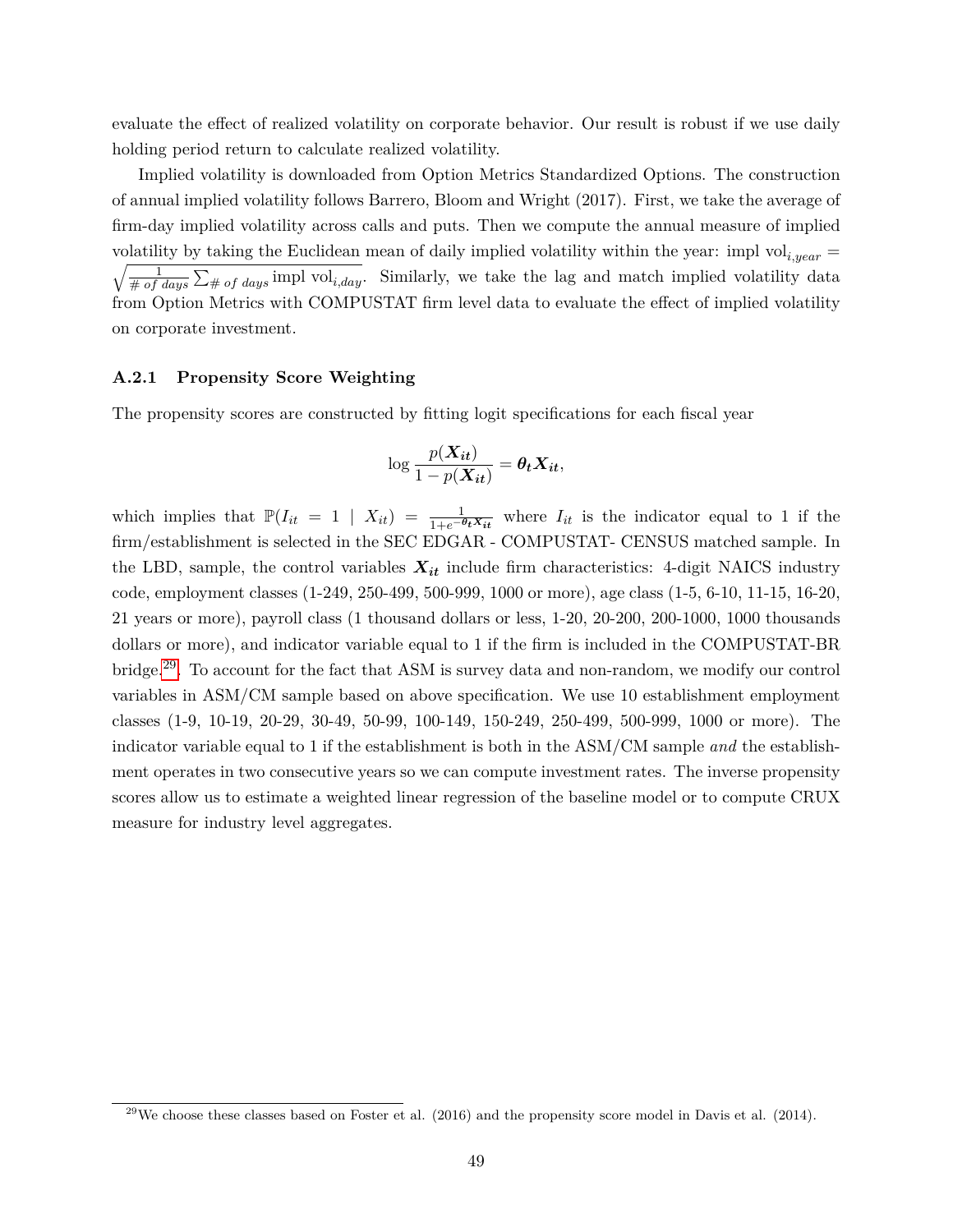# **Appendix Tables**

<span id="page-51-0"></span>

| <b>VARIABLES</b>                             | Mean      | Std Dev  | Share                    |
|----------------------------------------------|-----------|----------|--------------------------|
|                                              |           |          |                          |
| Total Employment Growth(A + B)               | $-0.630$  | [39.1]   |                          |
| A. Job Creation Rate $(a + b + c)$           | 16.830    | [23.3]   |                          |
| a. Birth (∆dhs, Organic)                     | 4.450     | [13.5]   | 26%                      |
| b. Acquisition (Adhs)                        | 3.280     | [13.2]   | 19%                      |
| c. Continuer (∆dhs, Organic)                 | 9.100     | [13.4]   | 54%                      |
| B. Job Destruction Rate ( $d + e + f$ )      | $-17.460$ | [30.4]   |                          |
| d. Death (∆dhs, Organic)                     | $-5.080$  | [18.2]   | 29%                      |
| e. Divestiture (∆dhs)                        | $-3.130$  | [20.4]   | 18%                      |
| f. Continuer (∆dhs, Organic)                 | $-9.250$  | [14.6]   | 53%                      |
| Job Churning Rate $(a + b + c - d - e - f)$  | 34.290    | $[37.6]$ | $\overline{\phantom{a}}$ |
|                                              |           |          |                          |
| Total Establishment Growth $(a + b + c + d)$ | $-0.360$  | [37.9]   |                          |
| a. Birth (∆dhs)                              | 7.550     | [17.8]   |                          |
| b. Death (∆dhs)                              | $-8.510$  | [21.1]   |                          |
| c. Acquisition (∆dhs)                        | 3.820     | $[13.9]$ |                          |
| d. Divestiture (∆dhs)                        | $-3.220$  | $[20]$   |                          |
|                                              |           |          |                          |
| <b>CRUX</b>                                  | 0.038     | [0.0317] |                          |
| Peer CRUX                                    | $-0.058$  | [1.33]   |                          |
| Peer CRUX (weighted)                         | $-0.061$  | [1.34]   |                          |
| Lag Tobin's Q (log)                          | 0.399     | [0.529]  |                          |
| Lag Sales Growth (log)                       | 0.0774    | [0.37]   |                          |
| Lag Sales Growth (log) Squared               | 0.143     | [1.258]  |                          |

Table A1: Summary Statistics - LBD

Number of Observations and the Summer of S5000 Note: All variables except for lag Tobin's Q, lag sales growth and lag sales growth sqaured, are in percentage points (value form sample × 100).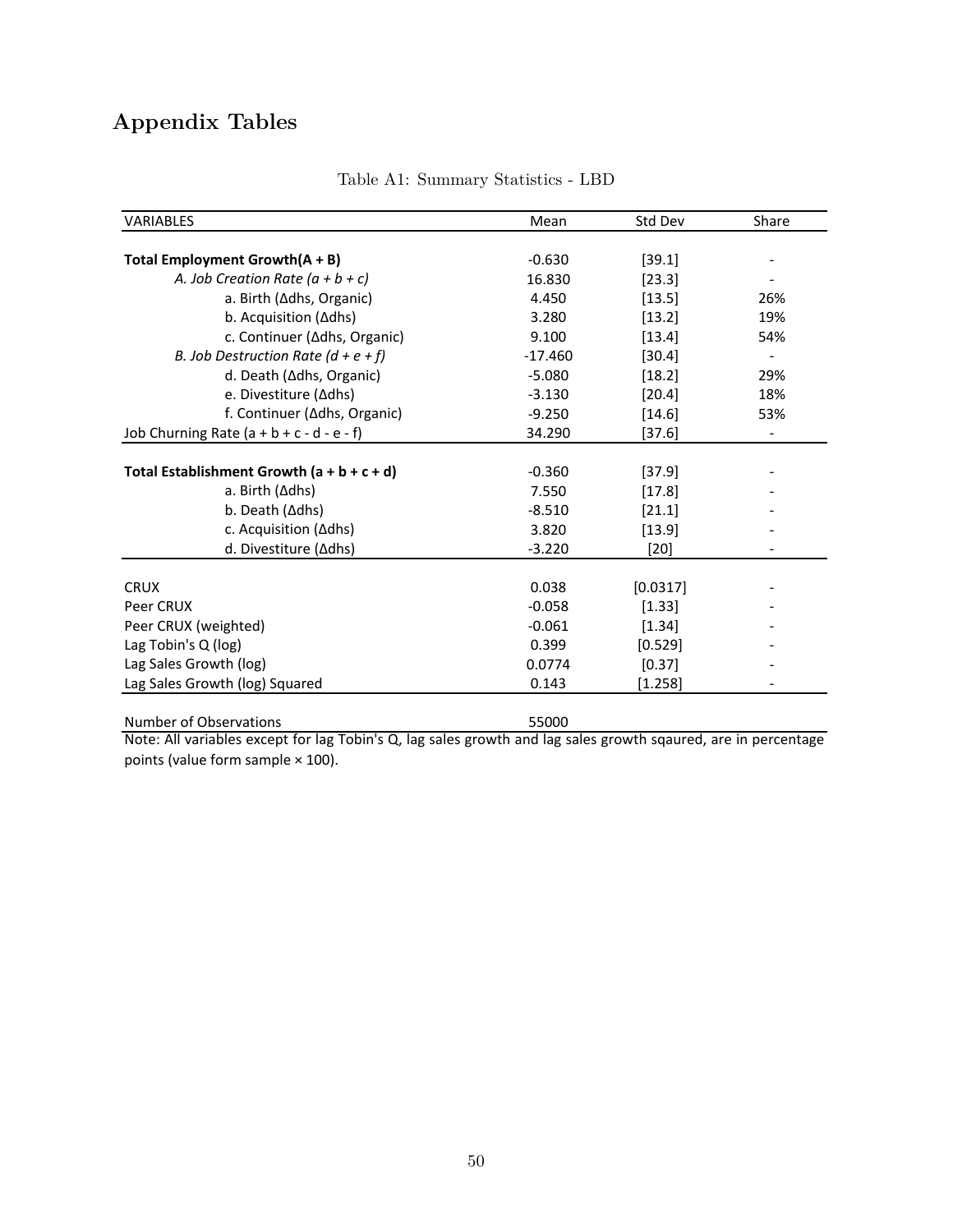<span id="page-52-0"></span>

| <b>VARIABLES</b>                      | N         | mean                    | median | sd     | min | max       |  |  |  |  |
|---------------------------------------|-----------|-------------------------|--------|--------|-----|-----------|--|--|--|--|
| <b>Original Document</b>              |           |                         |        |        |     |           |  |  |  |  |
| <b>Total Word Count</b>               | 1,000,313 | 19,247                  | 10,329 | 35,782 | 0   | 9,597,104 |  |  |  |  |
| Unique Word Count                     | 1,000,313 | 1,690                   | 1,392  | 1,850  | 0   | 350,324   |  |  |  |  |
| Total Word Count (without stopwords)  | 1,000,313 | 11,357                  | 6,116  | 23,385 | 0   | 7,334,912 |  |  |  |  |
| Unique Word Count (without stopwords) | 1,000,313 | 1,602                   | 1,301  | 1,841  | 0   | 350,197   |  |  |  |  |
| <b>Total Stopword Count</b>           | 1,000,313 | 7,890                   | 4,196  | 13,127 | 0   | 2,262,192 |  |  |  |  |
| Unique Stopword Count                 | 1,000,313 | 88.11                   | 91     | 18.11  | 0   | 137       |  |  |  |  |
| "Uncertain" count                     | 1,000,313 | 4.404                   | 3      | 5.698  | 0   | 133       |  |  |  |  |
|                                       |           | <b>Stemmed Document</b> |        |        |     |           |  |  |  |  |
| Unique Word Count                     | 1,000,313 | 1,220                   | 1,031  | 1,615  | 0   | 337,215   |  |  |  |  |
| Unique Word Count (without stopwords) | 1,000,313 | 1,137                   | 944    | 1,610  | 0   | 337,139   |  |  |  |  |
| Unique Stopword Count                 | 1,000,313 | 83.22                   | 86     | 15.75  | 0   | 122       |  |  |  |  |

Table A2: Summary Statistics - Parsed SEC Edgar Documents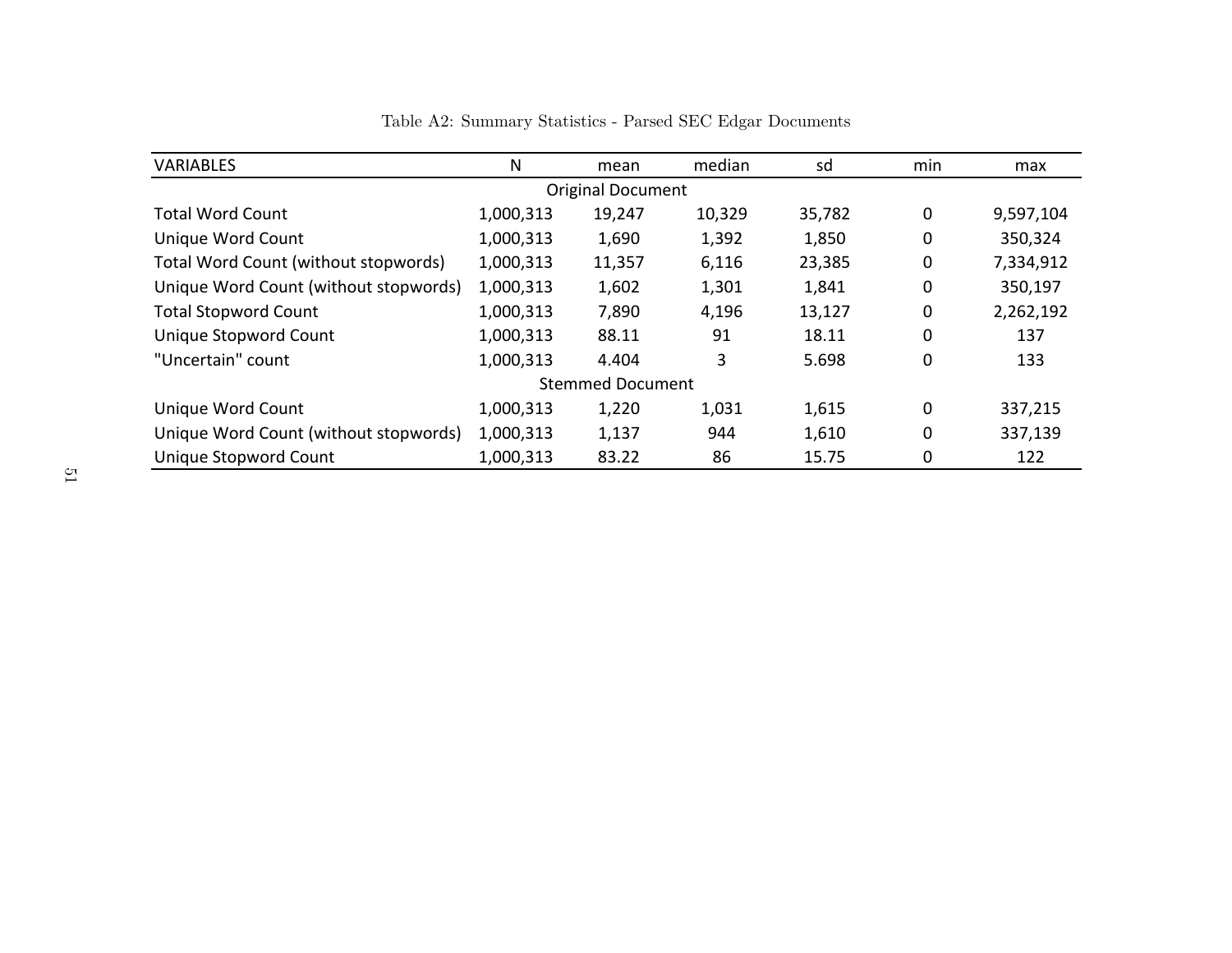|                                                   | Dependent Variable: DHS Change in Employment (∆dhs, t) |                    |                  |                    |  |  |  |  |
|---------------------------------------------------|--------------------------------------------------------|--------------------|------------------|--------------------|--|--|--|--|
|                                                   | (1)<br>Gross Job                                       | (2)<br>Organic Job | (3)<br>Gross Job | (4)<br>Organic Job |  |  |  |  |
| VARIABLES                                         | Creation                                               | Creation           | Destruction      | Destruction        |  |  |  |  |
| CRUX (t)                                          | $-0.208***$                                            | $-0.162***$        | 0.00591          | $-0.0782$          |  |  |  |  |
|                                                   | [0.0493]                                               | [0.0420]           | [0.0717]         | [0.0570]           |  |  |  |  |
| Sales Growth $(\Delta \ln t - 1)$                 | $0.0842***$                                            | $0.0596***$        | $0.0707***$      | $0.0661***$        |  |  |  |  |
|                                                   | [0.00755]                                              | [0.00610]          | [0.0118]         | [0.00768]          |  |  |  |  |
| CRUX (t) $\times$ Sales Growth ( $\Delta$ In t-1) | $-0.551***$                                            | $-0.349***$        | $-0.00899$       | $-0.0585$          |  |  |  |  |
|                                                   | [0.0969]                                               | [0.0786]           | [0.215]          | [0.149]            |  |  |  |  |
| R-squared                                         | 0.283                                                  | 0.276              | 0.291            | 0.3                |  |  |  |  |

<span id="page-53-0"></span>Table A3: Effect of Uncertainty on Firm Organic Employment Growth Rate (ΔDHS)

Notes: Standard errors are clustered at firm level. Dependent variable is calculated as (emp(t)-emp(t-1))/ (0.5×(emp(t)+emp(t-1))) in different margins. Columns (1) represents firm's gross job creation, which is the sum of organic job creation and job creation from establishment acquisition. Columns (2) represents firm's organic job creation, which is the sum of job creation from establishment birth and continuing establishments. Columns (3) and (4) are similar but represent job destruction margin. Firm uncertainty measure CRUX is at time t, which as mentioned in the text captures firm uncertainty at time t‐1. Sales growth is calculated as log(Sales(t‐1)) ‐ log(Sales(t‐2)) and demeaned by sample mean. All of the regression specifications include firm FE and industry × year FE, where industry is at 3-digit NAICS code level. Time ranges from 1994 to 2014. Number of observations is 55000 and number of firms is 6000, both rounded to the nearest thousands.

\*\*\* p<0.01, \*\* p<0.05, \* p<0.1

| VARIABLES                        | Mean        | Std Dev  |
|----------------------------------|-------------|----------|
| Industry CRUX (Equally-Weighted) | 0.00219     | [0.0126] |
| Industry CRUX (IPS-Weighted)     | 0.00219     | [0.0126] |
| Log Total Investment Rate        | 0.00654     | [0.152]  |
| <b>Investment Spike</b>          | 0.0475      | [0.213]  |
| Log Structure Investment Rate    | $-0.000726$ | [0.111]  |
| Log Equipment Investment Rate    | 0.0098      | [0.184]  |
| Lag TVS growth (log)             | 0.00697     | [0.417]  |
| Lag TVS Growth (log) squared     | 0.174       | [1.037]  |
| <b>Number of Observations</b>    | 472000      |          |

<span id="page-53-1"></span>Table A4: Summary Statistics - ASM/CM Establishment Level Data (Full Sample)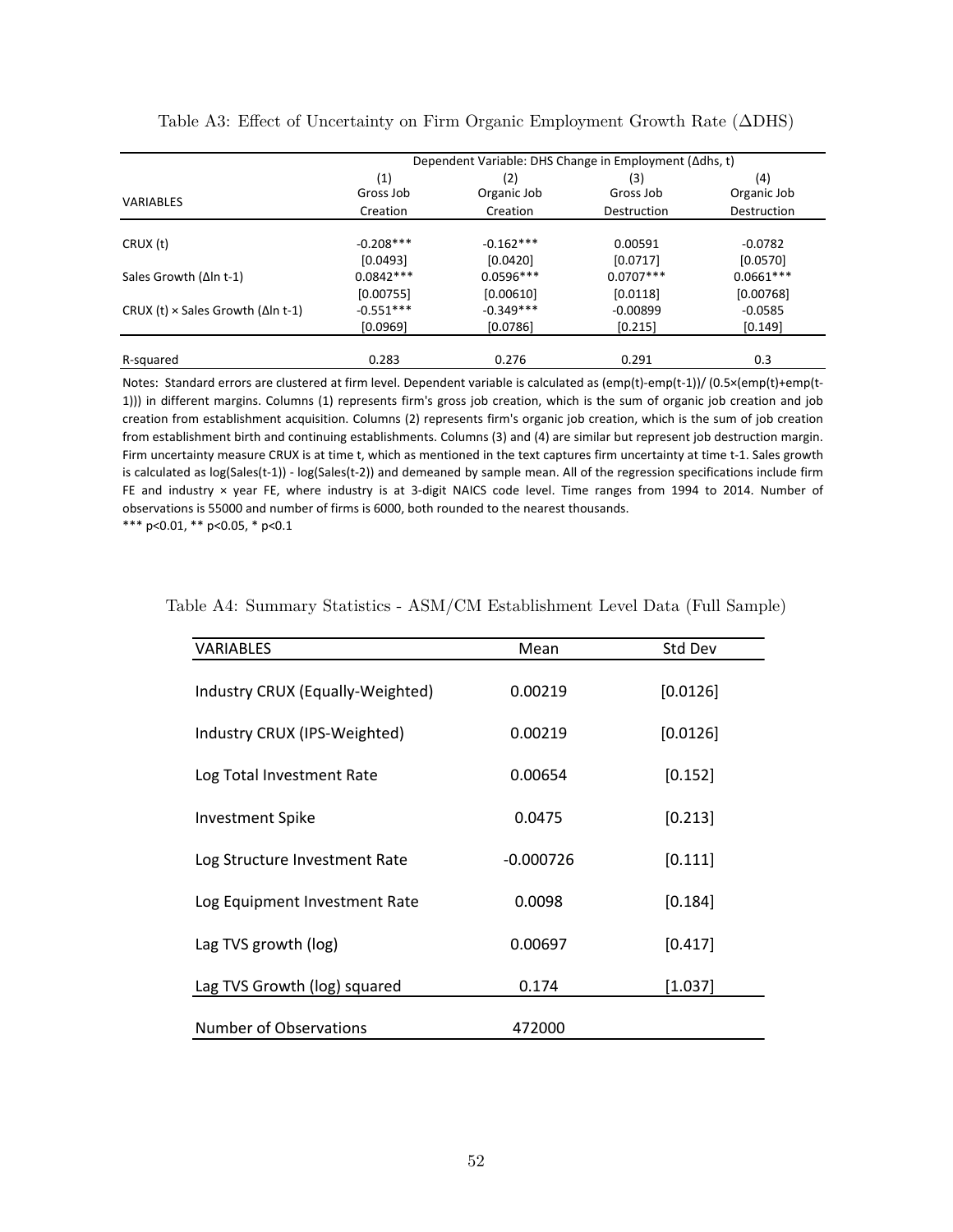|                                                          |             | Log Equipment Investment Rate (∆In, t) |              | Log Structure Investment Rate (Aln, t) |              |             |
|----------------------------------------------------------|-------------|----------------------------------------|--------------|----------------------------------------|--------------|-------------|
| <b>VARIABLES</b>                                         | (1)         | (2)                                    | (3)          | (4)                                    | (5)          | (6)         |
| Industry CRUX (t)                                        | $-0.242***$ | $-0.245***$                            |              | $-0.0342$                              | $-0.0351$    |             |
|                                                          | [0.0751]    | [0.0750]                               |              | [0.0345]                               | [0.0345]     |             |
| TVS Growth (Δln t-1)                                     | $0.0300***$ | $0.0292***$                            | $0.0316***$  | $0.00974***$                           | $0.00950***$ | $0.0117***$ |
|                                                          | [0.00197]   | [0.00192]                              | [0.00266]    | [0.00121]                              | [0.00121]    | [0.00174]   |
| Industry CRUX (t) $\times$ TVS Growth ( $\Delta$ In t-1) | $-0.508***$ | $-0.458***$                            | $-0.547***$  | $-0.158**$                             | $-0.142**$   | $-0.205*$   |
|                                                          | [0.115]     | [0.112]                                | [0.166]      | [0.0727]                               | [0.0697]     | [0.108]     |
| TVS Growth (Δln t-1) squared                             |             | $0.00424***$                           | $0.00462***$ |                                        | $0.00132**$  | $0.00153*$  |
|                                                          |             | [0.000937]                             | [0.00124]    |                                        | [0.000667]   | [0.000854]  |
| <b>Firm Fixed Effects</b>                                | V           | $\sqrt{ }$                             |              | V                                      | $\sqrt{ }$   |             |
| Firm × Year Fixed Effects                                |             |                                        | $\sqrt{ }$   |                                        |              | V           |
| Industry × Year Fixed Effects                            | V           | M                                      |              |                                        |              |             |
| R-squared                                                | 0.132       | 0.133                                  | 0.436        | 0.092                                  | 0.092        | 0.375       |

<span id="page-54-0"></span>Table A5: Effect of Industry Uncertainty on Equipment vs. Structure Investment Rate (Δln)

Notes: Standard errors are clustered at industry (4-digit NAICS) × year level. Dependent variable is calculated as log(K(t)) - log(K(t-1)) where K is establishment's total capital stock in equipment or structure. Industry level uncertainty measure Inudustry CRUX (t) is calculated by taking equally weighted average of firm FE demeaned CRUX measure of all establishments within the same industry (4‐digit NAICS code). Establishment level TVS (total value of shipment) growth is calculated as log(TVS(t‐1)) ‐ log(TVS(t‐2)) and demeaned by sample mean. Squared TVS growth is calculated using demeand TVS growth. Columns (1)‐(2) and (4)‐(5) include firm FE. Columns (3) and (6) include firm × year FE, which absorbs Industry CRUX (t). All columns include industry × year FE, where industry is at 3‐digit NAICS code level. Time ranges from 1998 to 2014. Number of observations is 472000 and number of firms is 21000, both rounded to the nearest thousands.

\*\*\* p<0.01, \*\* p<0.05, \* p<0.1

|                                                        |              |              |              | Dependent Variable: Log Change in Capital Stock K (Δln, t) |              |              |
|--------------------------------------------------------|--------------|--------------|--------------|------------------------------------------------------------|--------------|--------------|
| <b>VARIABLES</b>                                       | (1)          | (2)          | (3)          | (4)                                                        | (5)          | (6)          |
|                                                        |              |              |              |                                                            |              |              |
| High CRUX (t)                                          | $-0.0161***$ | $-0.0139***$ | $-0.0134***$ | $-0.0135***$                                               | $-0.0124***$ | $-0.0125***$ |
|                                                        | [0.00241]    | [0.00240]    | [0.00235]    | [0.00235]                                                  | [0.00232]    | [0.00232]    |
| Sales Growth (Δln t-1)                                 |              |              | $0.0749***$  | $0.0736***$                                                | $0.0689***$  | $0.0679***$  |
|                                                        |              |              | [0.00537]    | [0.00526]                                                  | [0.00509]    | [0.00500]    |
| High CRUX (t) $\times$ Sales Growth ( $\Delta$ In t-1) |              |              | $-0.0367***$ | $-0.0365***$                                               | $-0.0339***$ | $-0.0338***$ |
|                                                        |              |              | [0.00591]    | [0.00591]                                                  | [0.00570]    | [0.00570]    |
| Sales Growth (∆In t-1) sqaured                         |              |              |              | $0.00319***$                                               |              | $0.00248***$ |
|                                                        |              |              |              | [0.000830]                                                 |              | [0.000771]   |
| Log Tobin's $Q(t-1)$                                   |              |              |              |                                                            | $0.0892***$  | $0.0888***$  |
|                                                        |              |              |              |                                                            | [0.00338]    | [0.00337]    |
|                                                        |              |              |              |                                                            |              |              |
| <b>Firm Fixed Effects</b>                              | ν            | v            | v            | $\sqrt{ }$                                                 | $\sqrt{ }$   | $\sqrt{ }$   |
| <b>Year Fixed Effects</b>                              | V            |              |              |                                                            |              |              |
| Industry × Year Fixed Effects                          |              | $\sqrt{ }$   | v            | $\sqrt{ }$                                                 | $\sqrt{ }$   | $\sqrt{ }$   |
| Observations                                           |              |              |              |                                                            |              |              |
|                                                        | 93,741       | 93,741       | 93,741       | 93,741                                                     | 93,741       | 93,741       |
| R-squared                                              | 0.081        | 0.391        | 0.404        | 0.405                                                      | 0.427        | 0.427        |
| Number of Firms                                        | 10,445       | 10,445       | 10,445       | 10,445                                                     | 10,445       | 10,445       |

#### <span id="page-54-1"></span>Table A6: Effects of High vs Low Uncertainty on Corporate Investment Rate  $(\Delta \ln, \text{Computat})$

\*\*\* p<0.01, \*\* p<0.05, \* p<0.1 Notes: Standard errors are clustered at firm level. Dependent variable is calculated as log(K(t)) - log(K(t-1)) where K is firm's total capital stock. Firm uncertainty measure CRUX is at time t, which as mentioned in the text captures firm uncertainty at time t‐1 and we further define high CRUX as above median in the sample. Sales growth is calculated as log(Sales(t-1)) - log(Sales(t-2)) and demeaned by sample mean. Squared sales growth is calculated using demeand sales growth. Tobin's Q is taken as log average Q at time t‐1. All of the regression specifications include firm FE. Column (1) includes Year FE, Column (2)‐(6) include industry × year FE, where industry is at 3‐digit NAICS code level. Column (2)‐(6) loses some observations and firms compared with Column (1) due to singleton observations. Time ranges from 1994 to 2016.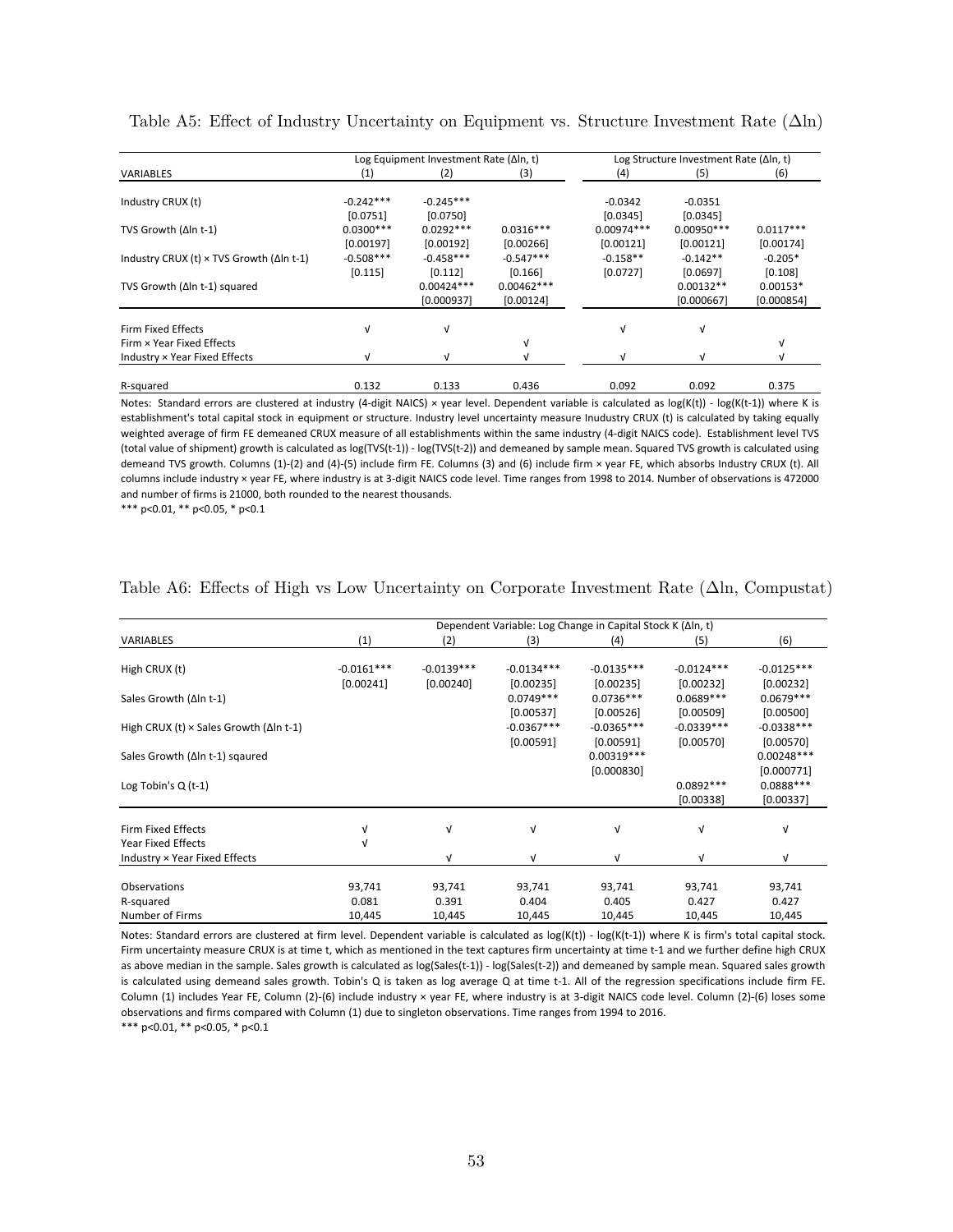<span id="page-55-0"></span>

|                                                   | Dependent Variable: Log Change in Capital Stock K (Δln, t) |            |             |              |             |              |  |
|---------------------------------------------------|------------------------------------------------------------|------------|-------------|--------------|-------------|--------------|--|
| <b>VARIABLES</b>                                  | (1)                                                        | (2)        | (3)         | (4)          | (5)         | (6)          |  |
|                                                   |                                                            |            |             |              |             |              |  |
| RISK (t)                                          | $0.0643***$                                                | $0.0353**$ | $0.0280*$   | $0.0290*$    | 0.0257      | 0.0265       |  |
|                                                   | [0.0171]                                                   | [0.0167]   | [0.0166]    | [0.0166]     | [0.0163]    | [0.0163]     |  |
| Sales Growth (Δln t-1)                            |                                                            |            | $0.0594***$ | $0.0587***$  | $0.0569***$ | $0.0563***$  |  |
|                                                   |                                                            |            | [0.00601]   | [0.00602]    | [0.00569]   | [0.00570]    |  |
| RISK (t) $\times$ Sales Growth ( $\Delta$ In t-1) |                                                            |            | $-0.0532$   | $-0.0573*$   | $-0.0676**$ | $-0.0708**$  |  |
|                                                   |                                                            |            | [0.0339]    | [0.0343]     | [0.0327]    | [0.0329]     |  |
| Sales Growth (∆In t-1) sqaured                    |                                                            |            |             | $0.00327***$ |             | $0.00256***$ |  |
|                                                   |                                                            |            |             | [0.000839]   |             | [0.000775]   |  |
| Log Tobin's $Q(t-1)$                              |                                                            |            |             |              | $0.0898***$ | $0.0894***$  |  |
|                                                   |                                                            |            |             |              | [0.00338]   | [0.00338]    |  |
| <b>Firm Fixed Effects</b>                         |                                                            | $\sqrt{ }$ | V           | $\sqrt{ }$   | $\sqrt{ }$  | V            |  |
| Year Fixed Effects                                | V                                                          |            |             |              |             |              |  |
|                                                   |                                                            | $\sqrt{ }$ |             | $\sqrt{ }$   | $\sqrt{ }$  | V            |  |
| Industry × Year Fixed Effects                     |                                                            |            | V           |              |             |              |  |
| Observations                                      | 93,741                                                     | 93,741     | 93,741      | 93,741       | 93,741      | 93,741       |  |
| R-squared                                         | 0.080                                                      | 0.391      | 0.403       | 0.403        | 0.425       | 0.426        |  |
| Number of Firms                                   | 10,445                                                     | 10,445     | 10,445      | 10,445       | 10,445      | 10,445       |  |

## Table A7: Effects of "Risk" on Corporate Investment Rate (Δln, Compustat)

Notes: Standard errors are clustered at firm level. Dependent variable is calculated as log(K(t)) ‐ log(K(t‐1)) where K is firm's total capital stock. RISK is constructed by taking word risk and its derivatives following the same method as uncertainty. Sales growth is calculated as log(Sales(t-1)) - log(Sales(t-2)) and demeaned by sample mean. Squared sales growth is calculated using demeand sales growth. Tobin's Q is taken as log average Q at time t-1. All of the regression specifications include firm FE. Column (1) includes Year FE, Column (2)-(6) include industry × year FE, where industry is at 3‐digit NAICS code level. Column (2)‐(6) loses some observations and firms compared with Column (1) due to singleton observations. Time ranges from 1994 to 2016.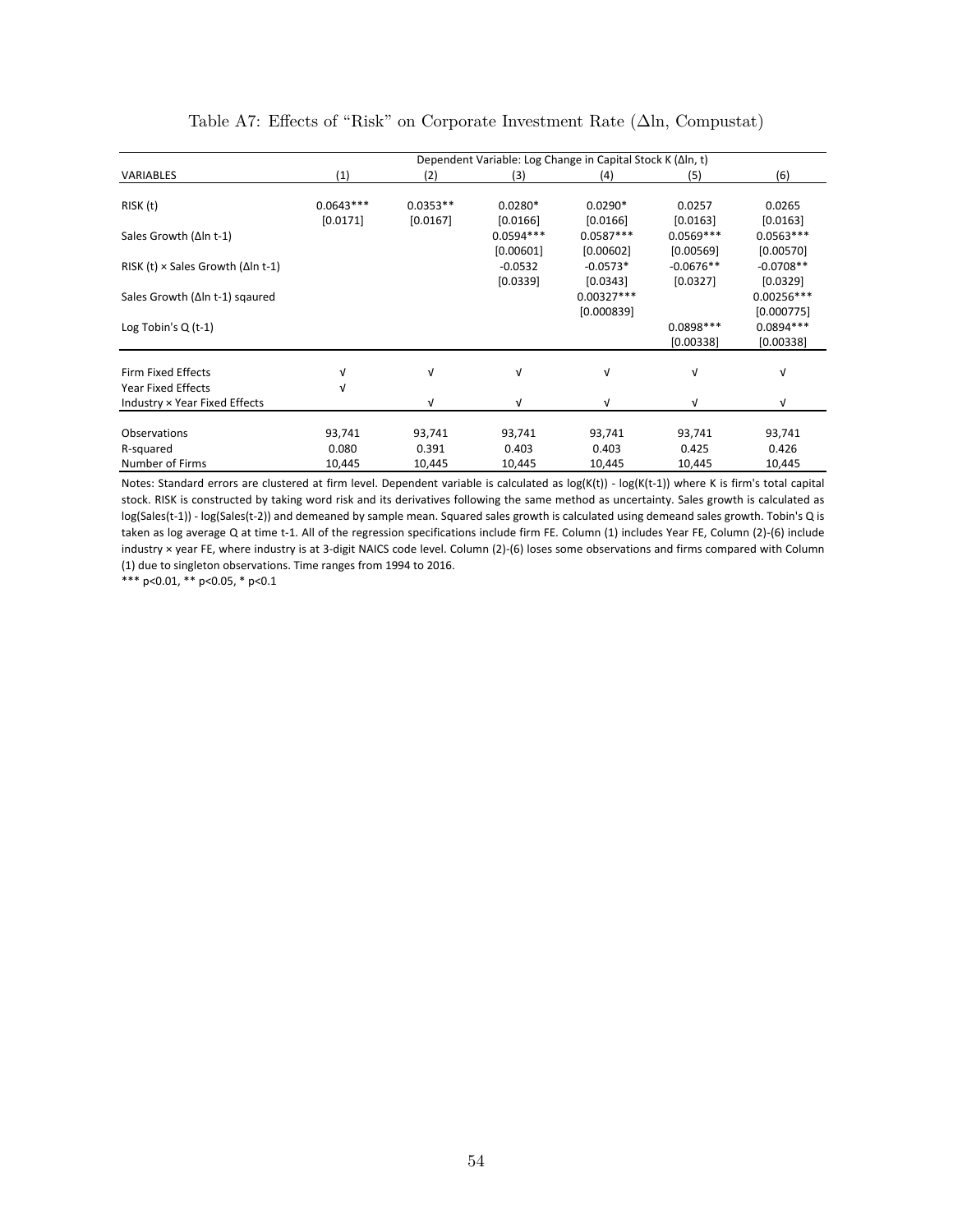<span id="page-56-0"></span>Table A8: Effects of Realized Volatility vs CRUX on Corporate Investment Rate (Δln, Compustat)

|                                                         |             |             |             | Dependent Variable: Log Change in Capital Stock K (Δln, t) |              |              |
|---------------------------------------------------------|-------------|-------------|-------------|------------------------------------------------------------|--------------|--------------|
| <b>VARIABLES</b>                                        | (1)         | (2)         | (3)         | (4)                                                        | (5)          | (6)          |
|                                                         |             |             |             |                                                            |              |              |
| CRUX (t)                                                | $-0.366***$ | $-0.319***$ | $-0.310***$ | $-0.312***$                                                | $-0.284***$  | $-0.285***$  |
|                                                         | [0.0443]    | [0.0441]    | [0.0433]    | [0.0431]                                                   | [0.0409]     | [0.0408]     |
| Sales Growth (Δln t-1)                                  |             |             | $0.0962***$ | $0.0910***$                                                | $0.0798***$  | $0.0752***$  |
|                                                         |             |             | [0.00853]   | [0.00833]                                                  | [0.00784]    | [0.00766]    |
| CRUX (t) $\times$ Sales Growth ( $\Delta$ In t-1)       |             |             | $-0.587***$ | $-0.567***$                                                | $-0.555***$  | $-0.537***$  |
|                                                         |             |             | [0.102]     | [0.100]                                                    | [0.0950]     | [0.0934]     |
| Real Vol (t-1)                                          | 0.0164      | $-0.00372$  | 0.00210     | 0.000672                                                   | $-0.0413***$ | $-0.0425***$ |
|                                                         | [0.0132]    | [0.0128]    | [0.0135]    | [0.0135]                                                   | [0.0127]     | [0.0127]     |
| Real Vol (t-1) $\times$ Sales Growth ( $\Delta$ In t-1) |             |             | 0.00447     | 0.0143                                                     | 0.00758      | 0.0165       |
|                                                         |             |             | [0.0175]    | [0.0172]                                                   | [0.0149]     | [0.0149]     |
| Sales Growth (∆In t-1) sqaured                          |             |             |             | $0.00517***$                                               |              | $0.00468***$ |
|                                                         |             |             |             | [0.00132]                                                  |              | [0.00118]    |
| Log Tobin's $Q(t-1)$                                    |             |             |             |                                                            | $0.128***$   | $0.128***$   |
|                                                         |             |             |             |                                                            | [0.00356]    | [0.00355]    |
|                                                         |             |             |             |                                                            |              |              |
| Firm Fixed Effects                                      | V           | ν           | $\sqrt{ }$  | $\sqrt{ }$                                                 | V            | V            |
| Year Fixed Effects                                      | ν           |             |             |                                                            |              |              |
| Industry × Year Fixed Effects                           |             | v           | V           | $\sqrt{ }$                                                 | V            | V            |
|                                                         |             |             |             |                                                            |              |              |
| Observations                                            | 72,606      | 72,606      | 72,606      | 72,606                                                     | 72,606       | 72,606       |
| R-squared                                               | 0.097       | 0.422       | 0.439       | 0.440                                                      | 0.477        | 0.478        |
| Number of Firms                                         | 8,023       | 8,023       | 8,023       | 8,023                                                      | 8,023        | 8,023        |

\*\*\* p<0.01, \*\* p<0.05, \* p<0.1 Notes: Standard errors are clustered at firm level. Dependent variable is calculated as log(K(t)) - log(K(t-1)) where K is firm's total capital stock. Firm uncertainty measure CRUX is at time t, which as mentioned in the text captures firm uncertainty at time t-1. Realized Volatility is calculated as the standard deviation of firms' monthly stock returns at t-1. Sales growth is calculated as log(Sales(t-1)) - log(Sales(t-2)) and demeaned by sample mean. Squared sales growth is calculated using demeand sales growth. Tobin's Q is taken as log average Q at time t‐1. All of the regression specifications include firm FE. Column (1) includes Year FE, Column (2)-(6) include industry × year FE, where industry is at 3-digit NAICS code level. Column (2)‐(6) loses some observations and firms compared with Column (1) due to singleton observations. Time ranges from 1994 to 2016.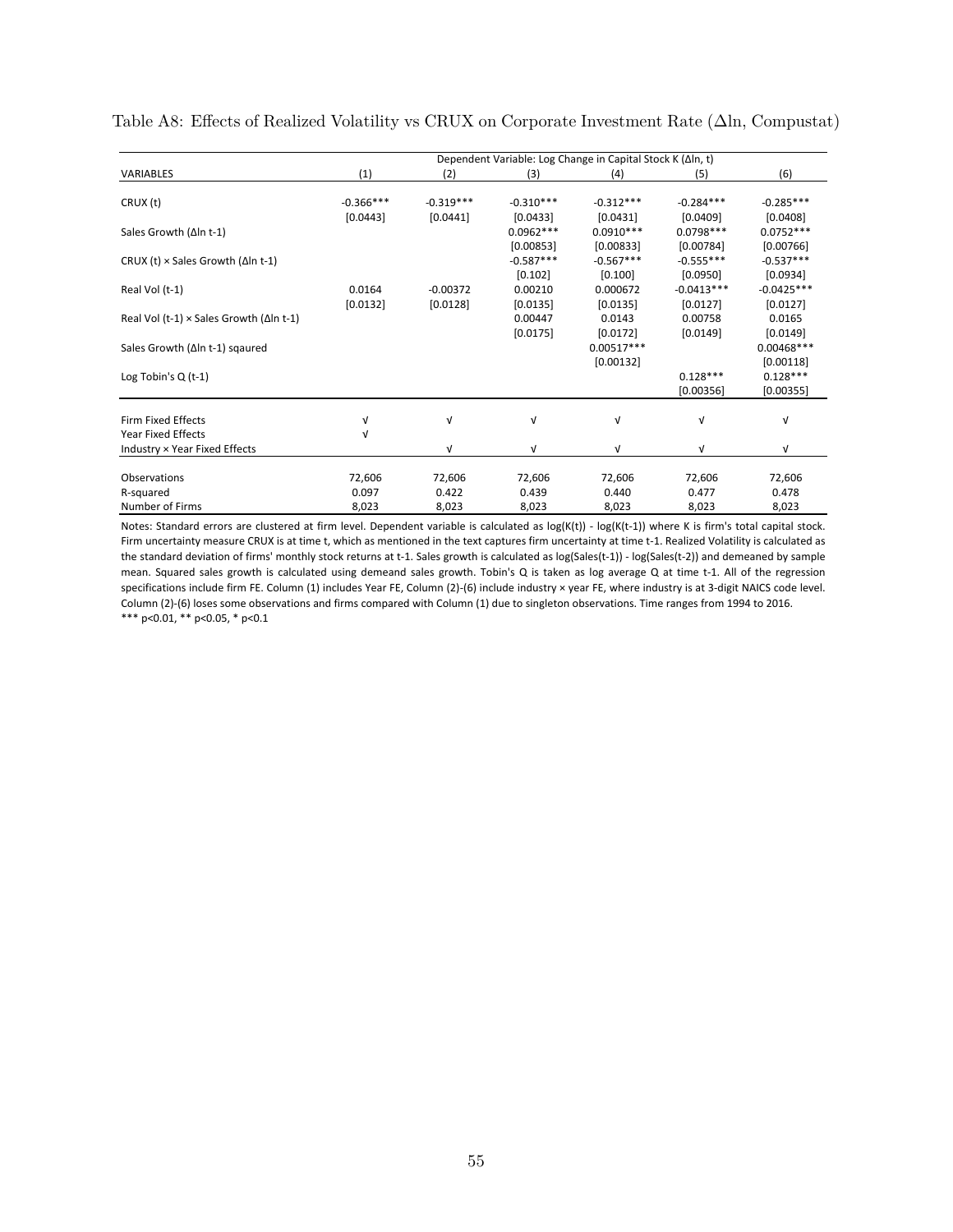<span id="page-57-0"></span>Table A9: Effects of Implied Volatility vs CRUX on Corporate Investment Rate (Δln, Compustat)

|                                                         | Dependent Variable: Log Change in Capital Stock K (Δln, t) |             |             |             |              |              |  |  |
|---------------------------------------------------------|------------------------------------------------------------|-------------|-------------|-------------|--------------|--------------|--|--|
| <b>VARIABLES</b>                                        | (1)                                                        | (2)         | (3)         | (4)         | (5)          | (6)          |  |  |
|                                                         |                                                            |             |             |             |              |              |  |  |
| CRUX (t)                                                | $-0.402***$                                                | $-0.373***$ | $-0.357***$ | $-0.357***$ | $-0.314***$  | $-0.314***$  |  |  |
|                                                         | [0.0587]                                                   | [0.0576]    | [0.0562]    | [0.0562]    | [0.0540]     | [0.0540]     |  |  |
| Sales Growth (Δln t-1)                                  |                                                            |             | $0.111***$  | $0.111***$  | 0.0895 ***   | 0.0884 ***   |  |  |
|                                                         |                                                            |             | [0.0113]    | [0.0107]    | [0.00971]    | [0.00905]    |  |  |
| CRUX (t) $\times$ Sales Growth ( $\Delta$ In t-1)       |                                                            |             | $-0.789***$ | $-0.788***$ | $-0.703***$  | $-0.691***$  |  |  |
|                                                         |                                                            |             | [0.136]     | [0.133]     | $[0.118]$    | [0.115]      |  |  |
| Impl Vol (t-1)                                          | $-0.00106$                                                 | $-0.00162$  | $-0.00222*$ | $-0.00223*$ | $-0.00181**$ | $-0.00183**$ |  |  |
|                                                         | [0.00153]                                                  | [0.00139]   | [0.00129]   | [0.00130]   | [0.000901]   | [0.000913]   |  |  |
| Impl Vol (t-1) $\times$ Sales Growth ( $\Delta$ In t-1) |                                                            |             | 0.000167    | 0.000168    | 0.000584     | 0.000591     |  |  |
|                                                         |                                                            |             | [0.00133]   | [0.00133]   | [0.000948]   | [0.000951]   |  |  |
| Sales Growth (∆In t-1) sqaured                          |                                                            |             |             | 0.000153    |              | 0.00113      |  |  |
|                                                         |                                                            |             |             | [0.00246]   |              | [0.00214]    |  |  |
| Log Tobin's $Q(t-1)$                                    |                                                            |             |             |             | $0.121***$   | $0.121***$   |  |  |
|                                                         |                                                            |             |             |             | [0.00502]    | [0.00501]    |  |  |
|                                                         |                                                            |             |             |             |              |              |  |  |
| <b>Firm Fixed Effects</b>                               | V                                                          | ν           | $\sqrt{ }$  | $\sqrt{ }$  | V            | ν            |  |  |
| Year Fixed Effects                                      | ν                                                          |             |             |             |              |              |  |  |
| Industry × Year Fixed Effects                           |                                                            | v           | $\sqrt{ }$  | V           | V            | V            |  |  |
|                                                         |                                                            |             |             |             |              |              |  |  |
| Observations                                            | 34,202                                                     | 34,202      | 34,202      | 34,202      | 34,202       | 34,202       |  |  |
| R-squared                                               | 0.123                                                      | 0.498       | 0.517       | 0.517       | 0.558        | 0.558        |  |  |
| Number of Firms                                         | 4,156                                                      | 4,156       | 4,156       | 4,156       | 4,156        | 4,156        |  |  |

Notes: Standard errors are clustered at firm level. Dependent variable is calculated as log(K(t)) - log(K(t-1)) where K is firm's total capital stock. Firm uncertainty measure CRUX is at time t, which as mentioned in the text captures firm uncertainty at time t-1. The implied volatility is calculated following Barrero, Bloom and Wright (2017) by year using 91 day duration daily implied volatility. Sales growth is calculated as log(Sales(t‐1)) ‐ log(Sales(t‐2)) and demeaned by sample mean. Squared sales growth is calculated using demeand sales growth. Tobin's Q is taken as log average Q at time t-1. All of the regression specifications include firm FE. Column (1) includes Year FE, Column (2)-(6) include industry × year FE, where industry is at 3‐digit NAICS code level. Column (2)‐(6) loses some observations and firms compared with Column (1) due to singleton observations. Time ranges from 1997 to 2016.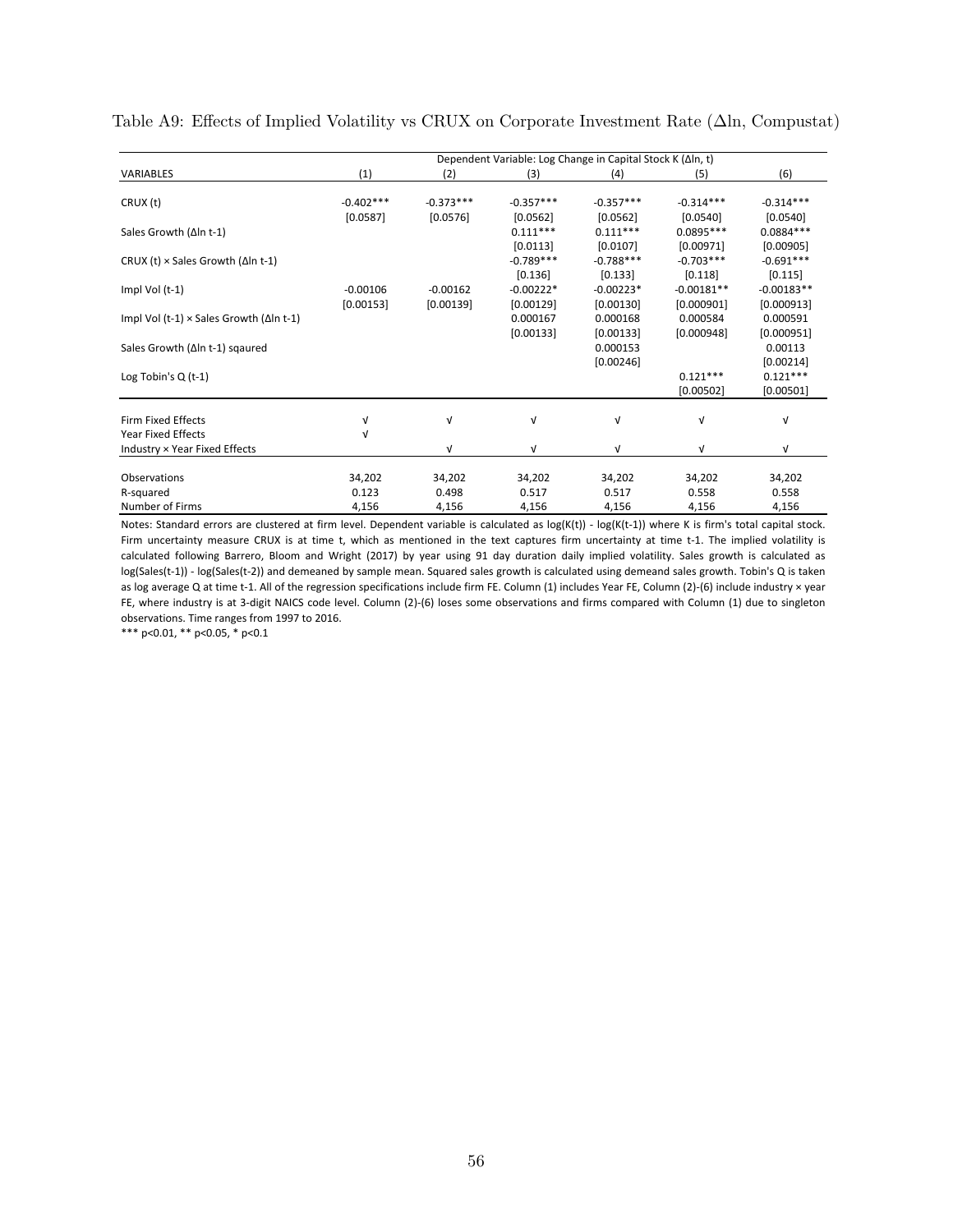|                                                   |                        | Panel A                |                         |                          |                          | Panel B                 |                         |                          |  |  |
|---------------------------------------------------|------------------------|------------------------|-------------------------|--------------------------|--------------------------|-------------------------|-------------------------|--------------------------|--|--|
|                                                   | $log(I/K)$ (t)         |                        |                         | I/K(t)                   |                          | $log(I/K)$ (t)          |                         | I/K(t)                   |  |  |
| VARIABLES                                         | (1)                    | (2)                    | (3)                     | (4)                      | (5)                      | (6)                     | (7)                     | (8)                      |  |  |
| CRUX (t)                                          | $-1.475***$<br>[0.187] | $-1.408***$<br>[0.181] | $-0.139***$<br>[0.0228] | $-0.133***$<br>[0.0222]  | $-0.812***$<br>$[0.159]$ | $-0.766***$<br>[0.155]  | $-0.167***$<br>[0.0358] | $-0.157***$<br>[0.0351]  |  |  |
| Sales Growth $(\Delta \ln t - 1)$                 |                        | $0.183***$<br>[0.0161] |                         | $0.0237***$<br>[0.00228] |                          | $0.111***$<br>[0.0136]  |                         | $0.0267***$<br>[0.00322] |  |  |
| CRUX (t) $\times$ Sales Growth ( $\Delta$ In t-1) |                        | $-0.518**$<br>[0.252]  |                         | $-0.136***$<br>[0.0362]  |                          | $-0.472**$<br>[0.214]   |                         | $-0.172***$<br>[0.0536]  |  |  |
| Log Tobin's $Q(t-1)$                              |                        | $0.346***$<br>[0.0115] |                         | $0.0449***$<br>[0.00159] |                          | $0.299***$<br>[0.00976] |                         | $0.0671***$<br>[0.00227] |  |  |
| Firm Fixed Effects                                |                        | V                      | V                       | ν                        | $\sqrt{ }$               | V                       |                         | V                        |  |  |
| Industry × Year Fixed Effects                     |                        | $\sqrt{ }$             | N                       |                          |                          |                         |                         |                          |  |  |
| Observations                                      | 91,246                 | 91,246                 | 93,397                  | 93,397                   | 98,361                   | 98,361                  | 100,659                 | 100,659                  |  |  |
| R-squared<br>Number of Firms                      | 0.491<br>10,128        | 0.517<br>10,128        | 0.441<br>10,305         | 0.469<br>10,305          | 0.532<br>11,008          | 0.549<br>11,008         | 0.499<br>11,198         | 0.518<br>11,198          |  |  |

Table A10: Effects of Uncertainty on Corporate Investment Rate (Alternative Investment Measures, Compustat)

<span id="page-58-0"></span>\*\*\* p<0.01, \*\* p<0.05, \* p<0.1 Notes: Standard errors are clustered at firm level. Dependent variables in columns (1)‐(2) and (5)‐(6) are calculated as log(I(t)/K(t)) and dependent variables in columns (3)‐(4) and (7)-(8) are calculated as I(t)/K(t), where I is capital expenditure (capx) and K is firm's total gross property, plant and equipment (ppegt) in Panel A and firm's net gross property, plant and equipment (ppent) in Panel B. Dependent variables in columns (3)‐(4) and (7)‐(8) are winsorized by 1% and 99%. Firm uncertainty measure CRUX is at time t, which as mentioned in the text captures firm uncertainty at time t-1. Sales growth is calculated as log(Sales(t-1)) - log(Sales(t-2)) and demeaned by sample mean. Tobin's Q is taken as log average Q at time t-1. All of the regression specifications include firm and industry × year FE, where industry is at 3-digit NAICS code level. Time ranges from 1994 to 2016.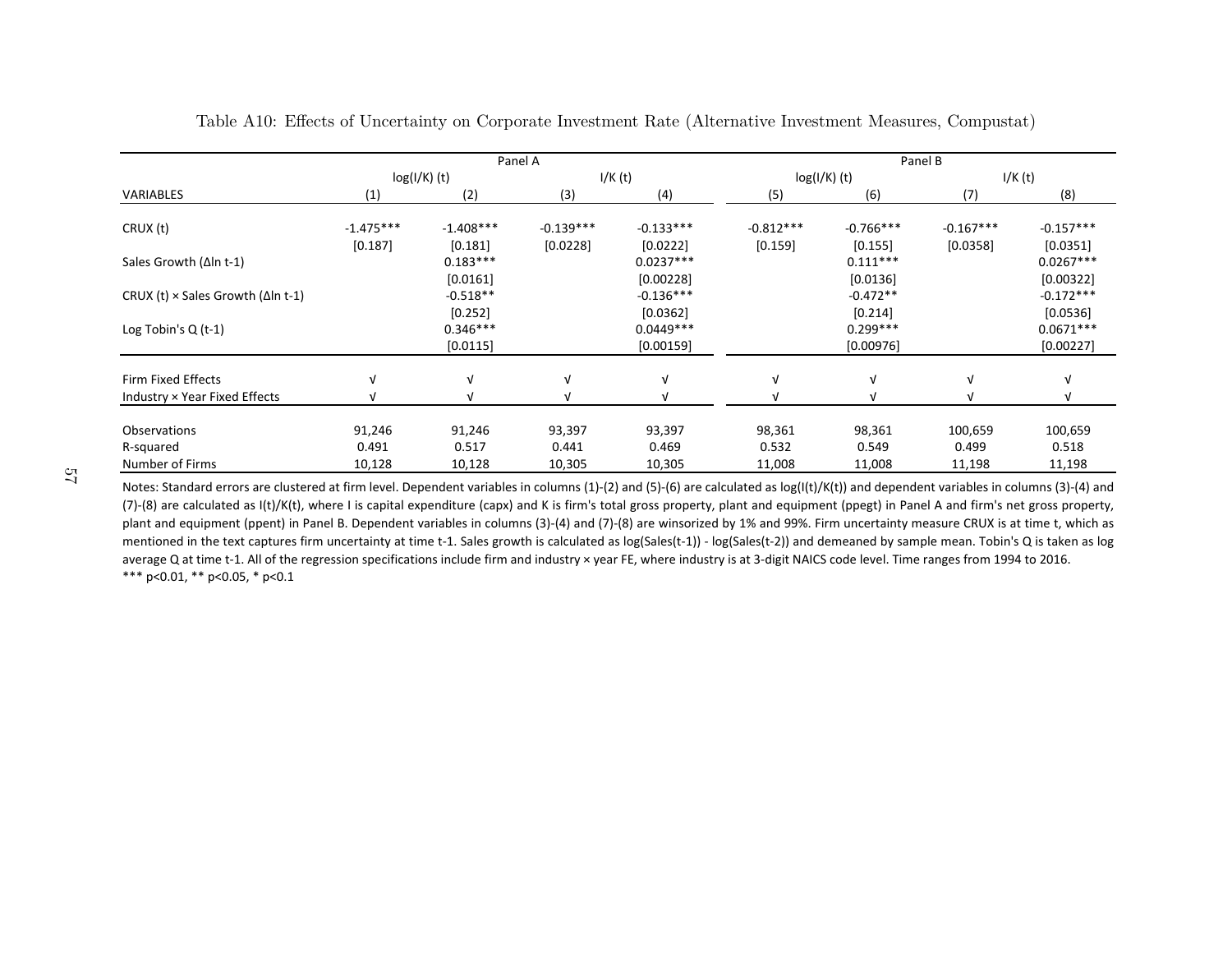<span id="page-59-0"></span>Table A11: Effects of Post 2006 Indicator vs CRUX on Corporate Investment Rate (Δln, Compustat)

|                                                                      |             |             |             | Dependent Variable: Log Change in Capital Stock K (Δln, t) |             |              |
|----------------------------------------------------------------------|-------------|-------------|-------------|------------------------------------------------------------|-------------|--------------|
| <b>VARIABLES</b>                                                     | (1)         | (2)         | (3)         | (4)                                                        | (5)         | (6)          |
| CRUX (t)                                                             | $-0.299***$ | $-0.305***$ | $-0.276***$ | $-0.280***$                                                | $-0.275***$ | $-0.279***$  |
|                                                                      | [0.0573]    | [0.0573]    | [0.0562]    | [0.0562]                                                   | [0.0550]    | [0.0550]     |
| CRUX (t) $\times$ Post 2006                                          | $-0.110$    | $-0.0100$   | $-0.0630$   | $-0.0570$                                                  | $-0.0561$   | $-0.0515$    |
|                                                                      | [0.0694]    | [0.0701]    | [0.0685]    | [0.0685]                                                   | [0.0674]    | [0.0674]     |
| CRUX (t) $\times$ Sales Growth ( $\Delta$ In t-1)                    |             |             | $-0.383***$ | $-0.368***$                                                | $-0.377***$ | $-0.366***$  |
|                                                                      |             |             | [0.0753]    | [0.0760]                                                   | [0.0742]    | $[0.0747]$   |
| CRUX (t) $\times$ Sales Growth ( $\Delta$ ln t-1) $\times$ Post 2006 |             |             | $-0.214***$ | $-0.214***$                                                | $-0.152*$   | $-0.153*$    |
|                                                                      |             |             | [0.0818]    | [0.0829]                                                   | [0.0815]    | [0.0822]     |
| Sales Growth (Δln t-1)                                               |             |             | $0.0769***$ | $0.0750***$                                                | $0.0708***$ | $0.0694***$  |
|                                                                      |             |             | [0.00542]   | [0.00529]                                                  | [0.00518]   | [0.00508]    |
| Sales Growth (∆In t-1) sqaured                                       |             |             |             | $0.00299***$                                               |             | $0.00229***$ |
|                                                                      |             |             |             | [0.000827]                                                 |             | [0.000767]   |
| Log Tobin's Q (t-1)                                                  |             |             |             |                                                            | $0.0891***$ | $0.0888***$  |
|                                                                      |             |             |             |                                                            | [0.00337]   | [0.00337]    |
| <b>Firm Fixed Effects</b>                                            | V           | $\sqrt{ }$  | $\sqrt{ }$  | ν                                                          | $\sqrt{ }$  | V            |
| <b>Year Fixed Effects</b>                                            | v           |             |             |                                                            |             |              |
| Industry × Year Fixed Effects                                        |             | $\sqrt{ }$  | $\sqrt{ }$  | ν                                                          | V           | v            |
|                                                                      |             |             |             |                                                            |             |              |
| Observations                                                         | 95,222      | 93,741      | 93,741      | 93,741                                                     | 93,741      | 93,741       |
| R-squared                                                            | 0.081       | 0.391       | 0.405       | 0.405                                                      | 0.427       | 0.427        |
| Number of Firms                                                      | 11,864      | 10,445      | 10,445      | 10,445                                                     | 10,445      | 10,445       |

Notes: Standard errors are clustered at firm level. Dependent variable is calculated as log(K(t)) - log(K(t-1)) where K is firm's total capital stock. Firm uncertainty measure CRUX is at time t, which as mentioned in the text captures firm uncertainty at time t‐1. Post 2006 is an indicator equals to 1 if fiscal year is after 2006, and 0 otherwise. Sales growth is calculated as log(Sales(t-1)) - log(Sales(t-2)) and demeaned by sample mean. Squared sales growth is calculated using demeand sales growth. Tobin's Q is taken as log average Q at time t‐1. All of the regression specifications include firm FE. Column (1) includes Year FE, Column (2)‐(6) include industry × year FE, where industry is at 3‐digit NAICS code level. Column (2)‐(6) loses some observations and firms compared with Column (1) due to singleton observations. Time ranges from 1994 to 2016.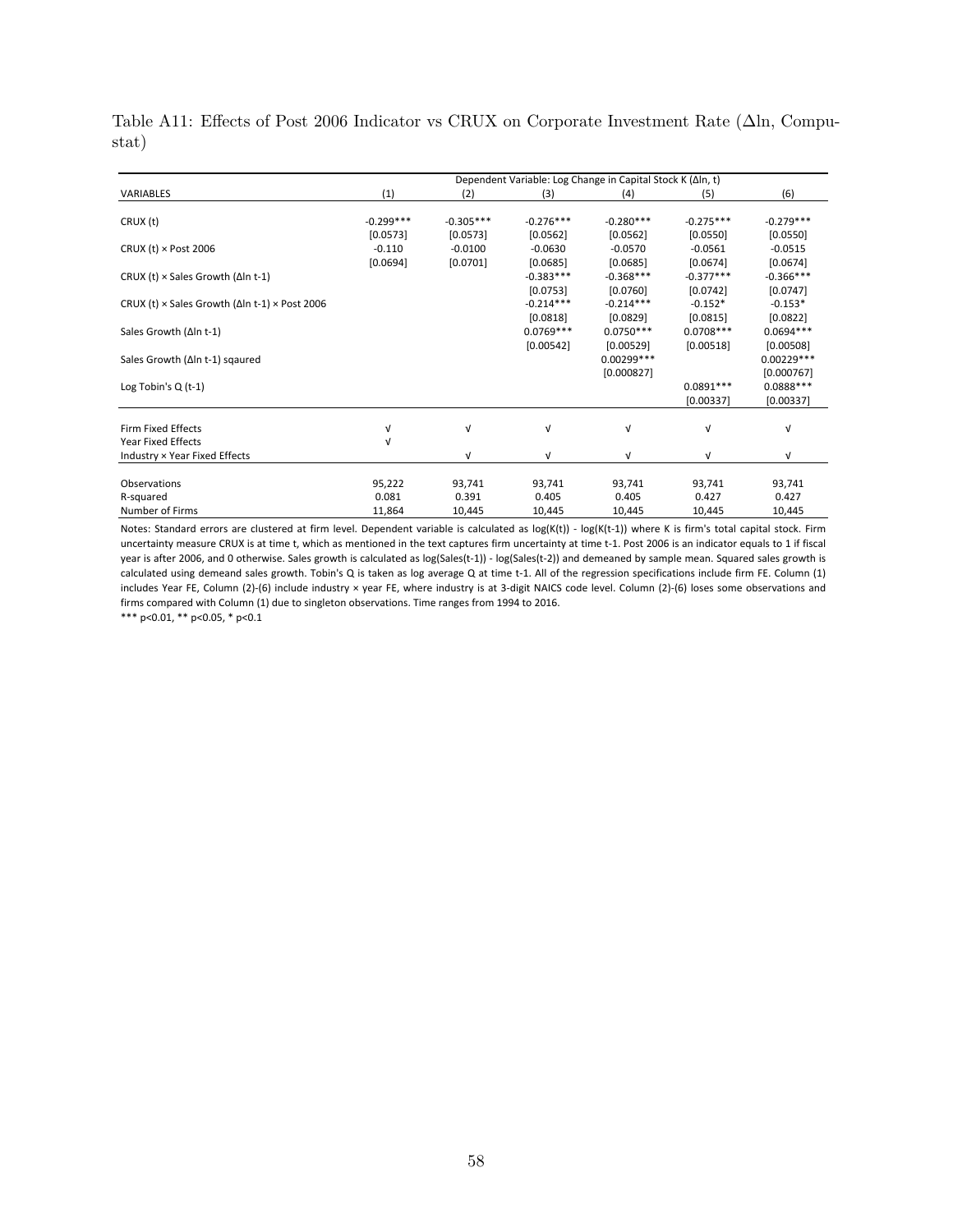|                                                                             | Dependent Variable: Log Change in Capital Stock K (Δln, t) |             |             |             |             |                           |  |  |  |  |
|-----------------------------------------------------------------------------|------------------------------------------------------------|-------------|-------------|-------------|-------------|---------------------------|--|--|--|--|
| <b>VARIABLES</b>                                                            | (1)                                                        | (2)         | (3)         | (4)         | (5)         | (6)                       |  |  |  |  |
| CRUX (t)                                                                    | $-0.198***$                                                | $-0.230***$ | $-0.220***$ | $-0.222***$ | $-0.241***$ | $-0.243***$               |  |  |  |  |
|                                                                             | [0.0639]                                                   | [0.0633]    | [0.0632]    | [0.0632]    | [0.0614]    | [0.0613]                  |  |  |  |  |
| Risk Factors (t)                                                            | $0.0424***$                                                | $0.0327***$ | $0.0303***$ | $0.0301***$ | $0.0254***$ | $0.0252***$               |  |  |  |  |
|                                                                             | [0.00446]                                                  | [0.00446]   | [0.00433]   | [0.00433]   | [0.00421]   | [0.00421]                 |  |  |  |  |
| CRUX (t) $\times$ Risk Factors (t)                                          | $-0.257***$                                                | $-0.141*$   | $-0.140*$   | $-0.139*$   | $-0.101$    | $-0.101$                  |  |  |  |  |
|                                                                             | [0.0734]                                                   | [0.0738]    | [0.0734]    | [0.0733]    | [0.0714]    | [0.0713]                  |  |  |  |  |
| CRUX (t) $\times$ Sales Growth ( $\Delta$ In t-1)                           |                                                            |             | $-0.499***$ | $-0.466***$ | $-0.473***$ | $-0.448***$               |  |  |  |  |
|                                                                             |                                                            |             | [0.0847]    | [0.0852]    | [0.0836]    | [0.0841]                  |  |  |  |  |
| CRUX (t) $\times$ Sales Growth ( $\Delta$ In t-1) $\times$ Risk Factors (t) |                                                            |             | 0.00676     | $-0.0173$   | 0.0222      | 0.00378                   |  |  |  |  |
|                                                                             |                                                            |             | [0.0804]    | [0.0809]    | [0.0801]    | [0.0805]                  |  |  |  |  |
| Sales Growth (Δln t-1)                                                      |                                                            |             | $0.0773***$ | $0.0754***$ | $0.0710***$ | $0.0696***$               |  |  |  |  |
|                                                                             |                                                            |             |             |             |             |                           |  |  |  |  |
|                                                                             |                                                            |             | [0.00545]   | [0.00532]   | [0.00520]   | [0.00510]<br>$0.00227***$ |  |  |  |  |
| Sales Growth (Δln t-1) sgaured                                              |                                                            |             |             | 0.00296 *** |             |                           |  |  |  |  |
|                                                                             |                                                            |             |             | [0.000822]  |             | [0.000762]                |  |  |  |  |
| Log Tobin's $Q(t-1)$                                                        |                                                            |             |             |             | $0.0890***$ | $0.0886***$               |  |  |  |  |
|                                                                             |                                                            |             |             |             | [0.00338]   | [0.00337]                 |  |  |  |  |
| Firm Fixed Effects                                                          | ν                                                          | V           | V           | V           | v           | $\sqrt{ }$                |  |  |  |  |
| <b>Year Fixed Effects</b>                                                   | V                                                          |             |             |             |             |                           |  |  |  |  |
| Industry × Year Fixed Effects                                               |                                                            | V           | ν           | V           | ν           | $\sqrt{ }$                |  |  |  |  |
|                                                                             |                                                            |             |             |             |             |                           |  |  |  |  |
| Observations                                                                | 93,741                                                     | 93,741      | 93,741      | 93,741      | 93,741      | 93,741                    |  |  |  |  |
| R-squared                                                                   | 0.083                                                      | 0.392       | 0.405       | 0.406       | 0.427       | 0.428                     |  |  |  |  |
| Number of Firms                                                             | 10,445                                                     | 10,445      | 10,445      | 10,445      | 10,445      | 10,445                    |  |  |  |  |

<span id="page-60-0"></span>Table A12: Effects of Risk Factors vs CRUX on Corporate Investment Rate (Δln, Compustat)

Notes: Standard errors are clustered at firm level. Dependent variable is calculated as log(K(t)) - log(K(t-1)) where K is firm's total capital stock. Firm uncertainty measure CRUX is at time t, which as mentioned in the text captures firm uncertainty at time t-1. Risk Factors is an indicator equals to 1 if firm reports item 1A risk factors section during the year, and 0 otherwise. Sales growth is calculated as log(Sales(t-1)) - log(Sales(t-2)) and demeaned by sample mean. Squared sales growth is calculated using demeand sales growth. Tobin's Q is taken as log average Q at time t-1. All of the regression specifications include firm FE. Column (1) includes Year FE, Column (2)‐(6) include industry × year FE, where industry is at 3‐digit NAICS code level. Column (2)‐(6) loses some observations and firms compared with Column (1) due to singleton observations. Time ranges from 1994 to 2016.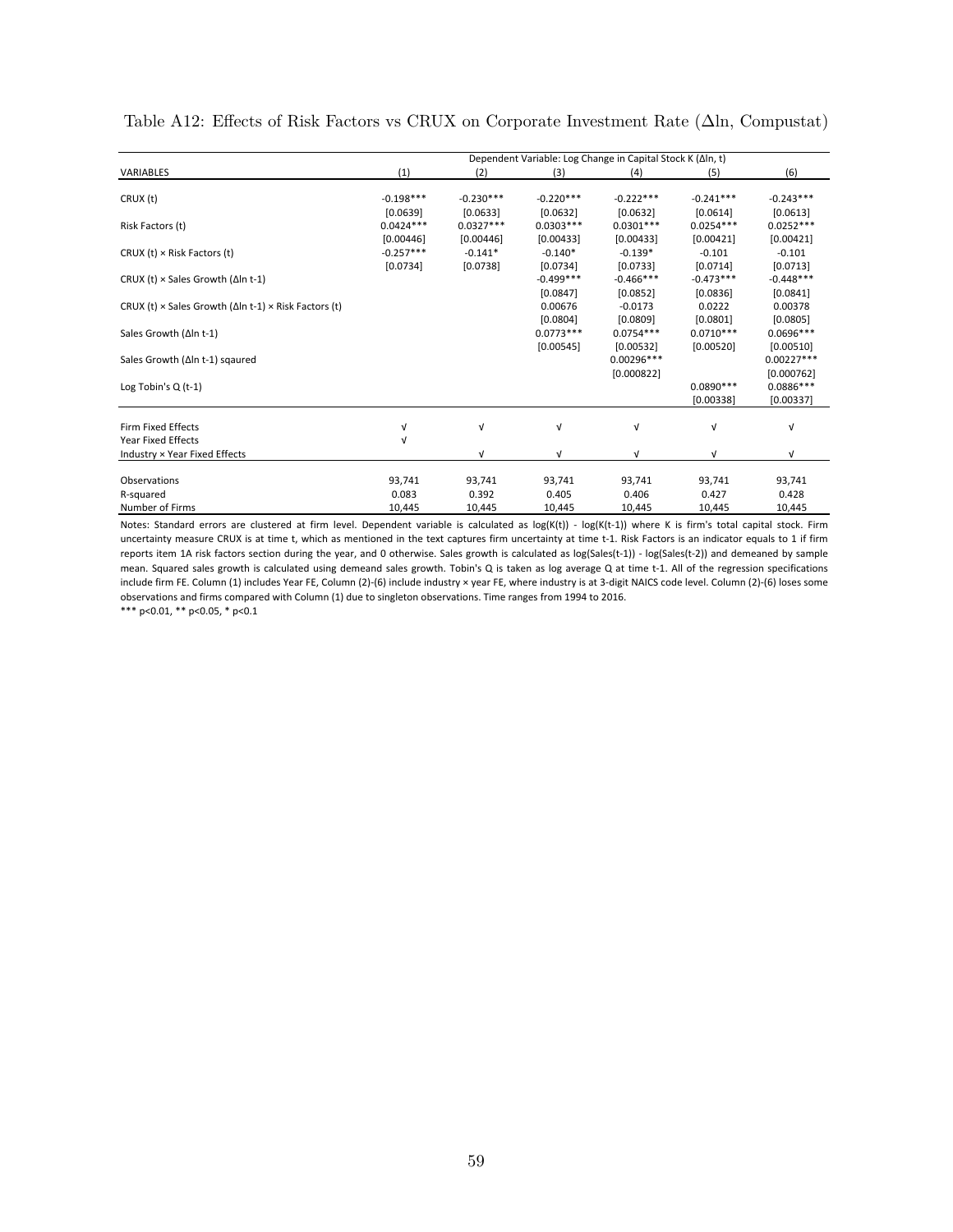<span id="page-61-0"></span>Table A13: Effect of Uncertainty on Manufacturing Establishment Level Investment Rate (Δln) and Investment Spikes – IPS Weighted Regression

|                                                 |                        | Log Total Investment Rate (ΔIn, t)    |              |                        | Investment Spike (t)                  |              |  |  |
|-------------------------------------------------|------------------------|---------------------------------------|--------------|------------------------|---------------------------------------|--------------|--|--|
| <b>VARIABLES</b>                                | (1)                    | (2)                                   | (3)          | (4)                    | (5)                                   | (6)          |  |  |
| CRUX (t)                                        | $-0.0630*$<br>[0.0345] | $-0.0608*$<br>[0.0346]                |              | $-0.0997*$<br>[0.0530] | $-0.0972*$<br>[0.0528]                |              |  |  |
| TVS Growth (Δln t-1)                            | $0.0447***$            | $0.0424***$                           | $0.0437***$  | $0.0400***$            | $0.0370***$                           | $0.0369***$  |  |  |
|                                                 | [0.00665]              | [0.00624]                             | [0.00615]    | [0.00493]              | [0.00474]                             | [0.00475]    |  |  |
| CRUX (t) $\times$ TVS Growth ( $\Delta$ In t-1) | $-0.311***$            | $-0.294***$                           | $-0.336***$  | $-0.274***$            | $-0.251***$                           | $-0.272***$  |  |  |
|                                                 | [0.107]                | [0.104]                               | [0.111]      | [0.0892]               | [0.0876]                              | [0.0918]     |  |  |
| TVS Growth (Δln t-1) squared                    |                        | $0.00538***$                          | $0.00491***$ |                        | $0.00702***$                          | $0.00619***$ |  |  |
| Log Tobin's $Q(t-1)$                            |                        | [0.00174]<br>$0.0155***$<br>[0.00318] | [0.00176]    |                        | [0.00143]<br>$0.0164***$<br>[0.00509] | [0.00135]    |  |  |
| Firm Fixed Effects                              | V                      | ν                                     |              | v                      | $\sqrt{ }$                            |              |  |  |
| Firm × Year Fixed Effects                       |                        |                                       | V            |                        |                                       | $\sqrt{ }$   |  |  |
| Industry × Year Fixed Effects                   | ν                      | v                                     |              | $\sqrt{ }$             | $\sqrt{ }$                            | V            |  |  |
| R-squared                                       | 0.071                  | 0.073                                 | 0.215        | 0.071                  | 0.073                                 | 0.215        |  |  |

Notes: Standard errors are clustered at firm level. Dependent variable in columns (1)‐(3) is calculated as log(K(t)) ‐ log(K(t‐1)) where K is establishment's total capital stock. Dependent variable in columns (4)-(6) is an indicator = 1 if (K(t)-K(t-1))/K(t-1) ≥ 20% and = 0 if otherwise, where K is establishment's total capital stock. Firm level uncertainty measure CRUX is at time t, which as mentioned in the text captures firm uncertainty at time t-1. Establishment level TVS (total value of shipment) growth is calculated as log(TVS(t-1)) - log(TVS(t-2)) and demeaned by sample mean. Squared TVS growth is calculated using demeand TVS growth. Firm level Tobin's Q is taken as log average Q at time t‐1. Columns (1)‐(2) and (4)‐(5) include firm FE. Columns (3) and (6) include firm × year FE, which absorbs CRUX (t) and Log Tobin's Q (t-1). All columns include industry × year FE, where industry is at 3-digit NAICS code level. Regressions are weighted by inverse propensity score constructed by fitting logit specifications.Time ranges from 1998 to 2014. Number of observations is 133000 and number of firms is 2000, both rounded to the nearest thousands.